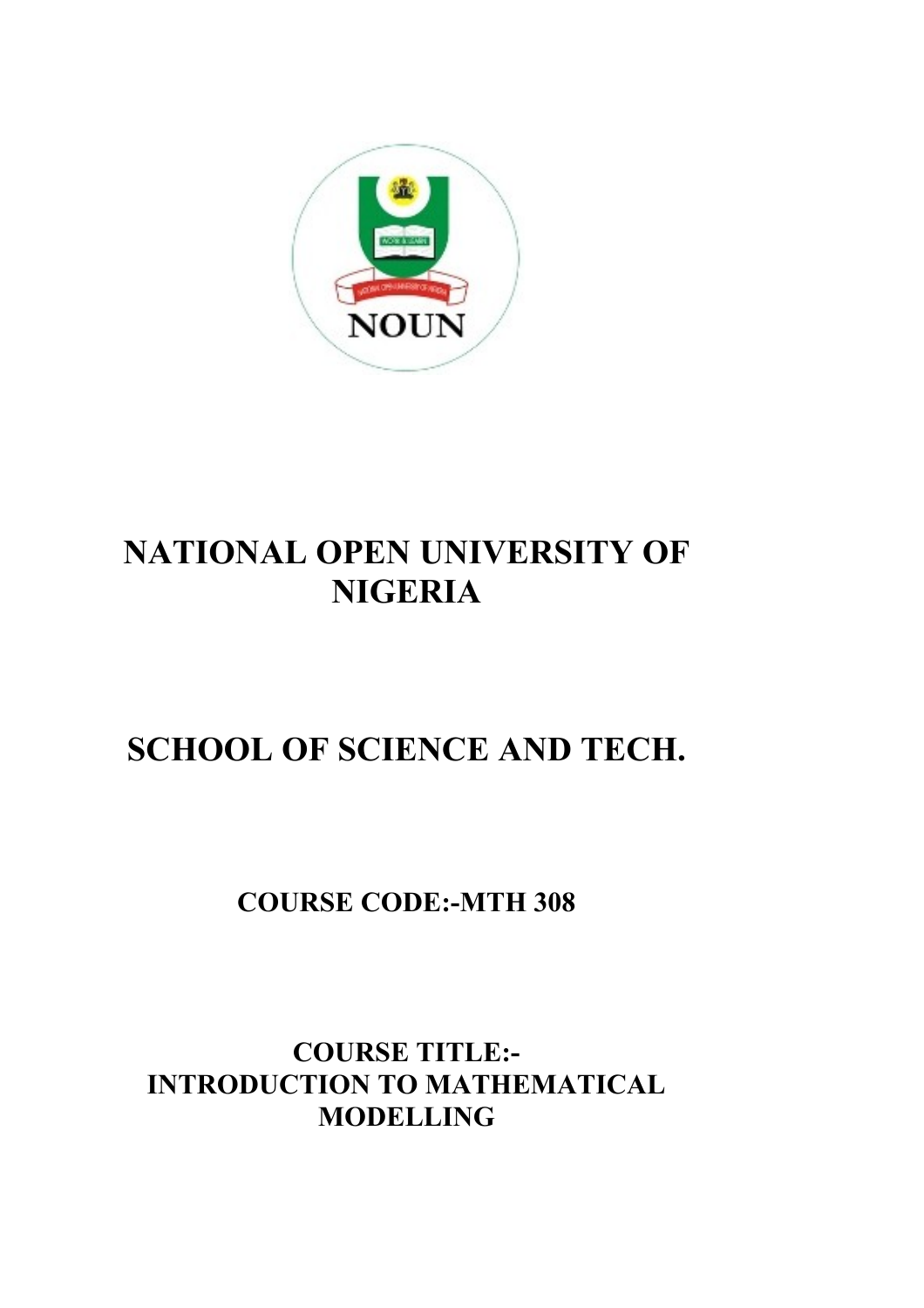

#### **MTH 308 INTRODUCTION TO MATHEMATICAL MODELLING**

Course Developer/Writer Mr. Ajibola S.O.

National Open University of Nigeria

Programme Leader Dr. Sunday Reju

National Open University of Nigeria

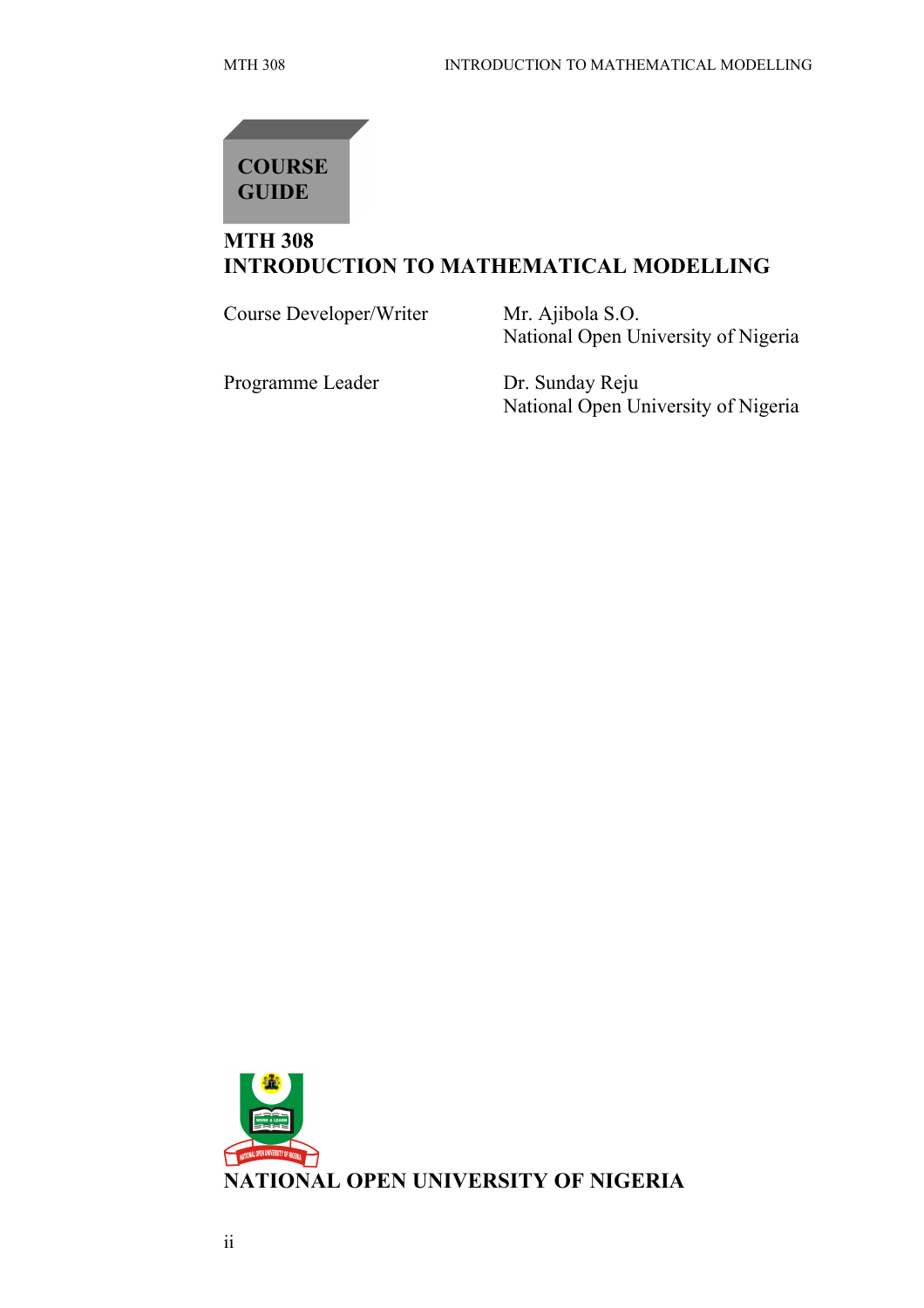National Open University of Nigeria Headquarters 14/16 Ahmadu Bello Way Victoria Island Lagos

Abuja Office No. 5 Dares Salaam Street Off Aminu Kano Crescent Wuse II, Abuja Nigeria

e-mail: centralinfo@nou.edu.ng URL: www.nou.edu.ng

Published by National Open University of Nigeria

Printed 2009

ISBN: 978-058-412-9

All Rights Reserved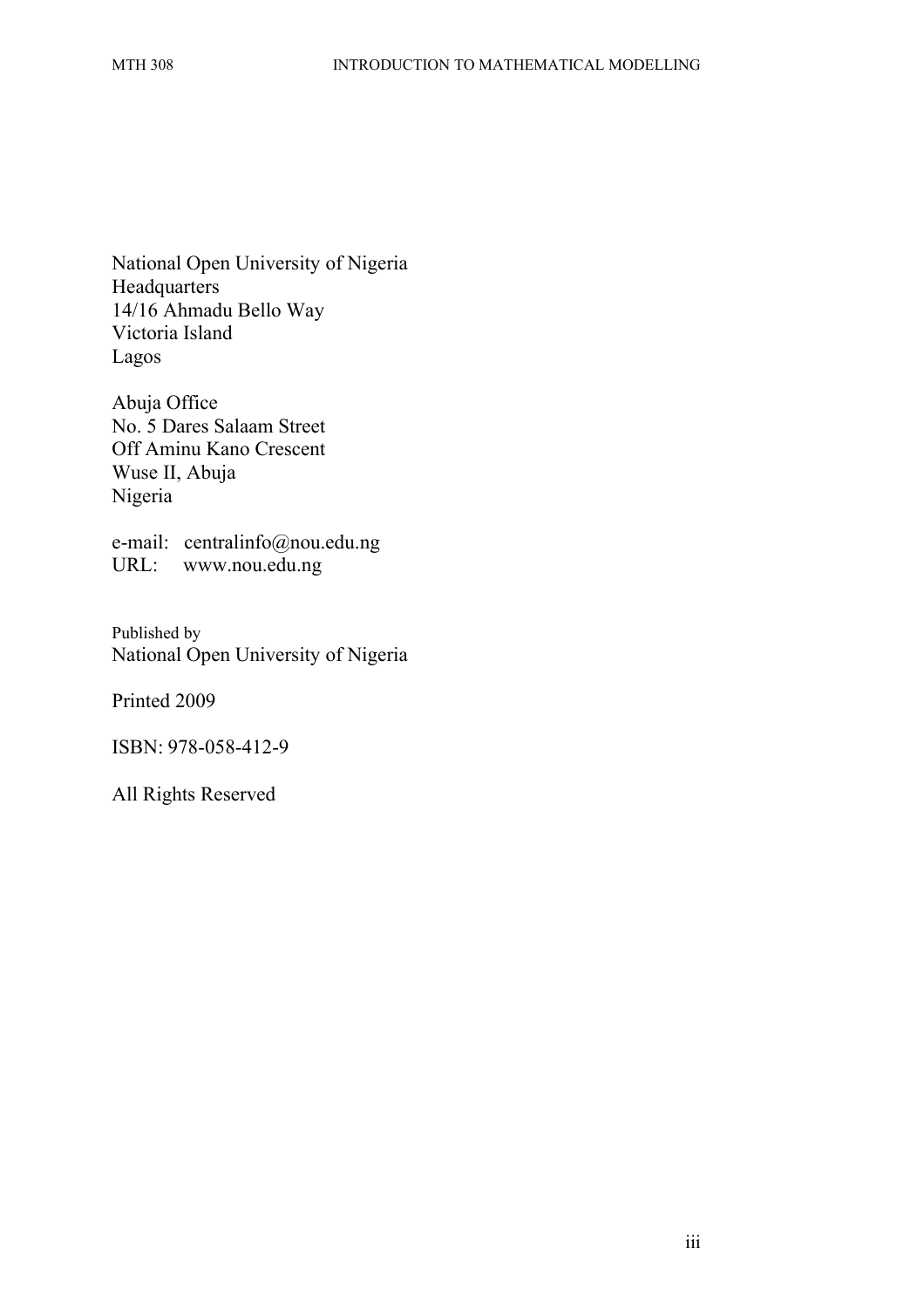#### **CONTENTS PAGE**

|                     | 1                             |
|---------------------|-------------------------------|
|                     | $\mathcal{D}_{\mathcal{L}}$   |
|                     | $\mathfrak{D}$                |
|                     | $\mathcal{D}_{\mathcal{L}}$   |
|                     | $\mathfrak{D}_{\mathfrak{p}}$ |
|                     | 3                             |
|                     | 3                             |
| <b>Introduction</b> |                               |

This course – Mathematical Modeling - is meant to teach us how to transfer scientific, physical and mechanical problems into mathematical formulation using parameters to represent events. The examples given are drawn from contents you are already familiar with e.g. motion of a simple pendulum, ratio active mecary is illustrated with the help of real world problems by beginning with a non trivial word problem.

Problems are described in terms of words and about the world around us. The different approaches to modeling a particular problem shall be discussed.

#### **The Course**

The status of this course is 2 units. It is packed into two Modules i.e. Module 1 and Module 2 respectively. Module 1 is grouped into two units, while module 2 has only one unit. Therefore the course can be summarized as having 2 modules and 3 units in all.

This Course Guide gives a brief summary of the contents of the course material: methodology of the model building, identification of a model, solution of problems, course-effect diagrams, equation types, algebraic, ordinary differential, partial differential, differential integral and functional equations are fully discussed, as adapted from IGNOU.

#### **Course Objectives**

Students should be able to:

- 4.0 Identify different types of modeling.
- 5.0 Convert a worked problem into its equivalent mathematical formulation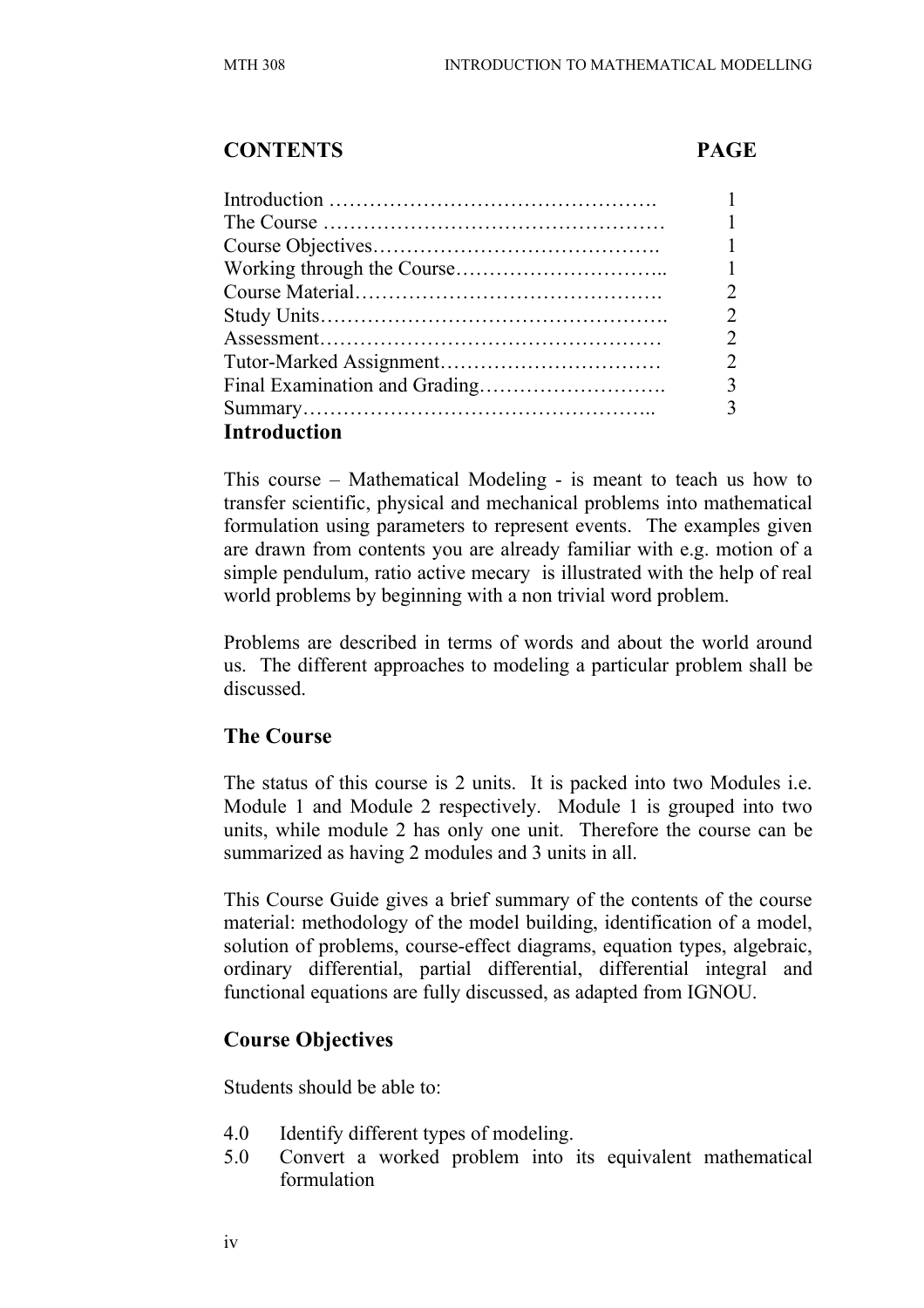- 6.0 Explain the importance and define mathematical modeling.
- 7.0 Identify many of the formulae already familiar with as the mathematical models of the real situation.

#### **Working through the Course**

This course involves that you would be required to spend lot of time to read. The contents of this material is very dense and will require a lot of your time. I would advise that you avail yourself the opportunity of attending the tutorial sessions where you would have the opportunity of exchanging ideas with your pears.

#### **The Course Material**

You will be provided with the following materials; Course guide Study units.

In addition, the course comes with a list of recommended text books, which though are not compulsory for you to acquire or indeed need, but are necessary as supplements to the course material.

#### **Study Units**

The following are the study units contained in this course. The units are arranged into three identifiable but related modules.

#### **Module 1**

#### **Unit 1 Methodology of the Model Building**

This unit takes you through the definition of mathematical modeling i.e what and why, identification and formulation of a model, types of modeling and limitations of a mathematical model.

#### **Unit 2 Identification and Formulation of a Model**

This unit deals with identifying the essentials of a problem and Mathematical formulation.

#### **Module 2**

**Unit 1**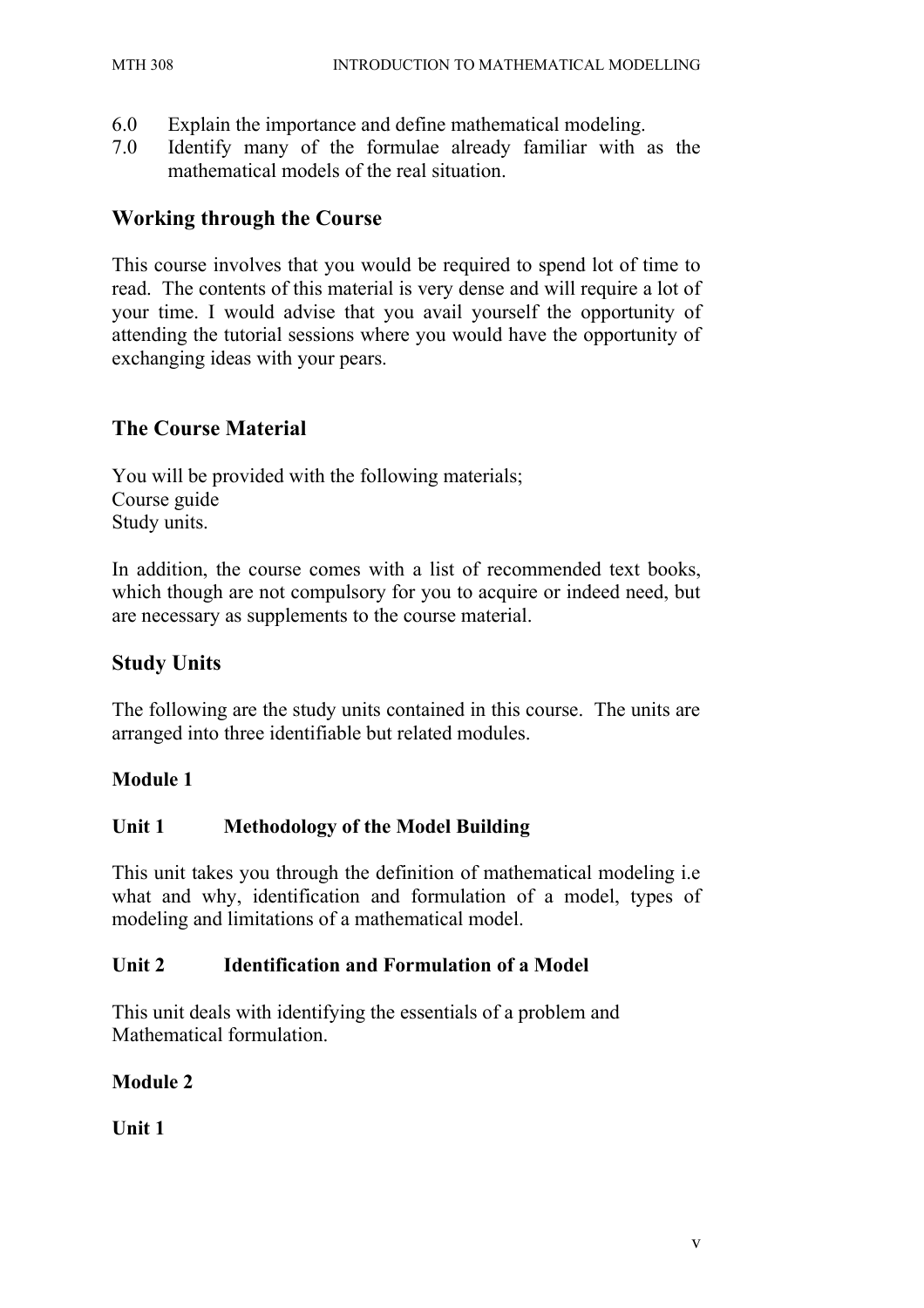This unit contains about the solution of problems, course-effect diagrams, equation types algebraic, ordinary differential, partial differential, differential integral and functional equation.

#### **Assessment**

There are two components of assessment for this course. The Tutor-Marked Assignment (TMA) and the end of course examination.

#### **Tutor-Marked Assignment**

The (TMA) is the continuous assessment component of your course. It accounts for 30% of the total score. You will be given four (4) TMAs to answer. Three of these must be answered before you are allowed to sit for the end of course examination. TMAs would be given to you by your facilitator and returned after you have done the assignment.

#### **Final Examination and Grading**

This examination concludes the assessment for the course. It constitutes 70% of the whole course. You will be informed of the time for the examination. It may or may not coincide with the university semester examination.

#### **Summary**

In this course, we have been able to cover the following:

- 1.0 Mathematical model is a translation of a real life problem into a mathematical description.
- 2.0 The process of mathematical modeling involves three main steps – for formulation, finding solution and interpretation and evaluation.
- 3.0 Caution: Lots of simplifications are made while translating a real life problem into mathematical language. One should be aware of it at every step.
- 4.0 Mathematical models can be classified into linear/nonlinear, static/dynamics, discrete/continuous and deterministic/stochastic.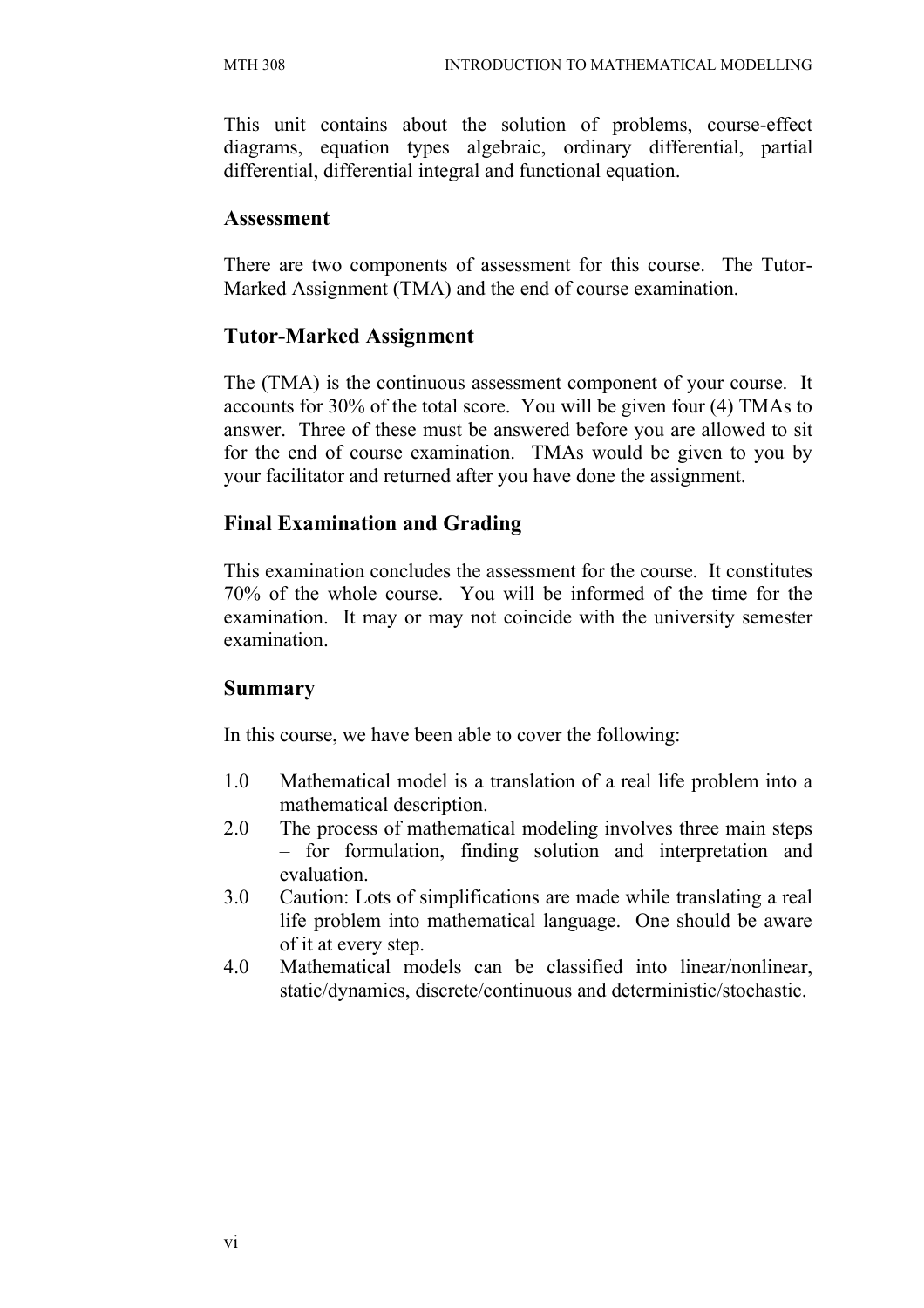#### MTH 308 INTRODUCTION TO MATHEMATICAL MODELLING

| Course Code             | <b>MTH 308</b>                                          |
|-------------------------|---------------------------------------------------------|
| Course Title            | Introduction to Mathematical<br>Modelling               |
| Course Developer/Writer | Mr. Ajibola S.O.<br>National Open University of Nigeria |
| Programme Leader        | Dr. Sunday Reju<br>National Open University of Nigeria  |

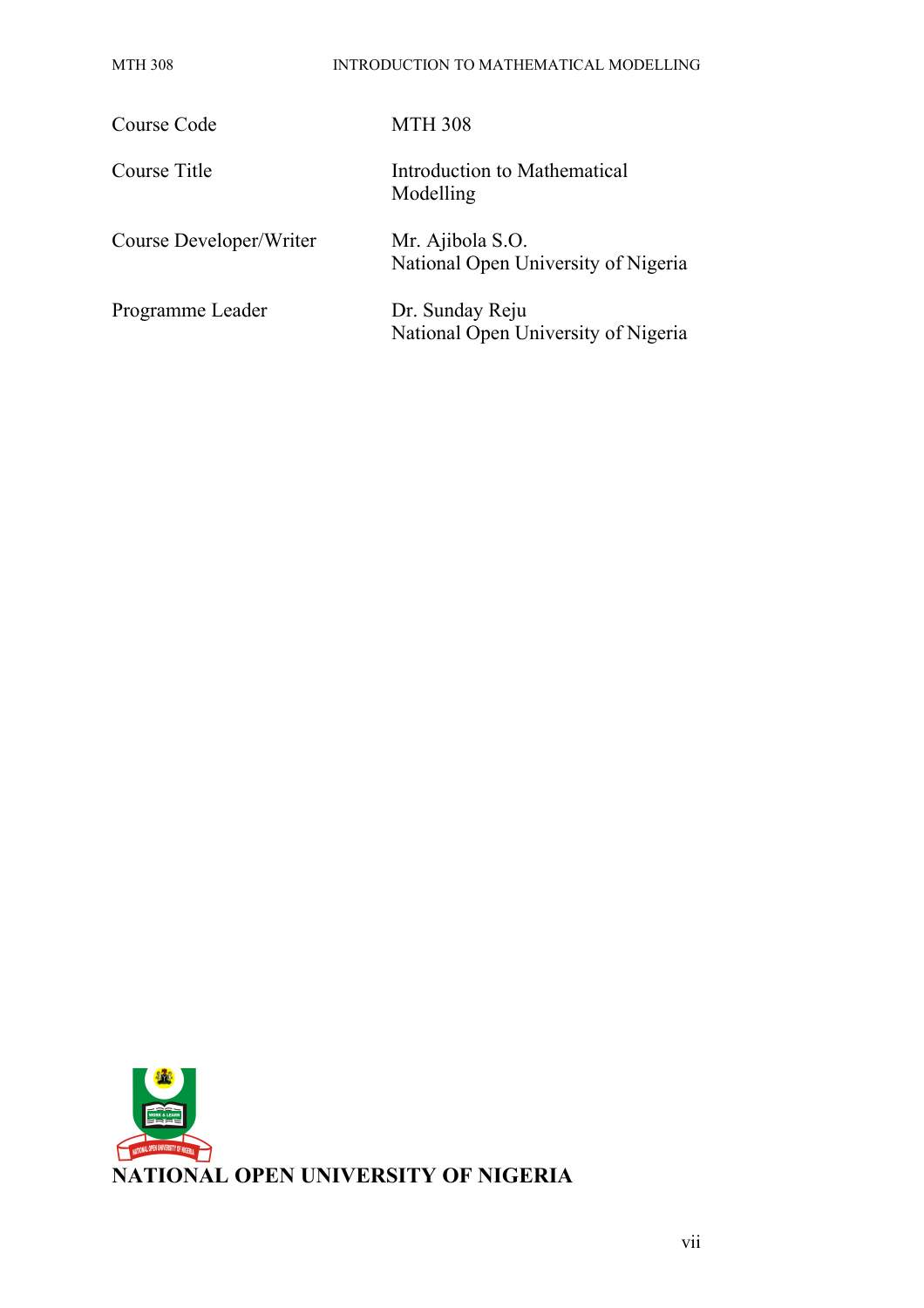National Open University of Nigeria **Headquarters** 14/16 Ahmadu Bello Way Victoria Island Lagos

Abuja Office No. 5 Dares Salaam Street Off Aminu Kano Crescent Wuse II, Abuja Nigeria

e-mail: centralinfo@nou.edu.ng URL: www.nou.edu.ng

Published by National Open University of Nigeria

Printed 2008

ISBN: 978-058-412-9

All Rights Reserved

Printed by: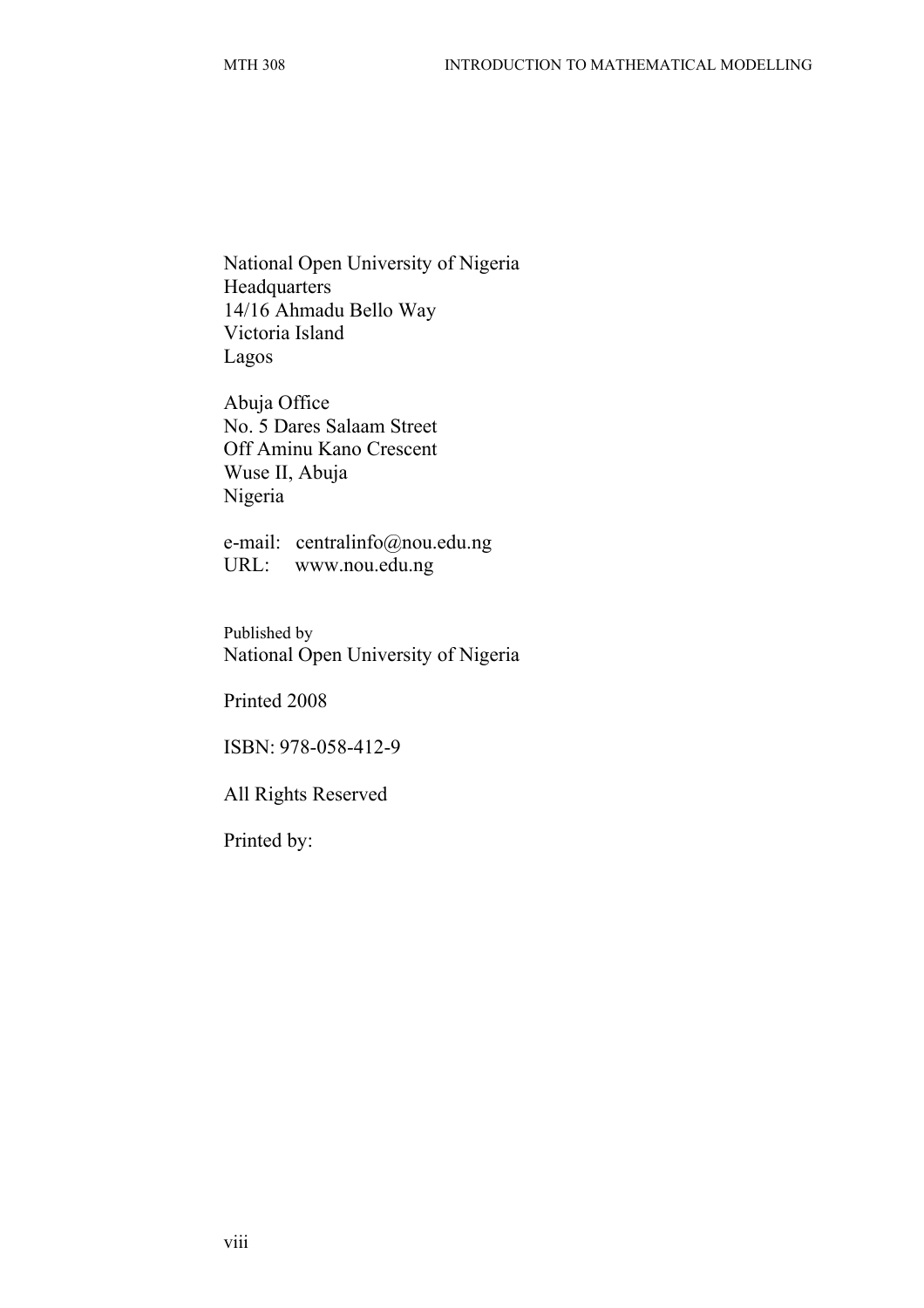### **CONTENTS PAGE Module 1 ………………………………………………… 1** Unit 1 Methodology of the Model Building …………. 1 Unit 2 Identification and Formulation of a Model …… 20 **Module 2 ……………………………………………….. 45** Unit 1 Solution of Problems, Course-Effect ……..…… 45 Differences, Equation Types, Algebraic, Ordinary Differential, Partial Differential Difference Integral and Functional Equations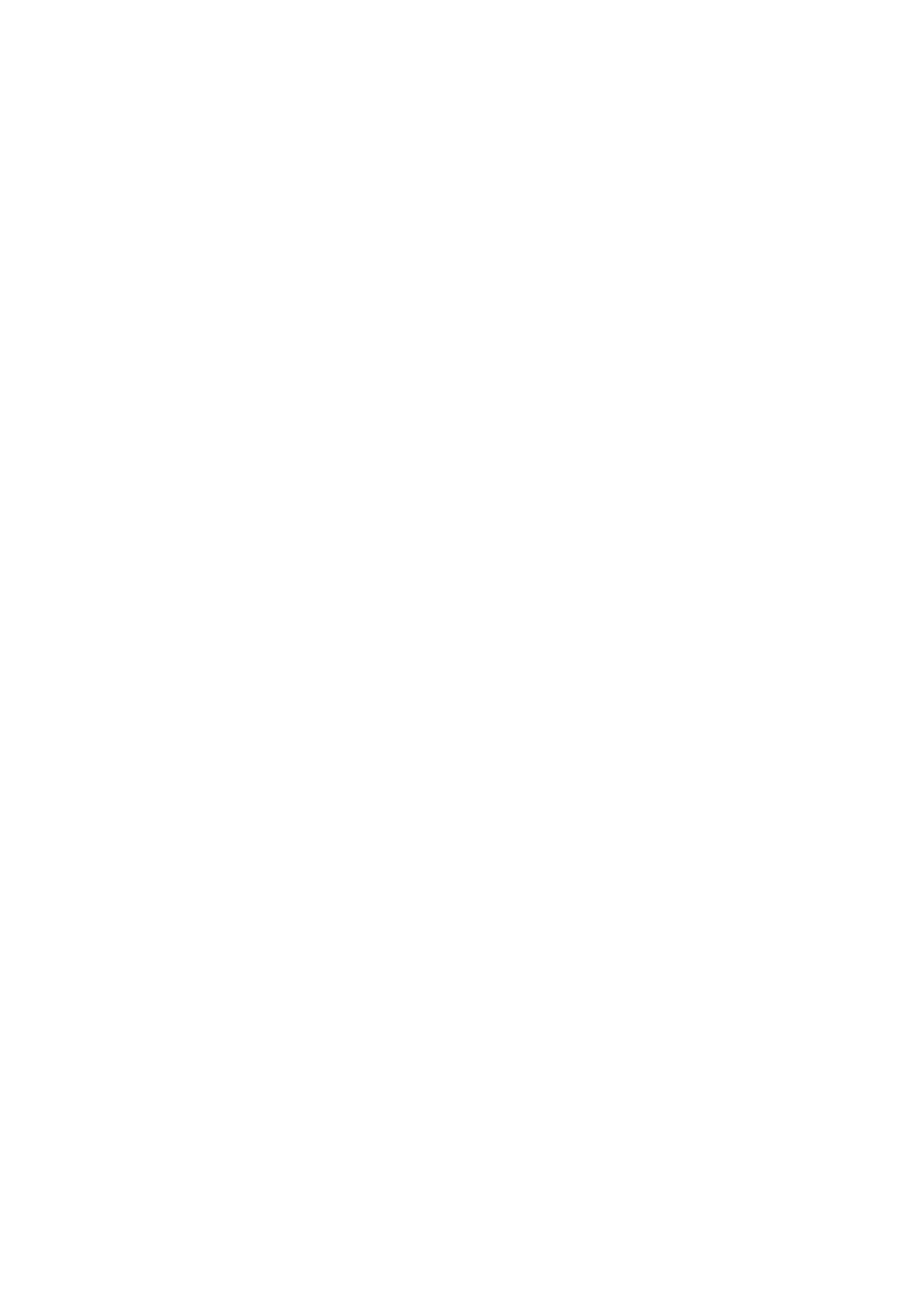#### **MODULE 1**

| Unit 1 | Methodology of the Model Building         |
|--------|-------------------------------------------|
| Unit 2 | Identification and Formulation of a Model |

### **UNIT 1 METHODOLOGY OF THE MODEL BUILDING**

#### **CONTENTS**

- 1.0 Introduction
- 2.0 Objectives
- 3.0 Main Content
	- 3.1 Mathematical Modelling What and Why?
	- 3.2 Types of Modelling
	- 3.3 Limitations of a Mathematical Models
- 4.0 Conclusion
- 5.0 Summary
- 6.0 Tutor-Marked Assignment
- 7.0 References/Further Readings

#### **5.0 INTRODUCTION**

In the introduction to this block, we indicated the need for mathematical modelling i.e., the use of mathematics to solve real life problems. In this unit, we shall introduce you to basic concepts of mathematical modelling. Our main aim is to develop the process of mathematical modelling in which a physical system or a real life problem is translated into a mathematical problem. The examples given are taken from contexts you are already familiar with e.g., motion of a simple pendulum, ratio active decay, population growth etc., The need for modelling is illustrated with the help of real life problems by beginning with a non-trivial life problem – a problem described in terms of words, about the world around us. The different approaches to modelling a particular problem are discussed. Simple exercises based on real life problems are inserted at various places so that you can convert the life problems into abstract form by selecting a particular type of modelling. At the end of the unit we have given an appendix where we have discussed the method of dimensional analysis. In case you are not familiar with the method, this would help you in understanding various examples wherever we have used it for modelling various physical situations.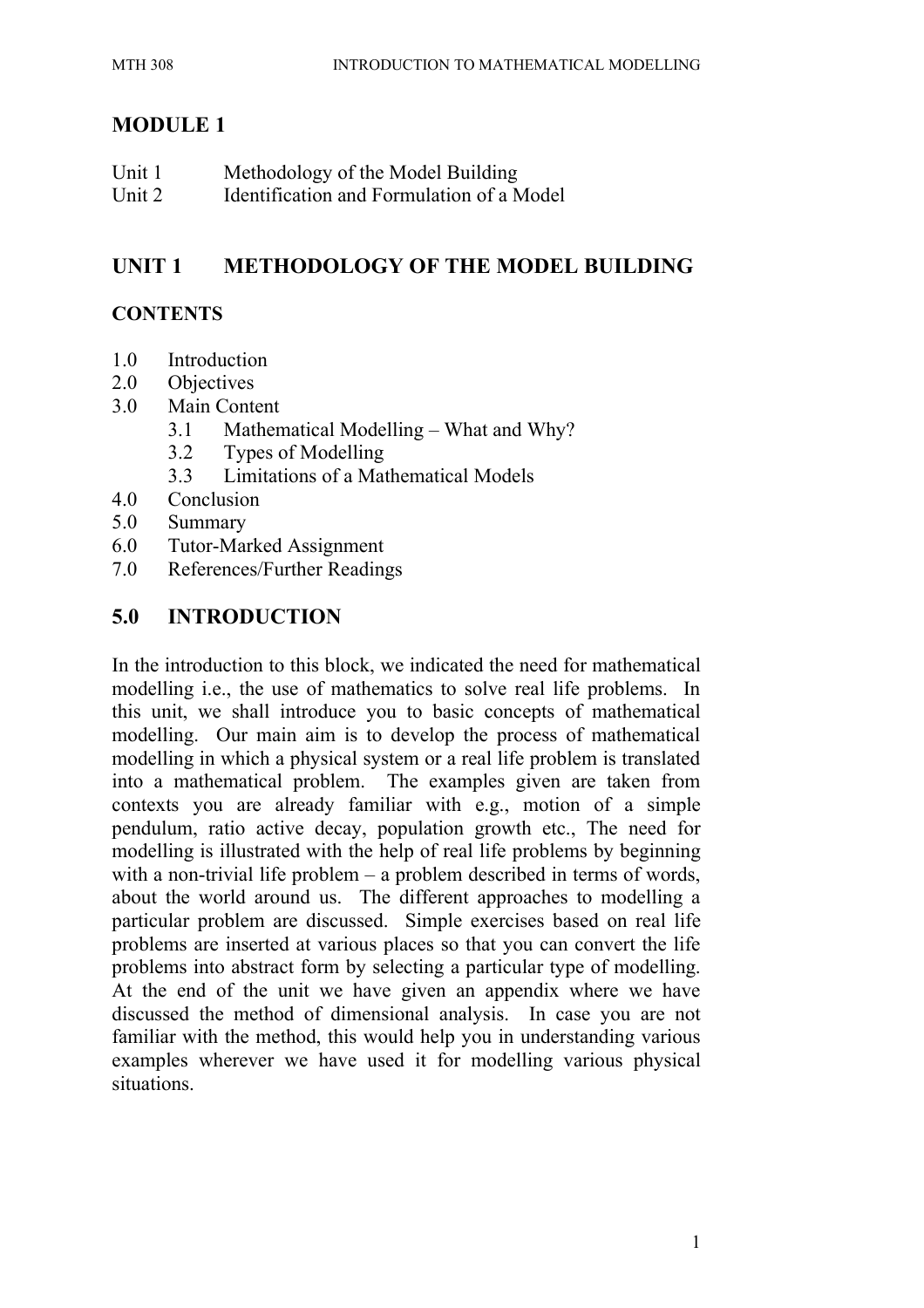#### **6.0 OBJECTIVES**

After reading this unit you should be able to:

- define mathematical modelling and explain its importance
- identify different types of modelling
- convert a life problem into its equivalent mathematical formulation
- identify many of the formulas you are already familiar with as the mathematical models of the situation.

#### **7.0 MAIN CONTENT**

#### **7.1 Mathematical Modelling – What and Why?**

Real life problems arise from different disciplines-sociology, chemistry, biology, physics, management, finance etc. At some point of time, while studying mathematics, you must have attempted solving the following problems:

- i) Finding the height of a tower
- ii) Estimating the yield of wheat in Nigeria in a particular harvest year.
- iii) Estimating the population of Nigeria in the year 2001 A.D.
- iv) Find the effect of a 30% reduction in income tax rate on the economy.

It is possible that you might have solved some of these problems with the help of mathematics and mathematical modelling without actually knowing what mathematical modelling is. How do we treat the foregoing problems?

For (i) we try to express the height of the tower in terms of some distances and angles which can be measured from the ground.

For (ii) we try to find the area under wheat cultivation and find the average yield per acre by cutting and weighing crops from some representative fields.

For (iii) we extrapolate population data available from previous censuses and develop a model expressing the population as a function of time (years). In simple words we can say that we examine the previous data and try to calculate what is likely to happen in the future.

For (iv) we examine the effects of similar cuts in the past or develop a mathematical model giving relation between income-tax cuts,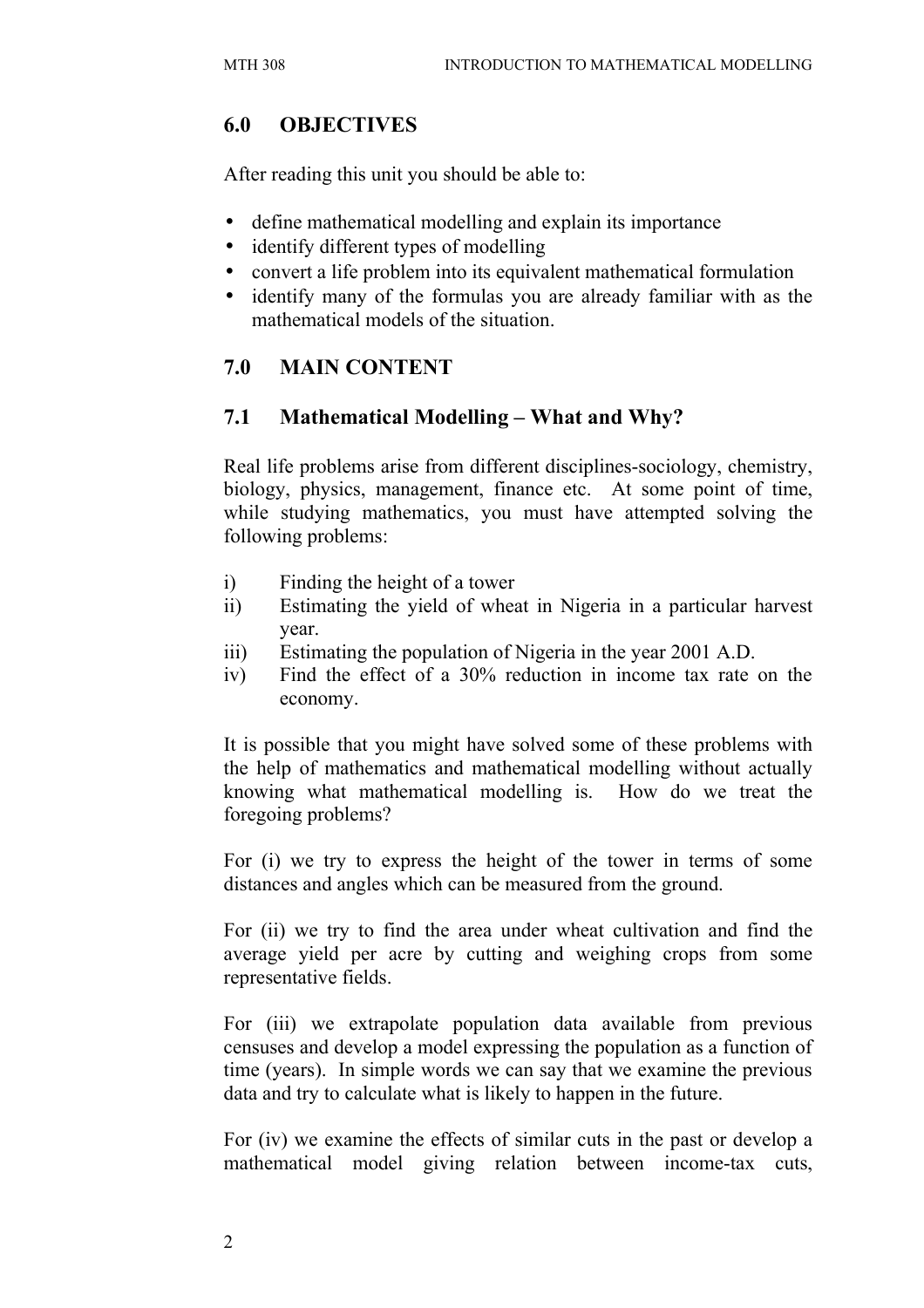purchasing power in hands of individuals, its effects on productivity and inflation etc.

Examples of some more real life problems that may be amenable to a mathematical treatment and are of interest to people are as follows:

- i) How do the eye muscles move the eyeball around in its socket?
- ii) Forecast a monsoon with precision a month in advance
- iii) How and why do different parts of the personality of a person compete for control over him/her?
- iv) Suppose the tenth refrigerator produced in a factory took half as long as the first. What is the progress rate of production.

The choice of approach to a real life problem depends on how the results are to be used. If the aim is to get knowledge for knowledge's sake, then practical applications is of no importance. A present day engineer/industrialist will not undertake any strenuous task without a well defined purpose. Anyone who likes to invest on the industrial production of a product would like to make calculations either to avoid the unrealistically high cost of real scale experiments or to estimate some future situation. It is in this context a mathematical model of a life problem gains enormous significance.

The concept of mathematical modelling is not a new one. The Chinese, the ancient Egyptians, Indians, Babylonians and Greeks indulged in understanding and predicting the natural phenomena through their knowledge of mathematics. The architects, artisans and craftsmen based many of their works of art on geometric principles.

A natural question which could arise is **"What is mathematical modelling?"** Mathematical modelling consists of simplifying real life problems and representing them as mathematical problems (mathematical model), solving the mathematical problems and interpreting these solutions in the language of the real life. In other words, we can divide the modelling process into three main steps: formulation, finding solution and interpretation and evaluation.

Formulation: Formulation can, in turn, be divided into three steps

**i) Stating the Question:** Understanding natural phenomena involves describing them. An accurate description answers such questions as: How long? How fast? How loud? etc. But the questions we start with should not be vague or too complicated. In problem drawn from the real life this should be done by describing the context of the problem and then stating the problem within this context.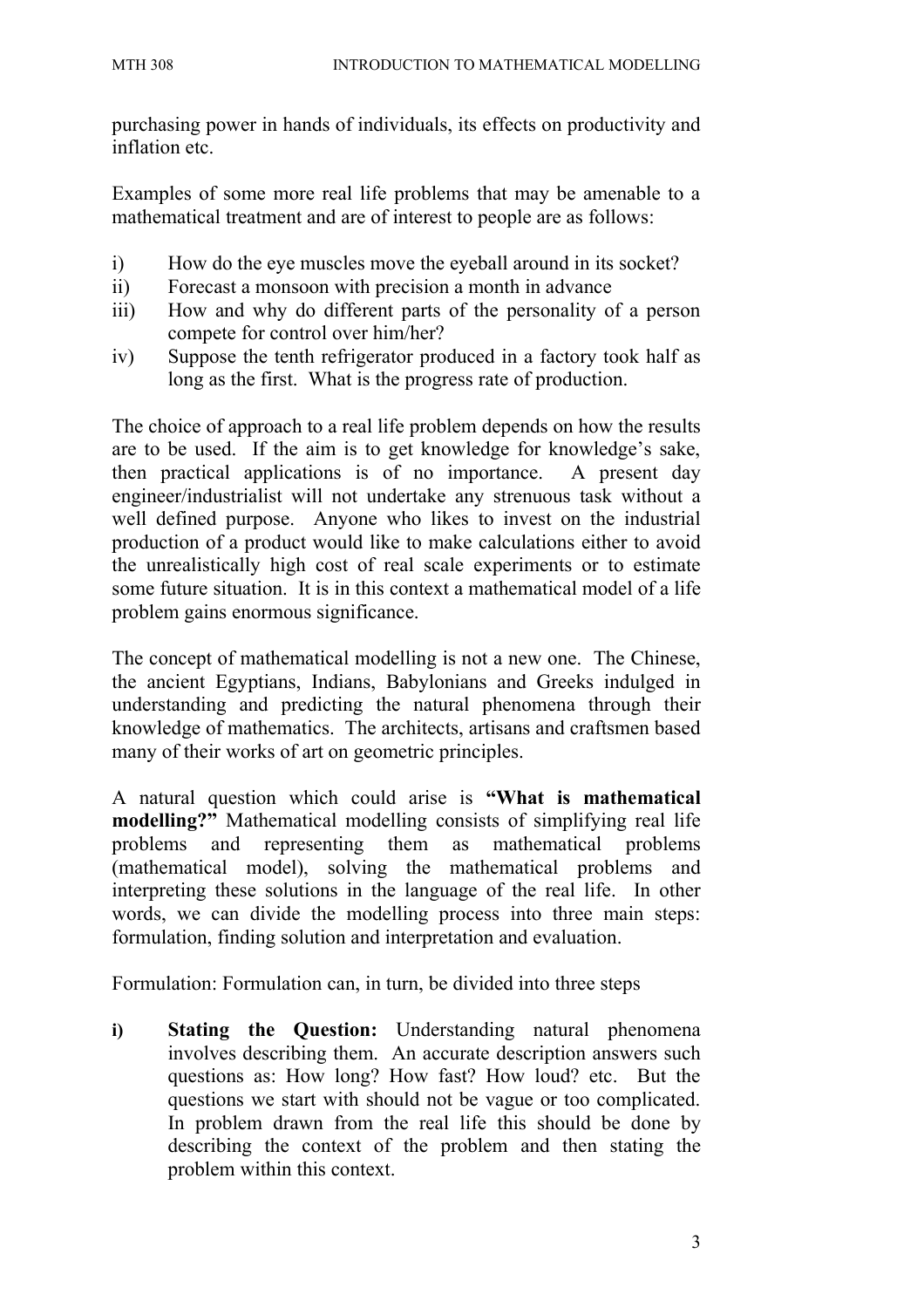- **ii) Identifying Relevant Factors:** Decide which quantities and relationships that are important or unimportant for your question and also which can be neglected. The unimportant quantities are those that have very little or no effect on the process. For example, in studying the motion of a falling body, its colour is usually of little interest.
- **iii) Mathematical Description:** Each important quantity should be represented by a suitable mathematical entity e.g. a variable, a function, a geometric figure etc. Each relationship should be represented by an equation, inequality, or other suitable mathematical assumption.

Finding the Solution: The mathematical formulation rarely gives us answer directly. We usually have to do some operations. This may involve a calculation, solving an equation, proving a theorem etc.



Evaluation: Since a model is a simplified representation of a real problem, by its very nature, has built-in assumptions and approximations. Obviously, the most important question is to decide whether our model is a good one or not *i.e.*, when the obtained results are interpreted physically whether or not the model gives reasonable answers. If a model is not accurate enough, we try to identify the sources of the shortcomings. It may happen that we need a new formulation, new mathematical manipulation and hence a new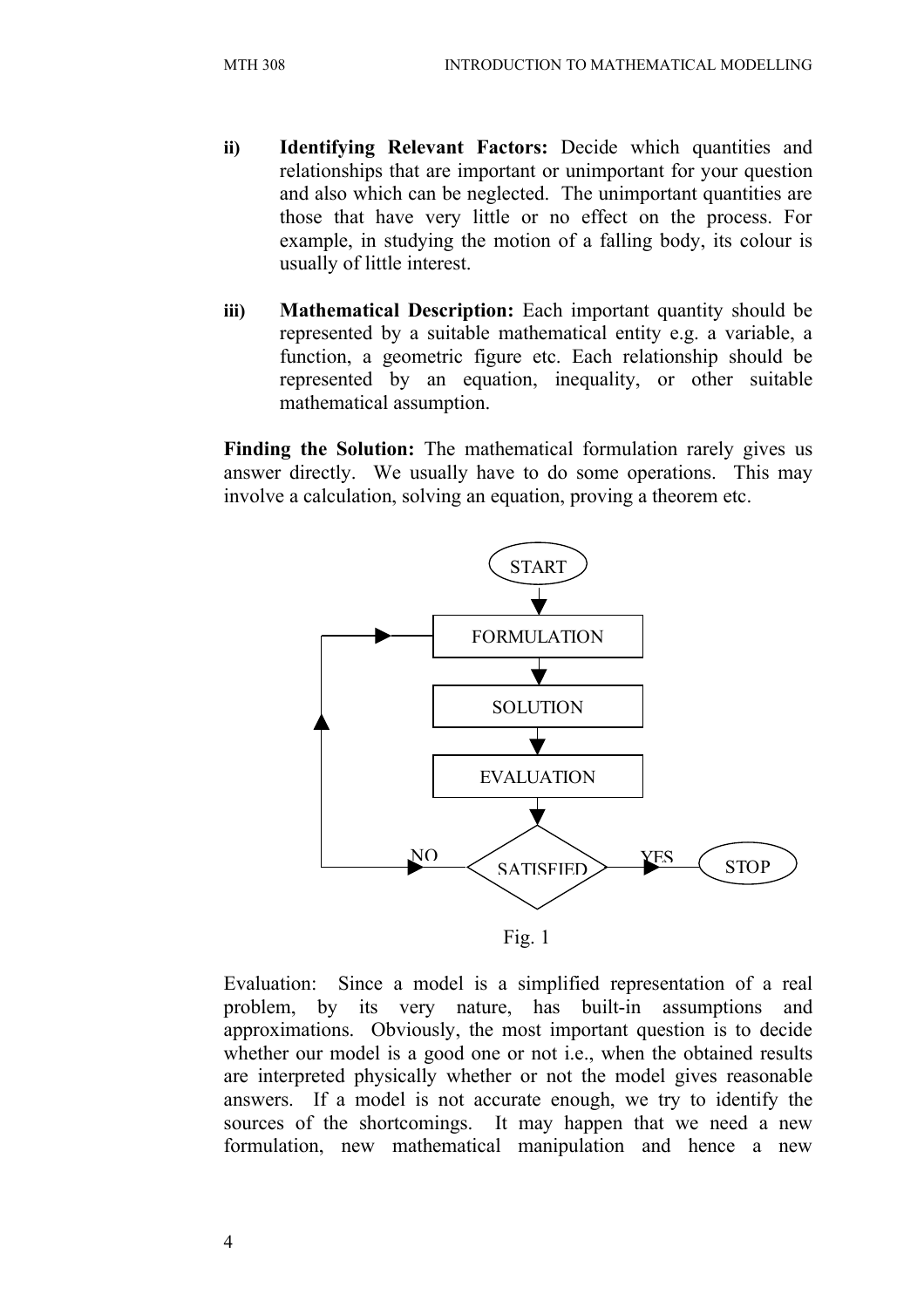evaluation. Thus mathematical modelling can be a cycle of the three modelling shown in the flowchart of fig. 1.

Before going further into the details of modelling let us consider some of the mathematical models or representations you are already familiar with.

- i) Any interval of time can be modeled by an algebraic variable t, 0  $\leq t \leq \infty$ . The numerical values of t must be obtained from the reading s of suitable clocks-a starting time  $t_1$  and the current time  $t_2$  so that  $t = t_2 - t_1$ .
- ii) A distance is modeled by a positive algebraic variable, say 'd' (0  $\leq d \leq \infty$ ). This distance 'd' between two points is assigned a numerical value based on the measurement using a rigid measuring rod (e.g., a metric rule).
- iii) The modelling of space is more interesting and has led to the development of many different axioms and theorems in geometry which in turn have played a larger role in the application of mathematics (or more precisely in civil engineering) to the construction of buildings, dams etc. To start with, space can be thought of as a collection of points. This basic model can be supplemented by further ideas such as direction and distance. We can further supplement these by different results e.g.
- (a) There is a unique circle passing through three distinct noncollinear points
- (b) The medians of a triangle are concurrent.

You are familiar with the representation of the points of space using coordinate system e.g., the Cartesian system (x, y, z). This representation introduces you automatically to the important features of space: (i) its three dimensionality, (ii) its infiniteness (if x, I, z are allowed to take all real values) (iii) its continuity in the three directions.

Various axioms and geometrical proofs you are familiar with follow from these basic models of distance and space.

**Example 1:** How would you model speed and velocity?

**Solution:** From their definition, speed/velocity is the rate of change of distance travelled. Since speed is a scalar, we model it as L/T, where L is the distance travelled and T is the time required to travel (Refer Appendix). While modelling velocity, the direction too should be specified and hence, the model for velocity is  $v = L/T$  where the vector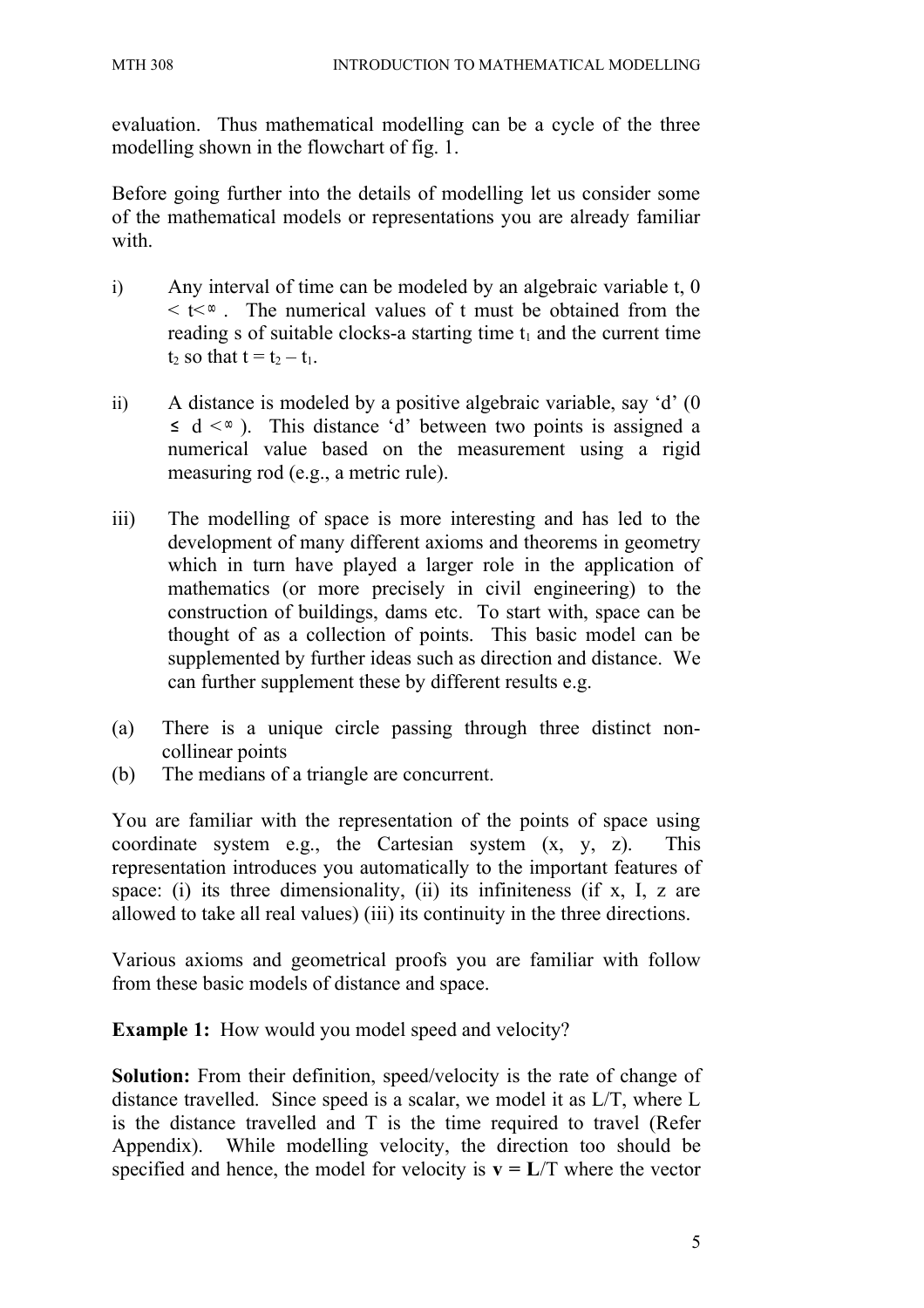notation is used additionally. Using Calculus, the model can be further improved by writing the elementary distance as  $ds = (dx, dy, dz)$ , so that  $\overline{d}$ .

$$
v = \frac{ds}{dt}
$$

Note that the bold letters represent vectors.

#### **SELF ASSESSMENT EXERCISE 1**

As you know every branch of knowledge has two aspects, one of which is theoretical involving mathematical, statistical and computer-based methods and the other of which is empirical based on experiments and observations likewise, mathematical models are basically of two kinds.

- i) Empirical models.
- ii) Theoretical models.

**Empirical:** models are based on experimentally founded hypotheses. They lead to the construction of an underlying theoretical framework. In other words, they more often lead to 'laws of nature' which represent a fundamental characteristic of nature. Such models are formulated by giants of mathematics – Newton, Einstein etc. Typical examples are: the theory of gravitation by Sir Isaac Newton, Electromagnetic waves by Maxwell, theory of relativity by Einstein, planetary motion by Kepler, wave equation by Schrödinger etc. Only those hypotheses that have withstood large amounts of fact that the proposed model agrees well with a small amount of data does not suffice since the agreement could be just coincidental. It should be tested against a large amount of data before accepting it as a law. This aspect should be clear from the fact that nearly half a century elapsed between the works of Galileo and Newton.

**Theoretical** models are inspired by the formulations or guidelines provided by the modelling schemes. The objective is to apply the basic laws or ideas in small ways and to particular cases. We shall discuss these formulations in greater detail in Unit 2.

To illustrate the foregoing discussion, we refer to the problem of the simple pendulum with which you are all very familiar. This pendulum is simply a mass attached to one end of a string whose other end is fixed at a point. The mass is constrained to move in the plane of the paper, and we have chosen the  $(x, y)$  coordinates system so that the origin coincides with the lowest point of the pendulum swing. The symbol 'm' is used to denote the mass of the pendulum and  $\ell$  symbolizes the length of the pendulum.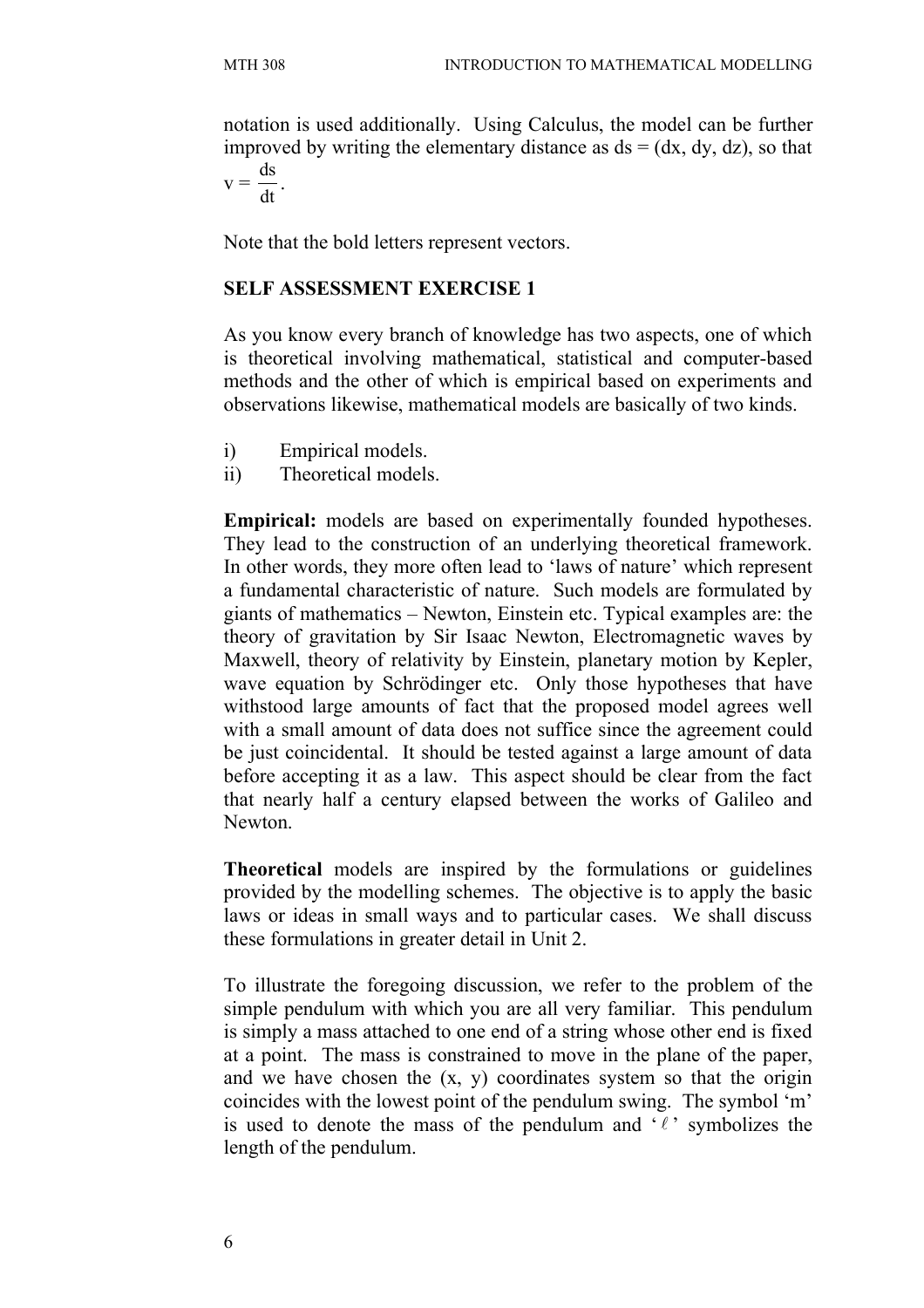Our objective is to describe the motion of the pendulum using a theoretical model. The starting point of such a theoretical model will be an empirical law-Newton's law – **The net force on a particle causes that particle to be accelerated in direct proportion to its mass.** Our theoretical model, based on Newton's law, has to account for the force acting on the mass and relate them to the coordinates  $(x, y)$  and their time rates of change. Thus, the model of force follows from the Newton's law:  $F = ma$  where  $F$  is the force, m is the mass and a is the acceleration. Did you **notice** the difference here? In the model obtained here acceleration followed from its definition whereas force was based on an empirical law-Newton's in this case.

We shall not go into further details of the formulation at this stage. We shall take this up in Unit 2. but those of you who are familiar with the simple harmonic motion know that the theoretical model is given by differential equation. Before we go further how about trying these exercises?

#### **SELF ASSESSMENT EXERCISE 2**

Why is it necessary to formulate a Mathematical Model? Understanding and solving real-life problem can be done in many ways.

We can do experiments either with scaled physical models i.e., we can do experiments in the laboratory on a smaller scale simulating all the conditions of the real problem in a corresponding scale, or with the real life directly. But these may be highly risky as they may involve corrosive or explosive materials difficult to obtain in large quantities etc. a mathematical model is very inexpensive and we know how to represent a real problem in terms of appropriate equations and to solve them. Moreover, in many situations like finding the mass of the earth or predicting the Nigerian population in the year 2500 A.D., mathematical modelling is the only recourse.

The mathematical approach has a number of advantages which can be illustrated by considering the following specific examples:

i) What is the corrosive effect of the discharge of the Kaduna Refinery on the mosaic of Arewa House?

For safety and cost reasons it would be undesirable to carry out the experiments on the Arewa House itself without first knowing the outcome. A scaled physical model could be used to obtain the desired information, but this would required facilities and will not be cost effective. What do we do then? For this kind of study a mathematical approach is preferred.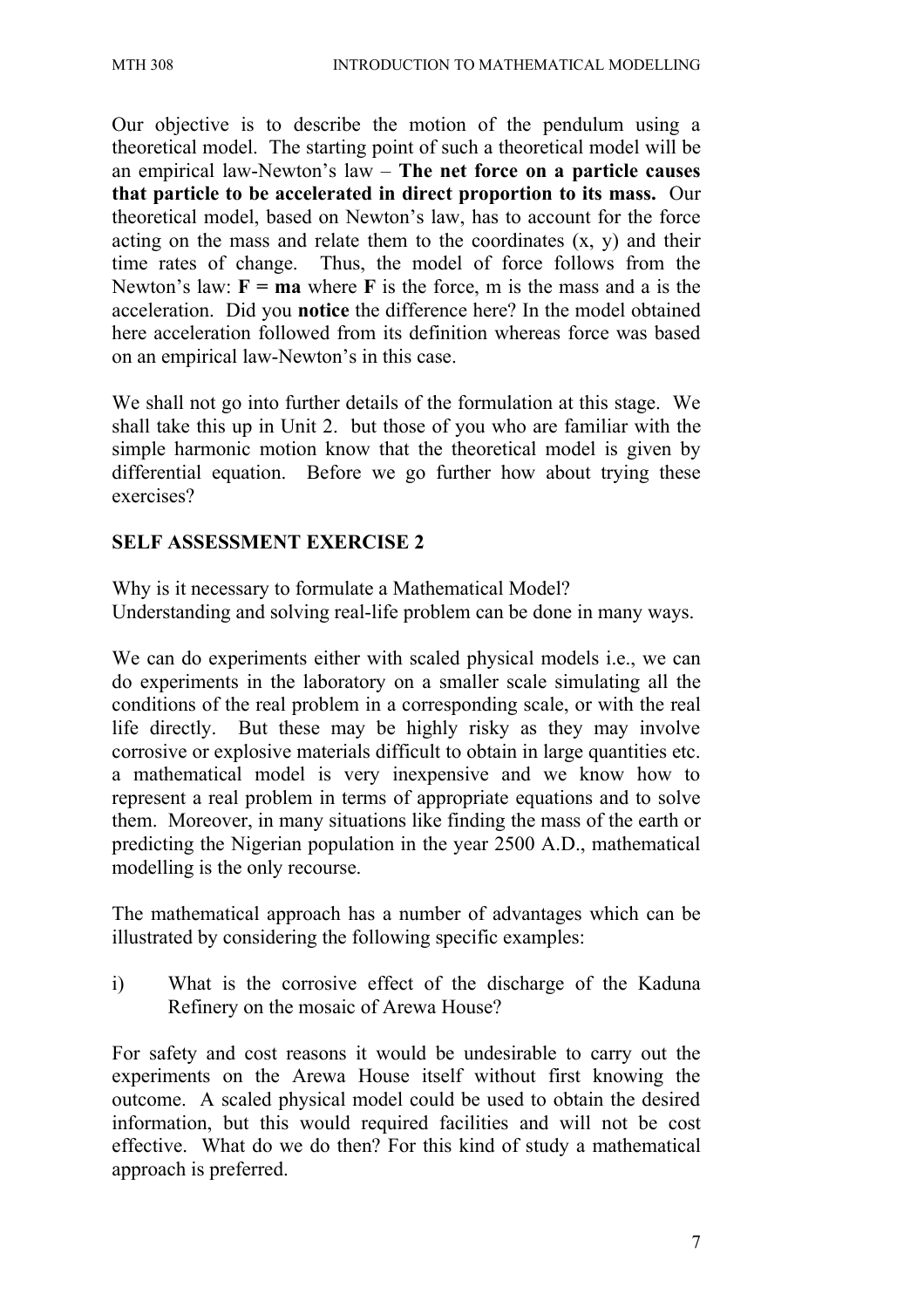ii) What will be the growth in the number of tourists to a historic city like Kaduna over the next five years?

Information of this nature is frequently needed for planning purposes e.g., building more hotels or arranging tourists attractions etc. There is really no scientific alternative to a mathematical treatment for problems of this kind. There are more situations like these where mathematical treatment of the problem becomes necessary. Can you think of any?

#### **SELF ASSESSMENT EXERCISE 3**

In our earlier discussion, we broadly classified mathematical models into two distinct types – empirical and theoretical. Models can be further classified as given in the following section.

#### **7.2 Types of Modelling**

According to the nature of the model we can classify mathematical models into the following four types:

#### **i) Linear or Non-Linear**

According to the resulting equations which may be algebraic, differential or difference, being linear or non-linear, models are classified as **linear** or **non-linear.** For instance, consider the equation

$$
\frac{dN}{dt} = \pm \lambda N \quad \dots \tag{1}
$$

when we take negative sign on the right hand side of Eqn. (1) i.e., dt dN =

 $-\lambda N$ , then equation models the radio active decay. Where we assume that the rate of decay of a radio active atom is proportional to the number N of radio active atoms present and  $\lambda > 0$  is a decay constant. For a positive sign on the right hand side Eqn. (1) represent linear models being linear differential equation. You know from your knowledge of MTE-08 that it is very easy to handle this equation. Its solution can be written as

$$
N = N_0 e^{\pm} \lambda^t \quad \dots \quad \dots \quad \dots \quad \dots \quad (2)
$$

Where  $N_0$  in the case of decay denotes the original number of radioactive atoms at  $t = 0$ . This model, though very simple, agrees excellently with experimental results. In the case of population growth No would be the initial population.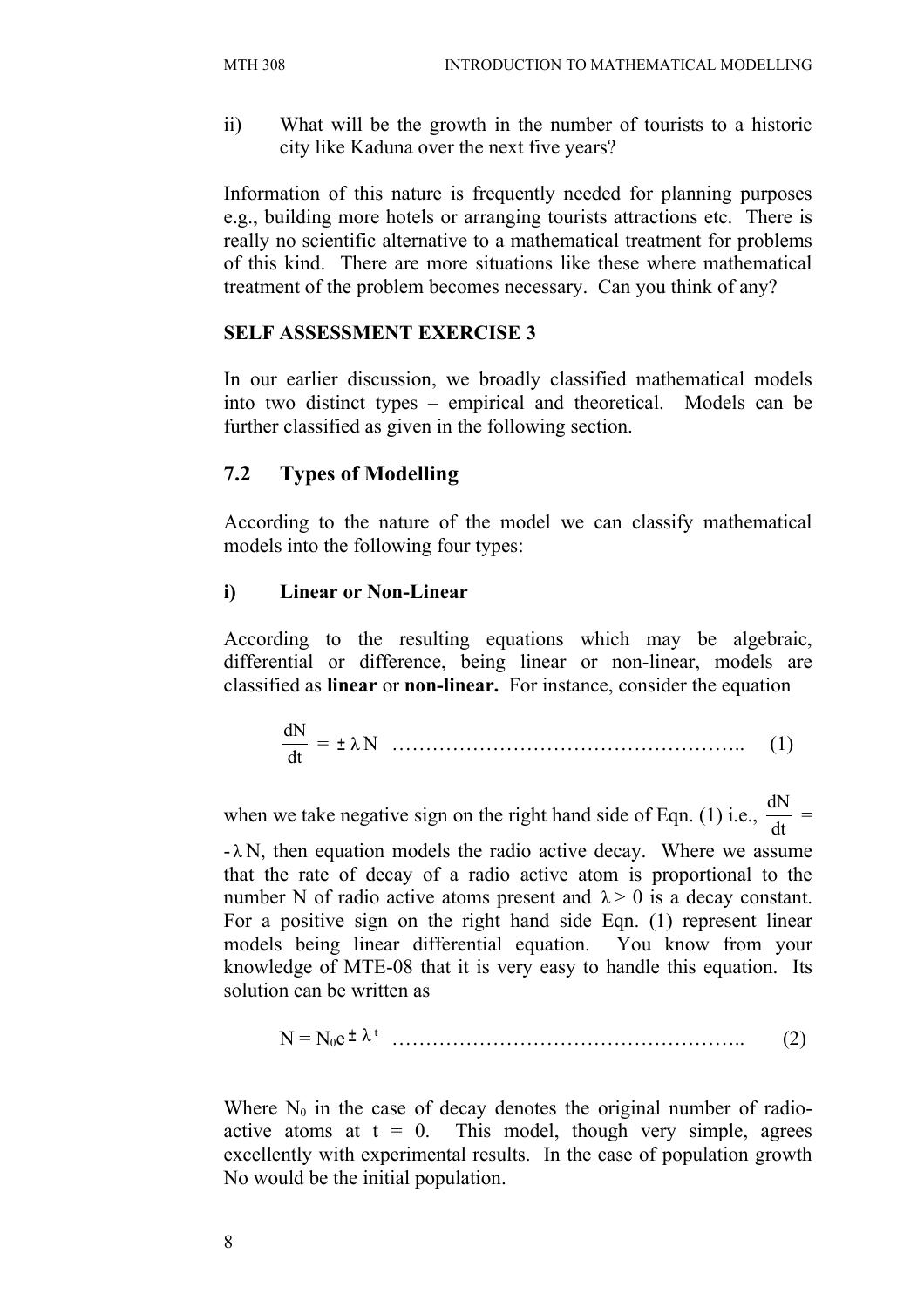We are not as lucky always. Most of the real life problems are not amenable to such simple mathematical treatment. Many a time, the resulting equation is non-linear or highly non-linear but still you are able to solve it. Without going into the details here we give an example of the population growth model, better than the one given by Eqn. (1), as

$$
\frac{dN(t)}{dt} = \lambda N(B-N), \lambda > 0, B > 0
$$
 (3)

where N is the size of the population and  $\lambda$  and B are the constants of proportionality.

This is a non-linear model but it is still easy to find the solution as

$$
N = \frac{B}{1 + ke^{-\lambda Bt}},
$$
  
(4)

Where  $k > 0$  is an arbitrary constant. There are numerous experimental growth data, say, that of bacteria with which the model agrees extremely well with. Why we call this model better would become clear to you when we discuss the biological models in details in Block 3

#### **ii) Static or Dynamic**

In **static systems,** time does not play any part, and hence the variables and relationships describing the system are time-independent. In contrast, in **dynamic systems,** time plays a very important role with the variables and/or relationships describing the system changing with time. Consider for instance a fluid flowing through a rigid diverging tube (see fig.  $2)$ 



Note: the point in a fluid flow at which the flow is directed radially outwards symmetrically in all directions is a source. The fluid enters the system at this point. The point at which the fluid leaves the system is a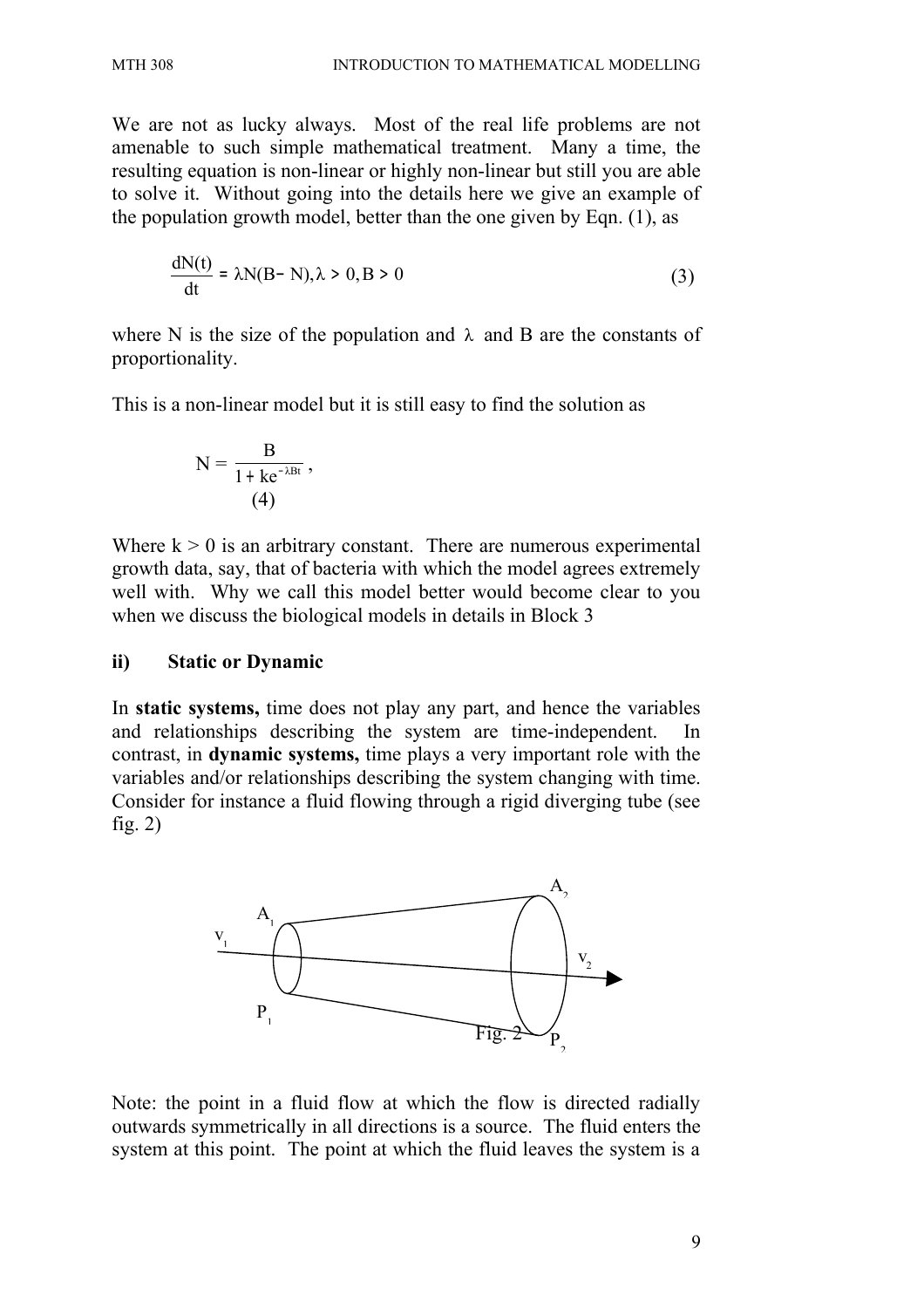sink. The flow is directed radially in-wards at this point in a symmetrical manner.

Let the velocity of the fluid be  $V_1$  at the point  $P_1$  at which the area of cross-section of the tube is  $A_1$ . Let  $V_2$  be the velocity at the point  $P_2$  at which the area of cross-section of the tube is  $A_2$ . The principle of conservation of mass states that the rate of flow in at  $P_1$  is equal to the rate of flow out at  $P_2$  since the tube is rigid and no at  $P_1$  extra fluid is produced inside or nothing is taken out. In other words, there are no sources or sinks inside or surrounding the tube.

Now the rate of mass entering the tube at  $P_1$  = area x velocity =  $A_1V_1$ rate of mass leaving the tube at  $P_2 = A_2 V_2$ .

Conservation law can be written therefore in the form of an equation.

$$
A_1 V_1 = A_2 V_2 \tag{5}
$$

(Rate of mass entering the tube at  $P_1$  = Rate of mass leaving the tube at  $P_2$ ).

Eqn. (5) is the conservation equation corresponding to the steady state i.e., all variables are independent of time. Such a system is a static system.

In the **dynamic formulations,** the equations describing the model involve derivatives of the dependent variables with respect to time.

Most of the real life problems e.g., the population growth (Eqn. (3)), the bacterial growth, simple harmonic oscillator, rocket launch are time dependent and come under the category of dynamic systems.

#### **iii) Discrete or Continuous**

Mathematical model may be discrete or continuous as the variables involved are discrete or continuous. In a discrete model, the dependent variable assumes a range of values and is characterized by discrete values of the independent variable e.g., suppose a population of cells divides synchronously, with each member producing a daughter cell. Let us define the number of cells in each generation with a subscript, that is  $M_1, M_2, \ldots, M_n$  are respectively the number of cells in the first, second, …. Nth generations. The number of generation, the independent variable, is the discrete variable here. A simple equation relating successive generations is the difference equation

$$
M_{n+1} = aM_n, \quad a>0 \tag{6}
$$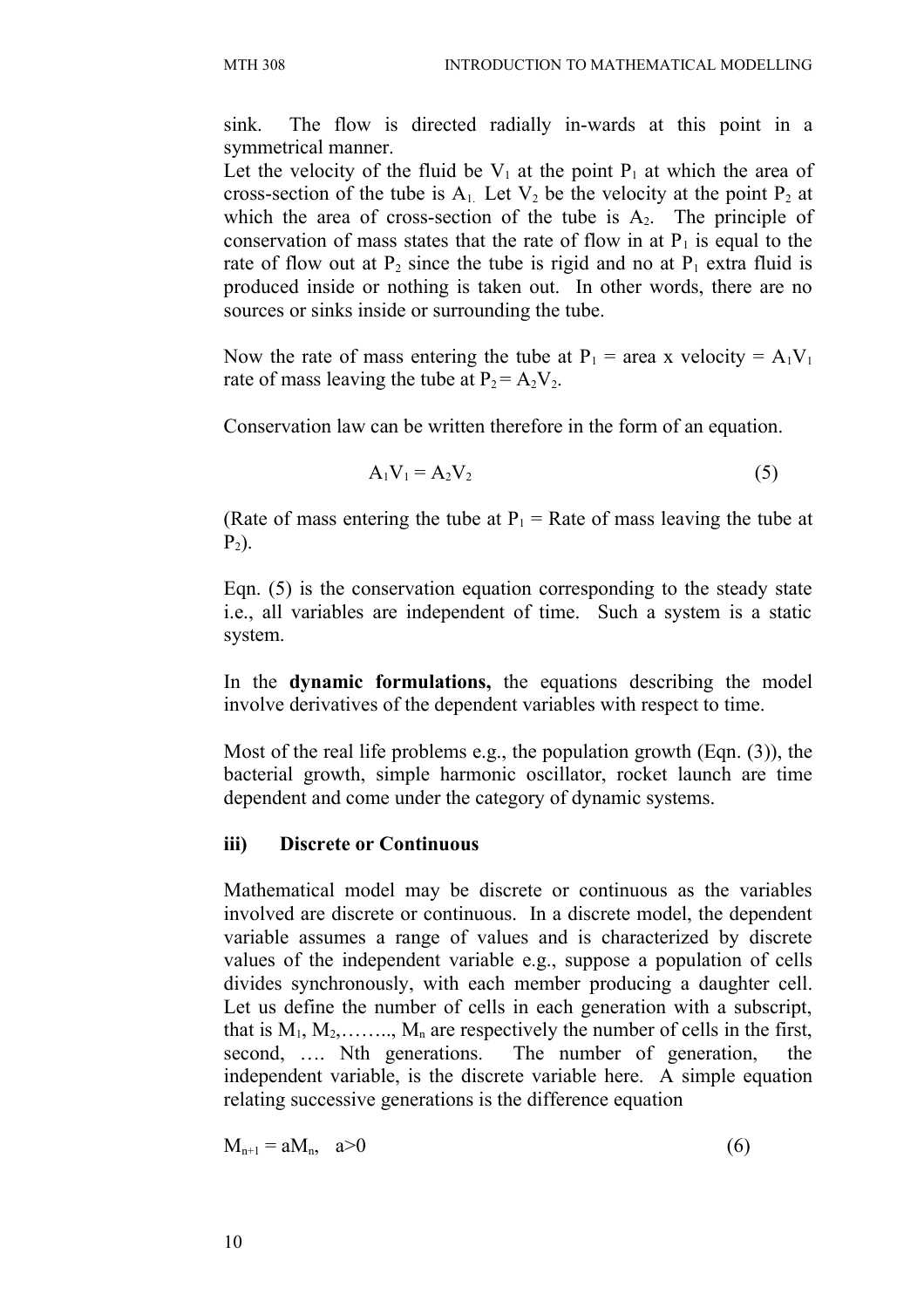If, initially, there are  $M_0$  cells, after n generations the population will be

 $M_{n+1} = aM_n = a(aM_{n-1}) = a[aM_{n-2}] = \ldots = a^{n+1} M_0$  (7)

If  $|a| > 1$ , M<sub>n</sub> increases over successive generations If  $|a| < 1$ , M<sub>n</sub> decreases over successive generation and if  $a = 1$ ,  $M_n$  is constant.

Most of the discrete models result in difference equation similar to Eqn. (6). We shall talk about these equations in more detail in Block 4.

Models based on continuous variables are **continuous models.** The problem of radioactive decay is best described by treating the time element as being continuous with the variable of the system description i.e., number N of radio active atoms present. (Refer Eqn. (1)). Most of the continuous models result in differential equations ordinary or partial, the derivatives being instantaneous rates of change. Continuous models appear to be easier to handle than the discrete models due to the development of calculus and differential equations. However, continuous models are simpler only when analytical solutions are available, otherwise we have to approximate a continuous model also by a discrete model so that these can be handled numerically.

#### **Deterministic or Stochastic**

A system is said to be deterministic if the values assumed by the variables (for a static system) or the changes to the variable (for a dynamic system) are predictable with **certainly**. Consider for instance, the well known examples are the position and velocity of the bob of the pendulum. Since the laws of classical dynamics describe the motion fairly accurately the changes in position and velocity can be predicted with a high degree of certainty. Hence, in this case we can view the system as being deterministic.

If the values assumed by the variables or the changes to the variables are not predictable with certainty, then **uncertainty** is a significant feature of the system. Such systems are called either **probabilistic** or stochastic system. For example, if one drops a rubber ball from a given height and measures the height of the bounce with sufficient accuracy it will be found that if the same process is repeated many times, the height of bounces are not the same every time. Even if all the maintained, the results show lot of variability. In such cases, the system must be viewed as a **stochastic system.**

Very often, when you go to a big shop what strikes you is the long queue in front of the cash desk. The question "Why can't this popular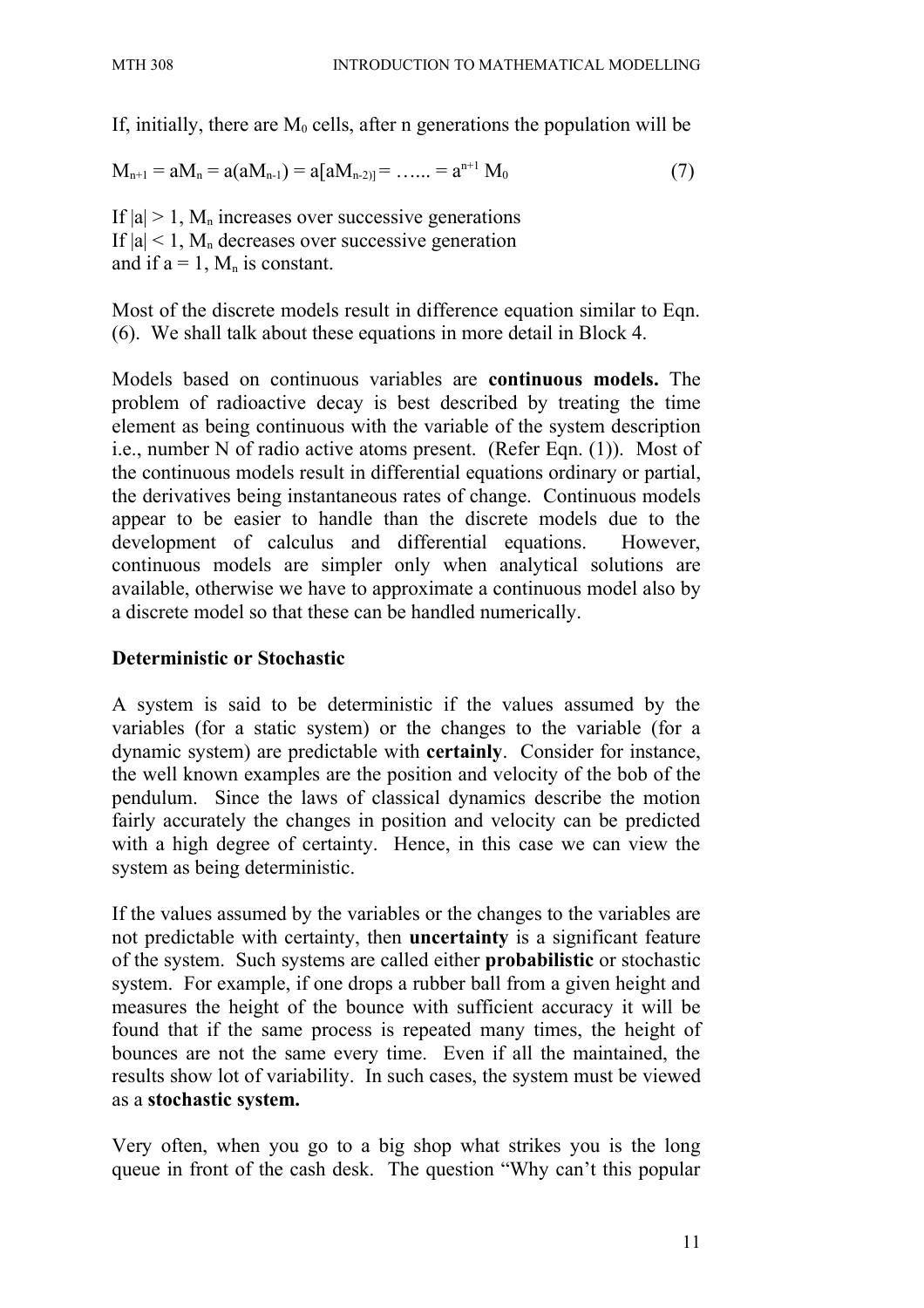shop have more than one cash counter?" comes to you mind. How many counters the shop needs will depend on the number of customers and their arrival rate, their departure rate, service time, peak periods etc. if the arrival rate is same as departure rate the queue length will remain the same. If the departure rate is more than the arrival rate, the queue will disappear after some time. If the departure rate is less than the arrival rate, then the queue will grow indefinitely and it is this situation that requires more cash counters. Here in this situation the arrival time, departure time and the service time of a customer are not deterministic. They follow certain probability distributions with mean rate of arrival, departure and service time. Arrival and departure times satisfy Poisson distribution whereas service time obeys exponential distributions. Models based on fitting these probability distributions to the arrival, arrive every five minutes (given time interval) then from Poisson distribution  $e^{-z}$ , ze<sup>-z</sup>, 2  $\frac{z^2}{2}$  e<sup>-z</sup> etc. give the probability that 0, 1, 2 etc people will join the queue within that time. We shall not go into the details of these models here. We shall take up such models in Unit 14, when we discuss probabilistic models.

Every real system must be considered to be subject to randomness of one type or another, all of which are ignored in the formulation of a deterministic model. Hence, deterministic models generally present few mathematical difficulties but can only be considered to describe system behaviour in **some average sense.** Stochastic models are required wherever it is necessary to explicitly account for the randomness of underlying events.

Most of the discrete and stochastic models lead to difference/algebraic equations whereas linear/nonlinear, static/dynamic and continuous models require the knowledge of algebraic/differential equations. With the advent of fast computers, it should be possible (wherever analytic solutions are not available) to solve these equations numerically. Apart from these, the success of mathematical modelling will also depend on the skills you have in algebra, calculus, geometry, trigonometry, transcendental equations, integral equations, integro-differential equations etc.

As discussed earlier, the type of model will more or less decide the type of mathematics required to deal with the resulting equations.

Consider the following example.

**Example 2:** Which type of modelling will you use for the launching of a rocket/satellite for meteorological purposes?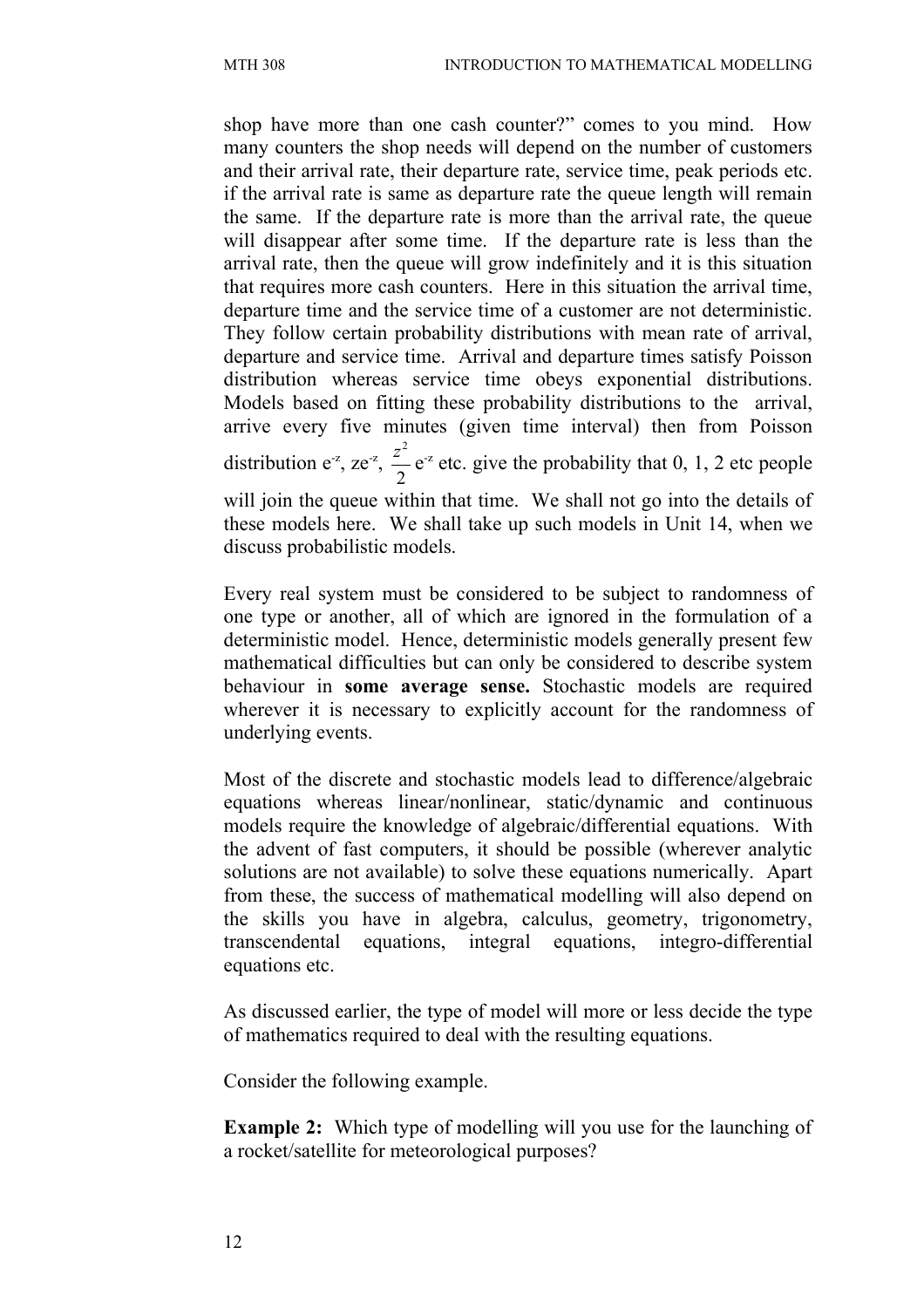**Solution:** Modelling used will be dynamic, continuous and deterministic.

It is dynamic and continuous because the flight velocity will continuously depend on time. It is deterministic because equations describing the flight can be set up based on established laws and the path of the satellite/rocket can be predicted with certainty.

And now an exercise for you.

#### **SELF ASSESSMENT EXERCISE 4**

#### **7.3 Limitations of a Mathematical Model**

Mathematical modelling is a multi-stage activity requiring a variety of concepts and techniques. Utmost caution is required in framing proper models for otherwise an absurd model will lead to an absurd solution. If the basic formulation is wrong, no amount of sophistication in the treatment of resulting equations can lead to a right answer. It is important to remember that the model is only a simplification of the real life problem and that the two are not the same. In fact lack of distinction between models and reality has often slowed down the progress in modelling. It is paradoxical that some models which were very successful initially in understanding the problem, have become stumbling-blocks to progress. The reason is we get used to a model and continue to use it even after it is discredited. For instance, consider the solar system. Till  $16<sup>th</sup>$  century, it was believed that earth was the centre of the universe and all the other planets and sun moved around the earth. Because of this theory the model used to study the solar systems were circular paths with earth as the centre. It was called a Geocentric model. This model was successful in explaining night, day, seasons etc. But there were many observations, the model could not explain.

Later in  $16<sup>th</sup>$  century Copernicus proposed another theory called Heliocentric theory which describes that the sun is the centre of the universe, and that all planets moved around the sun in elliptical paths. So in this case the models used is an elliptical path with sun as the centre. This model successfully explained most of the problems connected with solar system, but people simply refused to accept this model, initially. One of the reason for this is that the geocentric model put the earth as the centre of the universe and people were unwilling to discard such a favourite notion.

The model is only as good as the assumptions made while constructing it and any extrapolation which violates the assumptions may be dangerous.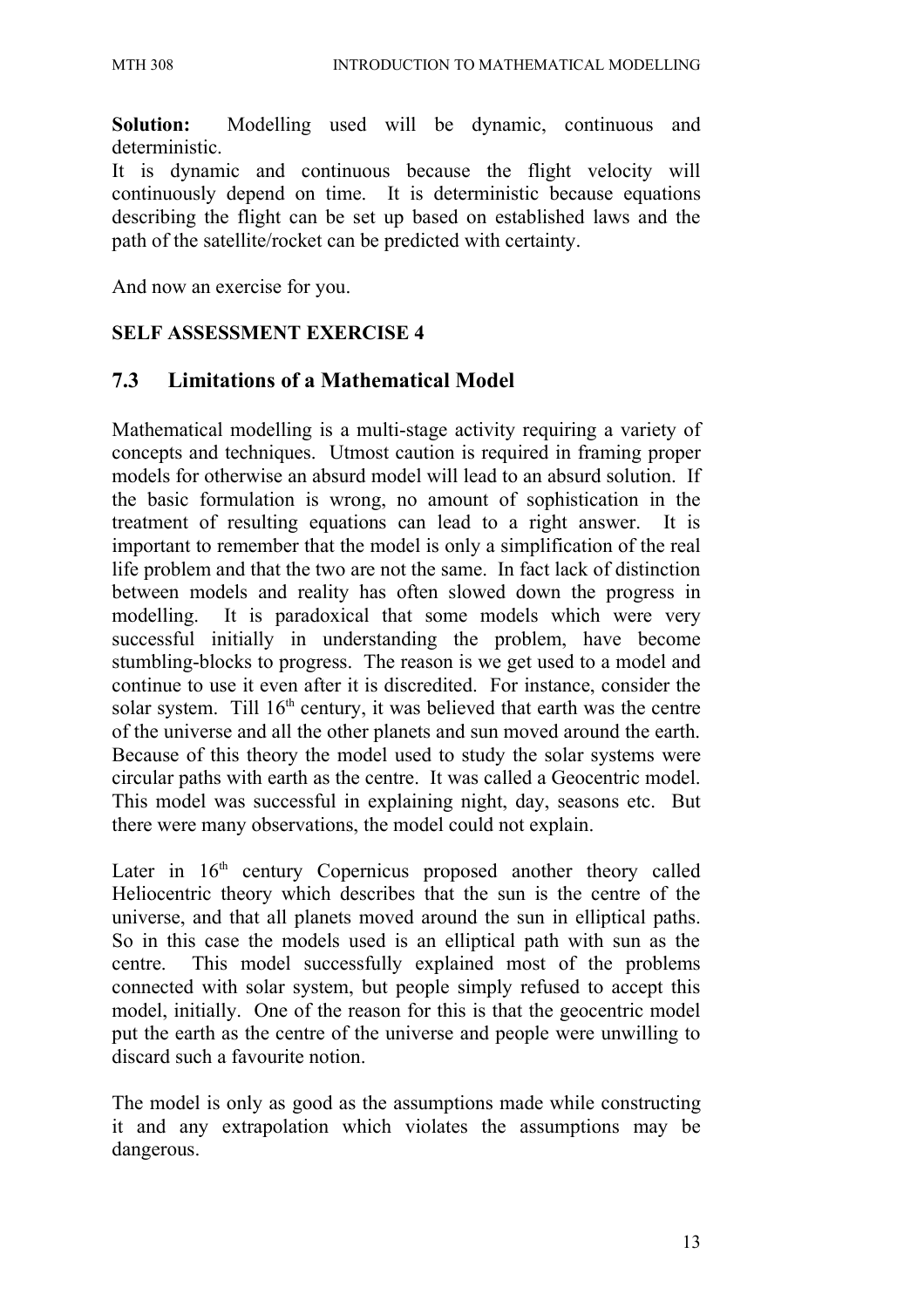Consider for instance, Eqn. (1) viz.,

$$
\frac{dN}{dt} = \pm \lambda N
$$

it does not give good results when used for modelling the population growth. This is because, the solution  $N(t) = N_0 e^{\lambda t}$  of the equation λN dt dN =  $\lambda$ N, gives N(t) → ∞ for t → ∞. This means population grows exponentially without any bound. Whereas, solution  $N(t) = N_0 e^{-\lambda t}$  of the equations  $\frac{dN}{dt} = -\lambda N$ dt dN  $= -\lambda N$  gives N(t)  $\rightarrow$  0 as t  $\rightarrow \infty$ , implying that population is ultimately driven to extinction.

Both these outcomes are extreme and are not found to occur in the nature. In this sense, the model has severe limitations. Thus, there is a need to modify this model. Such a modified model is the logistic model which we shall discuss in detail in Unit 8 of Block 3

### **8.0 CONCLUSION**

To end the unit we now give the summary of what we have covered in it.

### **9.0 SUMMARY**

In this unit we have covered the following points.

- 1) Mathematical model is a translation of a real life word problem into a mathematical description.
- 2) Performing experiments to understand and solve real-life problems may be risky and expensive. Also, at times, it may not be feasible at all to perform experiments. Mathematical Modelling is the only recourse in such situations. It is very inexpensive if we can represent a real problem in terms of appropriate equations and solve them.
- 3) The process of mathematical modelling involves three main steps- for formulation, finding solution and interpretation and evaluation.
- 4) Mathematical models may be classified into linear/nonlinear, static/dynamics, discrete/continuous and deterministic/stochastic.
- 5) Mathematical modelling require basic knowledge of algebra, geometry, calculus, difference, differential and integral equations. Different types of Modelling require one or other of these at the formulation stage or at the time of finding solution.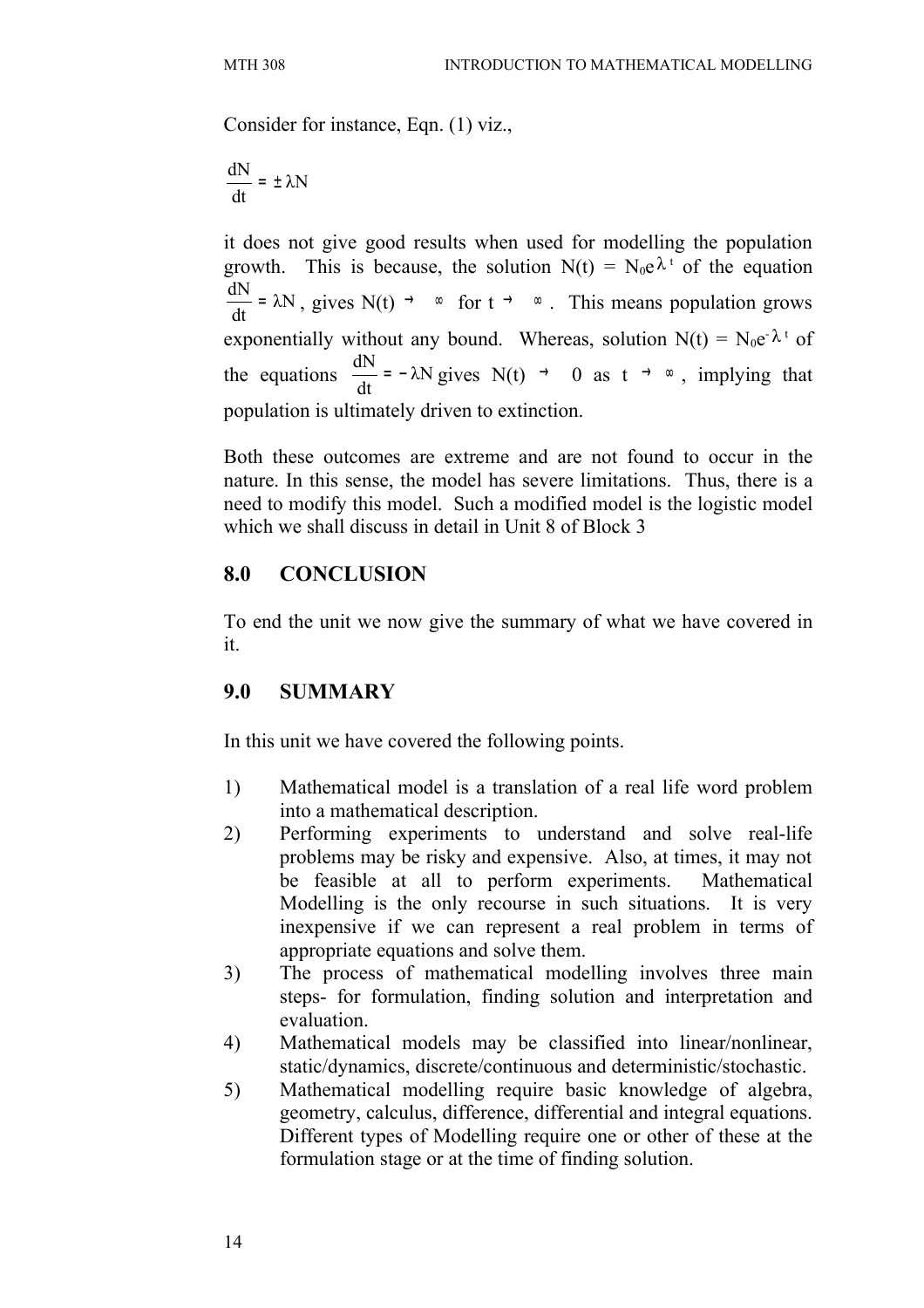6) One has to be cautions about mathematical Modelling: Lot of simplifications are made while translating a real life problem into mathematical language. One should be aware of it at every stage.

#### **10.0 TUTOR-MARKED ASSIGNMENT**

- 1. How would you model acceleration of a particle?
- 2. How would you model momentum and work? (Hint: momentum = mass x velocity, work = force x distance)
- 3. What is the objective of modelling a simple pendulum? What are the important factors you need here before you apply the Newton's laws of motion?
- 4. Give two situations where mathematical treatment of problem is necessary to get the required solution.
- 5. State the type of modelling you will use for the following problems.

Also give reasons in support of your answer.

- i) Estimating the world population in the year 2005.
- ii) Finding the concentration levels of pollution in the River Niger due to discharge of waste.
- iii) Certain diseases like Heamophilia (Non-stop bleeding due to inadequate clotting agents) are genetically transmitted only by the females. Predicting the spread of this disease in successive generations, given the fraction of males and females suffering from it at a particular point of time.
- iv) Reducing the costs in large hospitals is to optimize the allocation of resources (beds, doctors, nurses) to types of activities (orthopedics, intensive care units, surgery etc.). helping the hospital administrators reduce the cost of operating hospitals.
- v) Annual plant produce seeds at the end of summer. A fraction of these seeds survive the winter, and some of these germinate at the beginning of the season (say May), giving rise to the new generation of plants. The process depends on the age of the seeds understanding this process.

The successful use of dynamic models is based on the understanding of three closely related concepts – dimensionality, units and scaling. Natural laws, when properly written in mathematical form are equally valid whatever system of scientific unit is used to express them. To say that the universal laws should be independent of the system of units is another way of saying that they should be dimensionally consistent.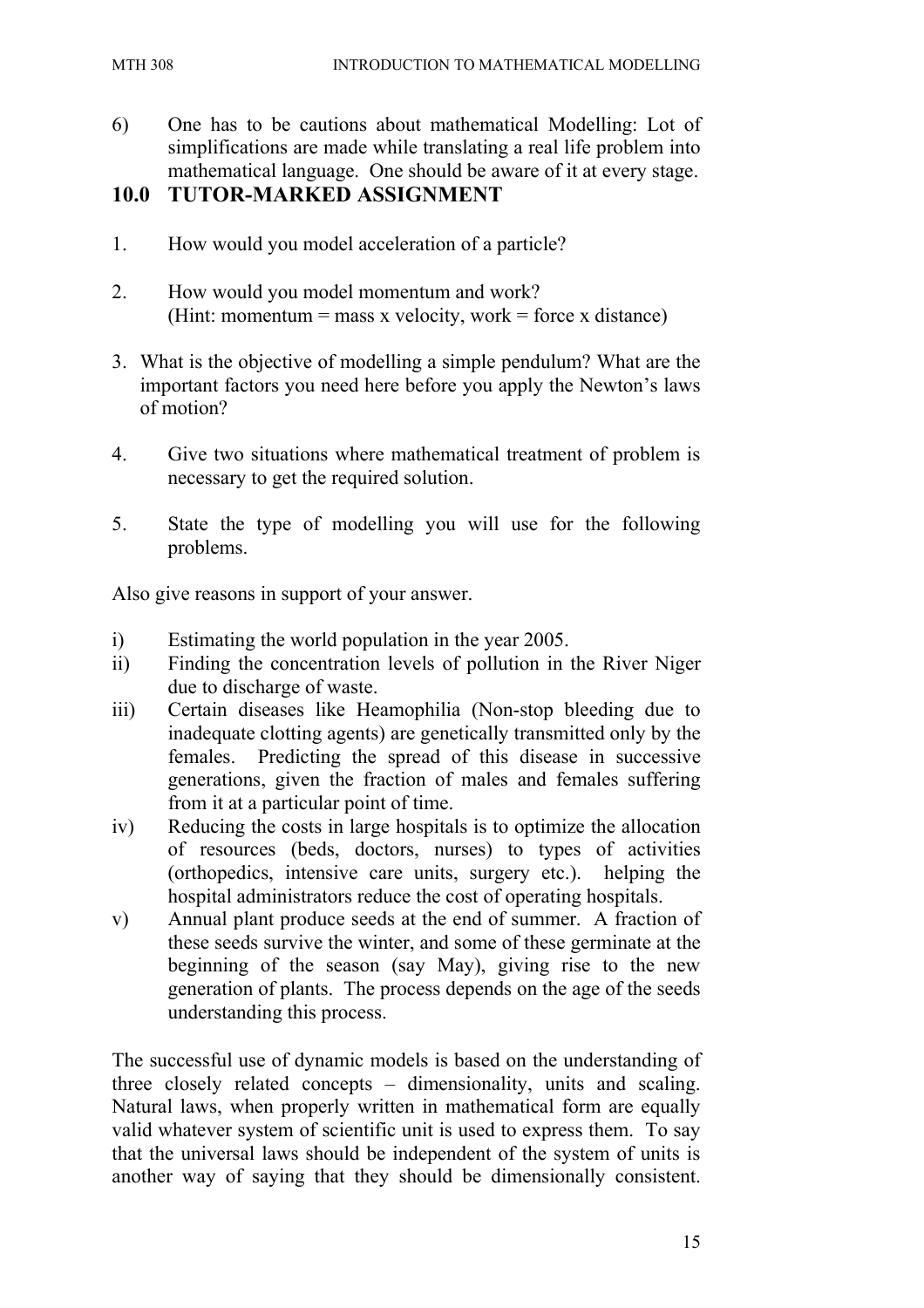One should not equate trains with match boxes, nor can one add cabbages to kings. If you ran 25 kilometres and earned 20 naira, would it be right to say that you ran as much as you earned? No, because the equation.

$$
N. 20 = 20 \text{ kilometers} \tag{1}
$$

does not make sense. Distance is measured in kilometres and no amount of naira can ever equal a kilometer. Technically speaking, we say that distance has the dimension of length i.e.,

$$
[distance] = L \tag{2}
$$

while income has the dimension of value, or  $[\text{income}] = \text{V}$  (3)

so, it is dimensionally inconsistent to write Eqn. (1). However, if you were paid N1 for every kilometer you ran, it would be absolutely right to say that

$$
N \ 20 = 20 \text{km} \times (N1 \text{ per k.m.})
$$
 (4)

This equation is dimensionally correct, because [naira per kilometer] = V/L. Thus, the right hand side of Eqn. (4) has the dimensions of L x V/  $L = V$ , agreeing with the left hand side.

Units are either **Fundamental** (or primary) or **derived** (or secondary). The nature of the fundamental units is somewhat arbitrary. They are independent of one another. If certain of the measurable properties of physical quantities are chosen as fundamental, then the units of measurement of all the remaining quantities can be expressed in terms of these fundamental quantities. Hence the latter units are called derived units.

We can express all the mechanical quantities in terms of units of mass m, length 1, and time t. But when we consider problems involving heat, we have to introduce a new fundamental unit namely the absolute temperature $\theta$ . This is necessary as the thermometric scale is independent of the definitions of mechanical units. Modelling in Sociology or Economics needs an additional dimension, namely the value of a product or income. Thus mass m, length 1, time t, absolute temperature  $\theta$  and the value V are the five fundamental units. All the physical quantities can be expressed in terms of these fundamental units. We shall denote the dimensions of these fundamental units of mass, length, time, temperature and value by [M], [L], [T],  $[\theta]$ , [V] respectively.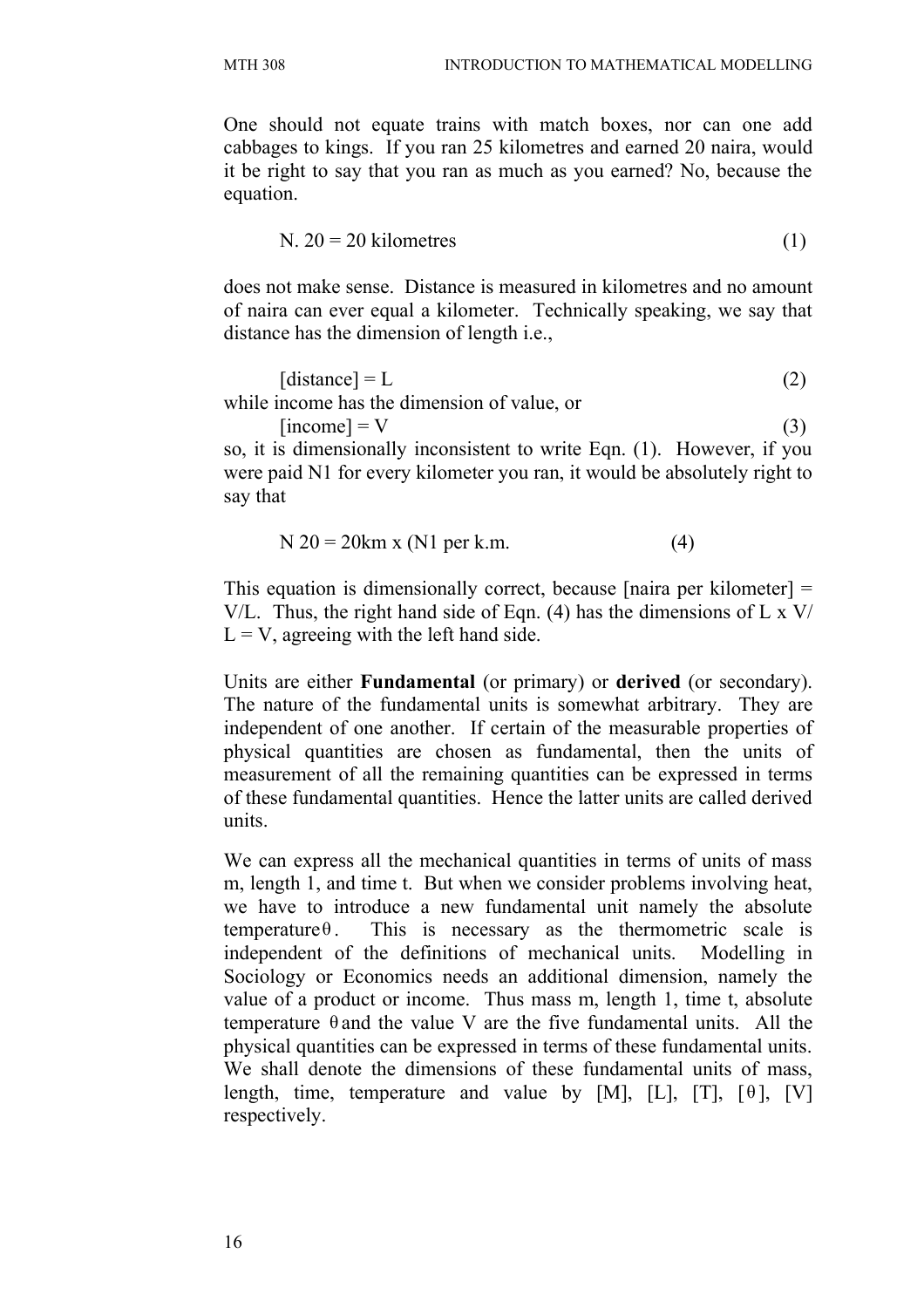**Formulation of the dimensional formulas:** Dimensional formulas for velocity, acceleration, force, work-done, pressure, power etc. can be obtained from their definitions directly.

| Velocity | $=$ time rate of displacement                                           |
|----------|-------------------------------------------------------------------------|
|          | $=$ distance/time                                                       |
|          | $= [LT^{-1}]$                                                           |
|          | $\text{Acceleration}$ = time rate of change of velocity = velocity/time |
|          | $= [LT^{-2}]$                                                           |
| Force    | $=$ mass x acceleration                                                 |
|          | $= [MLT^{-2}]$                                                          |
| Work     | = Force x displacement = $[ML^2T^{-2}]$                                 |
| Pressure | $=$ force acting on unit area                                           |
|          | $= [ML^{-1}T^{-2}]$                                                     |
| Power    | = time rate of doing work = work/time = $[ML^2T^{-3}]$                  |

We may not always be able to write the dimensional formula for a quantity from its definition. Sometimes, we have to use a relation involving the quantity under consideration and some other quantities whose dimensional formulas are known.

For example, to fix up the dimensional formula for elastic modulus, we can use the Hook's law, according to which

**Tension = Elastic Modulus x**  $\frac{1}{\text{Initial length}}$ final length<sup>−</sup> Initial length

From this, it is clear that elastic modulus has the same dimensional formula as the tension i.e. force/unit area. Thus [elastic modulus]  $=$  $[ML^{-1}T^{-2}]$ 

**Dimensions of a quantity:** The exponent of the power of any particular quantity in the dimensional formula of a quantity is called the **"dimension"** of that quantity in that fundamental quantity. For example, the acceleration has dimension zero in mass, dimension 1 in length and dimension -2 in time.

The importance of knowing the dimensions of each variable is that there are certain rules which specify how dimensional entities can be related to each other. To be valid, any equation which states a general or theoretical relationship between two or more variables must follow these **rules** for dimensional correctness.

- i) Quantities added or subtracted must have the same dimensions.
- ii) Quantity equal to each other must have the same dimensions.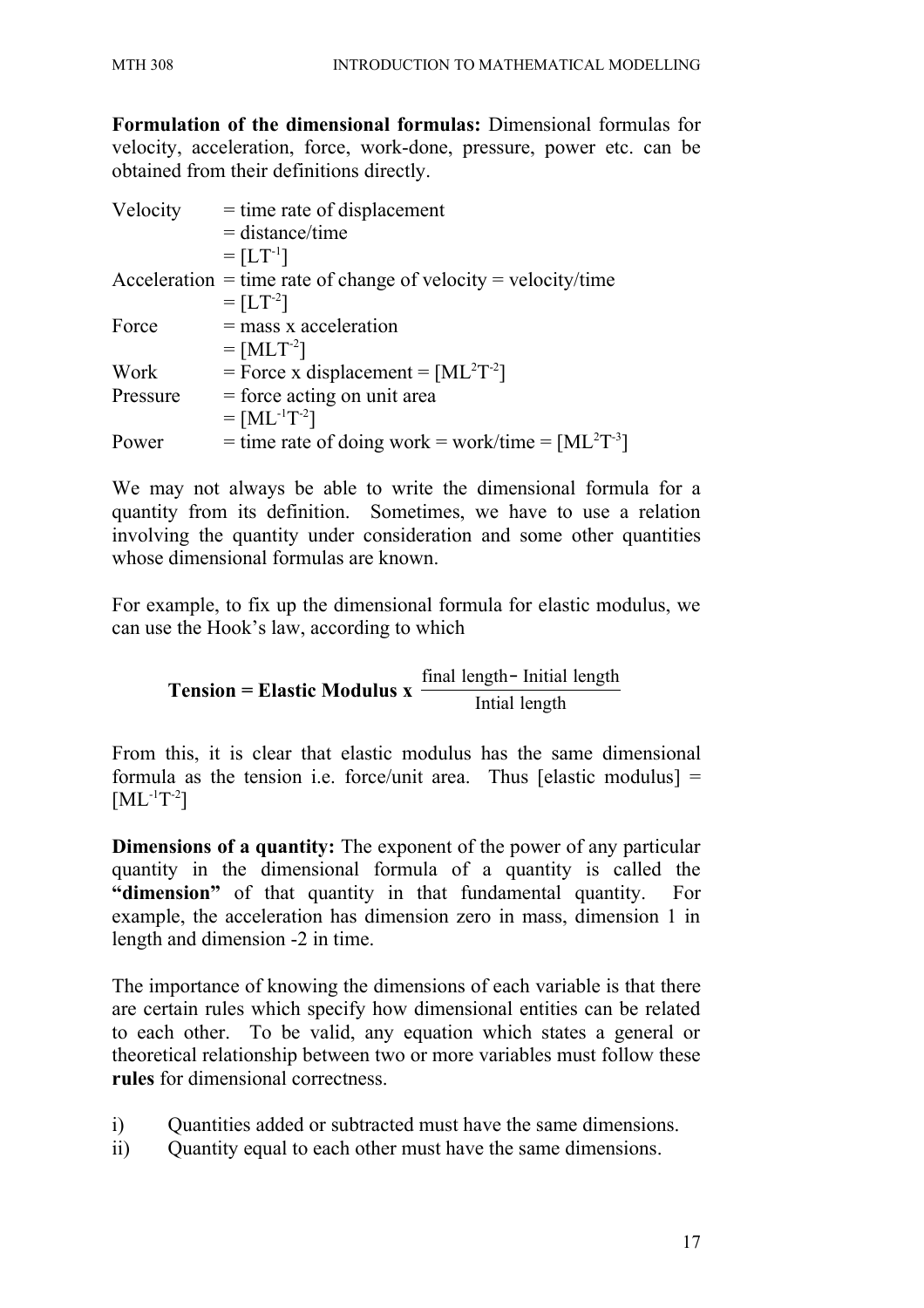- iii) Any quantity may be multiplied or divided by any other quantity without regard to dimensions. However, the resulting product or quotient must have appropriate dimensions so that the above rules are not violated.
- iv) The dimensions of an entity are entirely independent of its magnitude. Hence dx must have the same dimension as x, even though the differential dx is infinitesimally small.

For example, consider the equation for a radioactive decay where the quantity disappearing at a given time t is proportional to the quantity Q(t), present at that time, i.e.,

$$
\frac{dQ}{dt} = kQ \tag{5}
$$

with solution

$$
Q = Q_0 e^{-kt} \tag{6}
$$

Where  $Q_0$  is the amount present at time  $t = 0$ . k is a proportionality constant. Does k have any dimensions?

Assuming that Q(t) is expressed as a mass, and letting [k] stand for the dimensions of k, the dimensional equation corresponding to Eqn. (5) is

$$
[MT^{-1}] = [k][M]
$$
  
which leads to

$$
[k] = [T-1] \tag{8}
$$

meaning that k must have the dimension of reciprocal time, i.e., k must be a rate – a rate constant.

#### **Magnitude of Units**

We have not used any numerical magnitudes of the fundamental units in the above discussion related to dimensional analysis. After a quantity's dimensionality has been settled, the number that determines its actual value will still depend upon the units in which those basic dimensions are measured. For example, velocity has the dimensions of length per units of time. Thus, if length is measured in kilometer and time in hours then a car travelling at 50 km. P.h., will travel at nearly 14 metre per second.

Two frequent choices for the basic dimensions of mass, length and time are kilogramme, metre and second (Systeme Internationale, SI) and gram, centimeter and second (CGS system).

In the SI system, the units of length, ass and time are primary/fundamental. But the unit of force is a derived one: it is the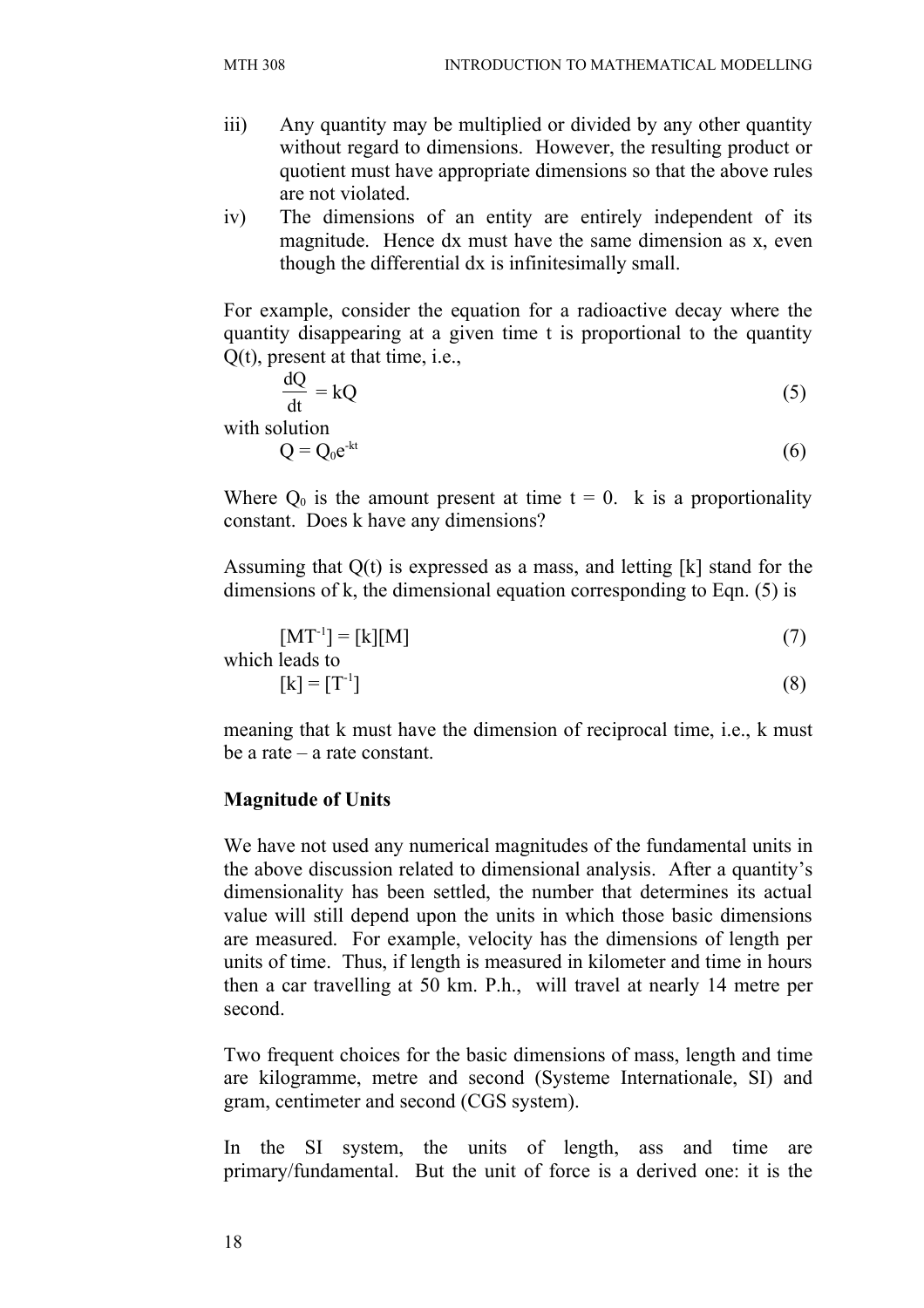Newton (N) which is defined as the force which when acting on a mass of 1 kg. Produces an acceleration of  $1 \text{ m/s}^2$  i.e.,  $\text{IN} = 1$  kg.m/s2. Similarly, the derived unit of work is the Joule (J) which is defined as the work done by a force of 1 N in moving a distance of 1m in the direction of the force.

i.e., 
$$
1J = 1Nm = 1kg \frac{m^2}{s^2}
$$
 (9)

The derived unit of power is the watt (W) which is defined as the rate of doing work  $= 1$  J/s.

#### **7.0 REFERENCES/FURTHER READINGS**

Mathematical Modelling from School of Sciences, IGNOU.

Quantitative Analysis in Management by Kirk Patrick.

Quantitative Analysis in Management by C.N. Lomoba.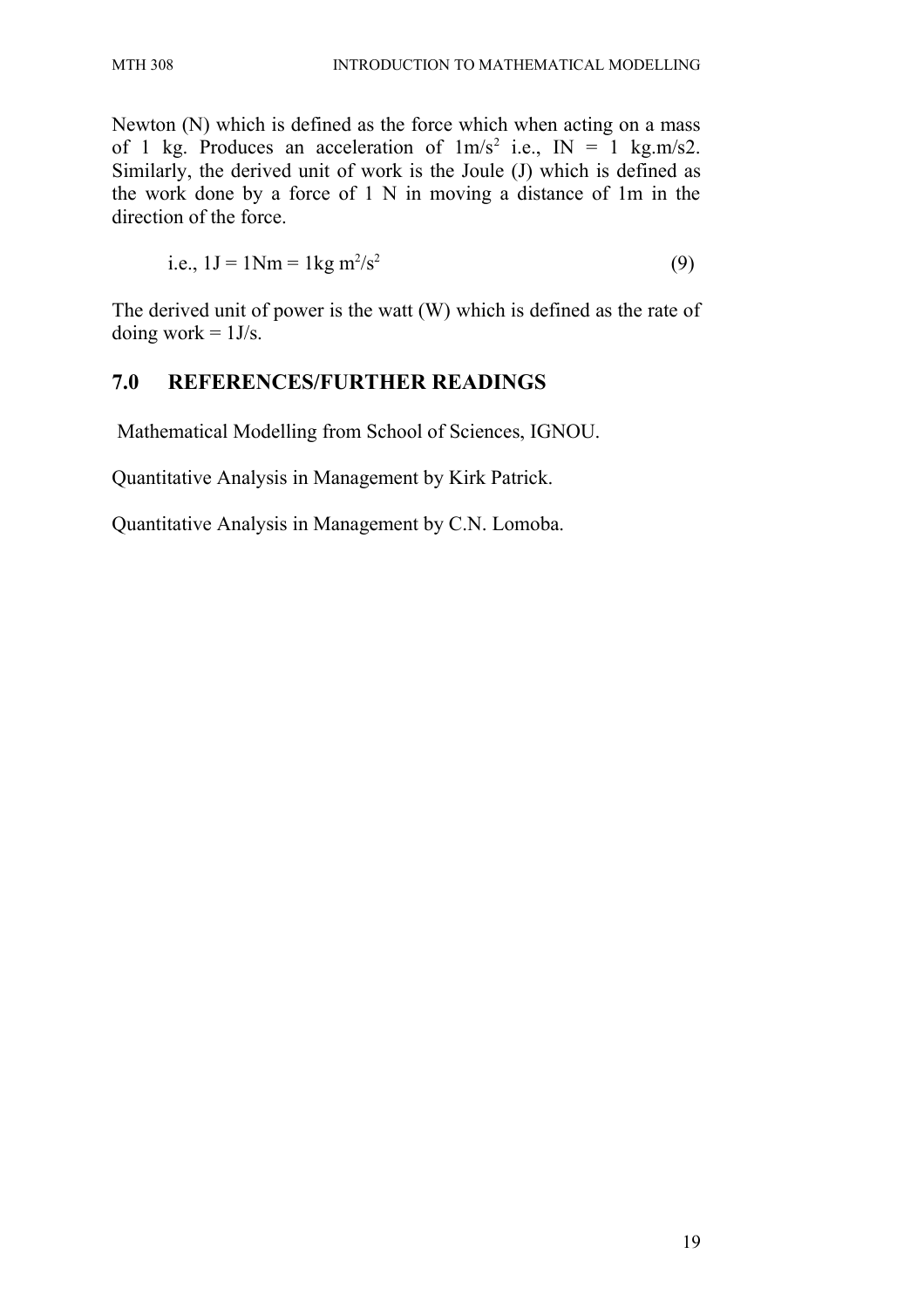#### **UNIT 2 IDENTIFYING AND FORMULATING A MODEL**

#### **CONTENTS**

- 1.0 Introduction
- 2.0 Objectives
- 3.0 Main Content
	- 3.1 Identifying the Essentials of a Problem
	- 3.2 Mathematical Formulation
- 4.0 Conclusion
- 5.0 Summary
- 6.0 Tutor Marked Assignment
- 7.0 References/Further Readings

#### **1.0 INTRODUCTION**

In unit 1, we introduced you to the concept of mathematical modelling. We discussed the necessity and advantages of studying a real life problem through mathematical modelling. Here we have taken four problems. From mechanics, biology and economics and tried to relate them to the new concept of mathematical modelling. You might be familiar with some of these problems even at your school level.

In this unit, we shall proceed with the next step in modelling- i.e., given a real life problem, how do you convert it to model abstraction leading to a mathematical equation? We shall herein discuss, through some simple examples, how to

- i) identify the problem with all its complexities
- ii) identify the essential characteristics of the problems which have to be incorporated into the model
- iii) simplify the model by neglecting features which are of secondary or lesser importance
- iv) write the basic equations based on the basic laws of nature or intuitive logic, which retain the essential characteristics of the model.

As in unit 1, we shall deal with examples you are already familiar with so that your attention is focused more on the modelling aspect.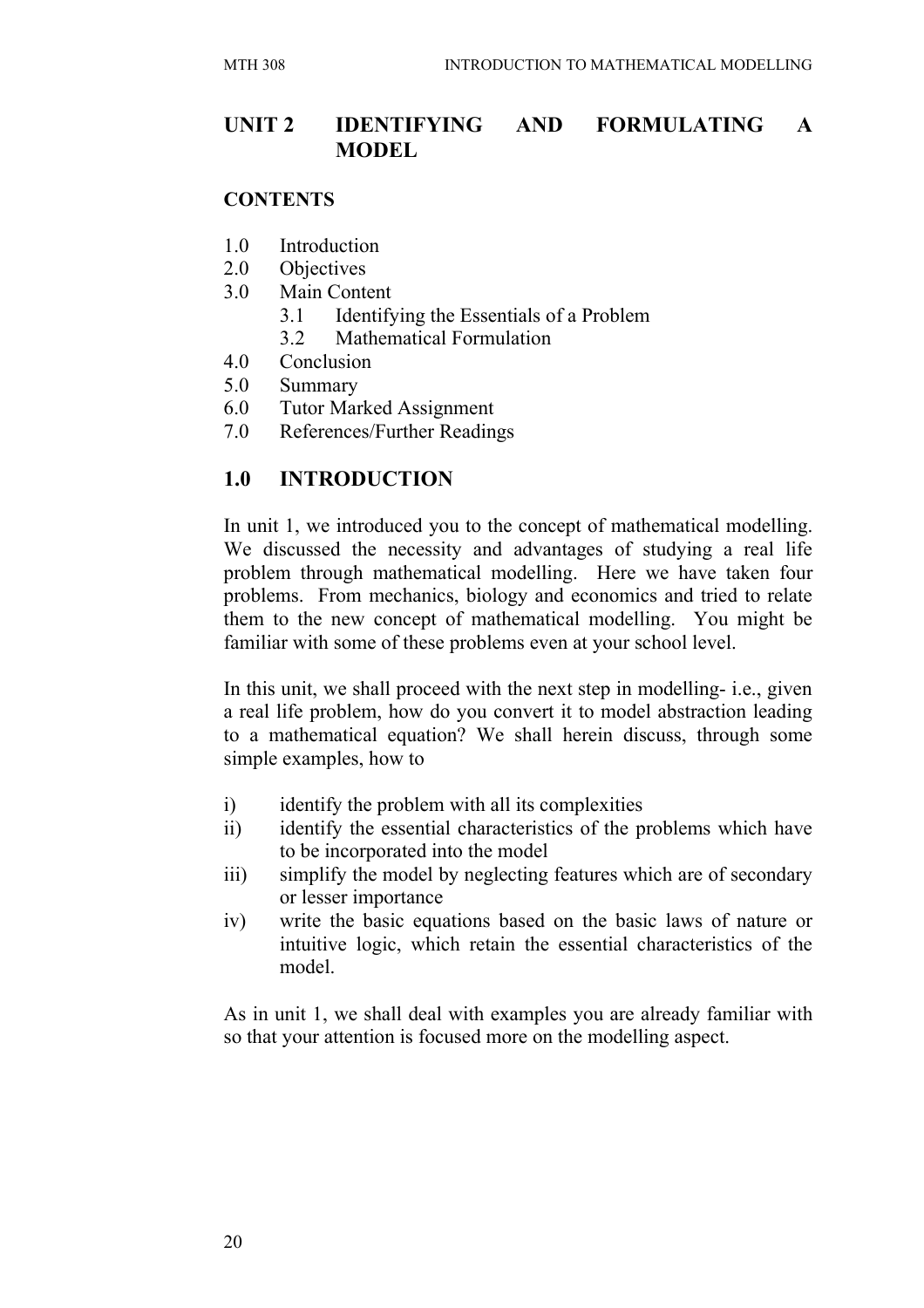#### **2.0 OBJECTIVES**

After reading this unit you should be able to:

- explain a real life problem and register all the complexities involved in the problem
- distinguish the essential characteristics of the problem from the nonessential ones
- look for mathematical equations based on laws of nature or intuitive logic for the problem.

#### **3.0 MAIN CONTENT**

#### **3.1 Identifying the Essentials of a Problem**

Primarily, mathematical modelling utilizes analogy to help you understand the behaviour of complex systems. For example, the phrase "cool as cucumber" introduces a conceptual model of 'cool' into our minds. Similarly, we often make use of familiar things or situations to understand or explain new or unfamiliar situations.

The word ROSE and the picture pf the rose flower are both models of smelling in reality. They may not be precise representations of the rose flower



Fig. 1

but they do communicate and bring the idea of the flower to your mind (see fig.1). Children model adulthood by playing mothers and fathers; medical students practise injections using oranges. Each of these activities involves some idealization of reality. No medical student confuses an orange with a human organ. He is aware that his training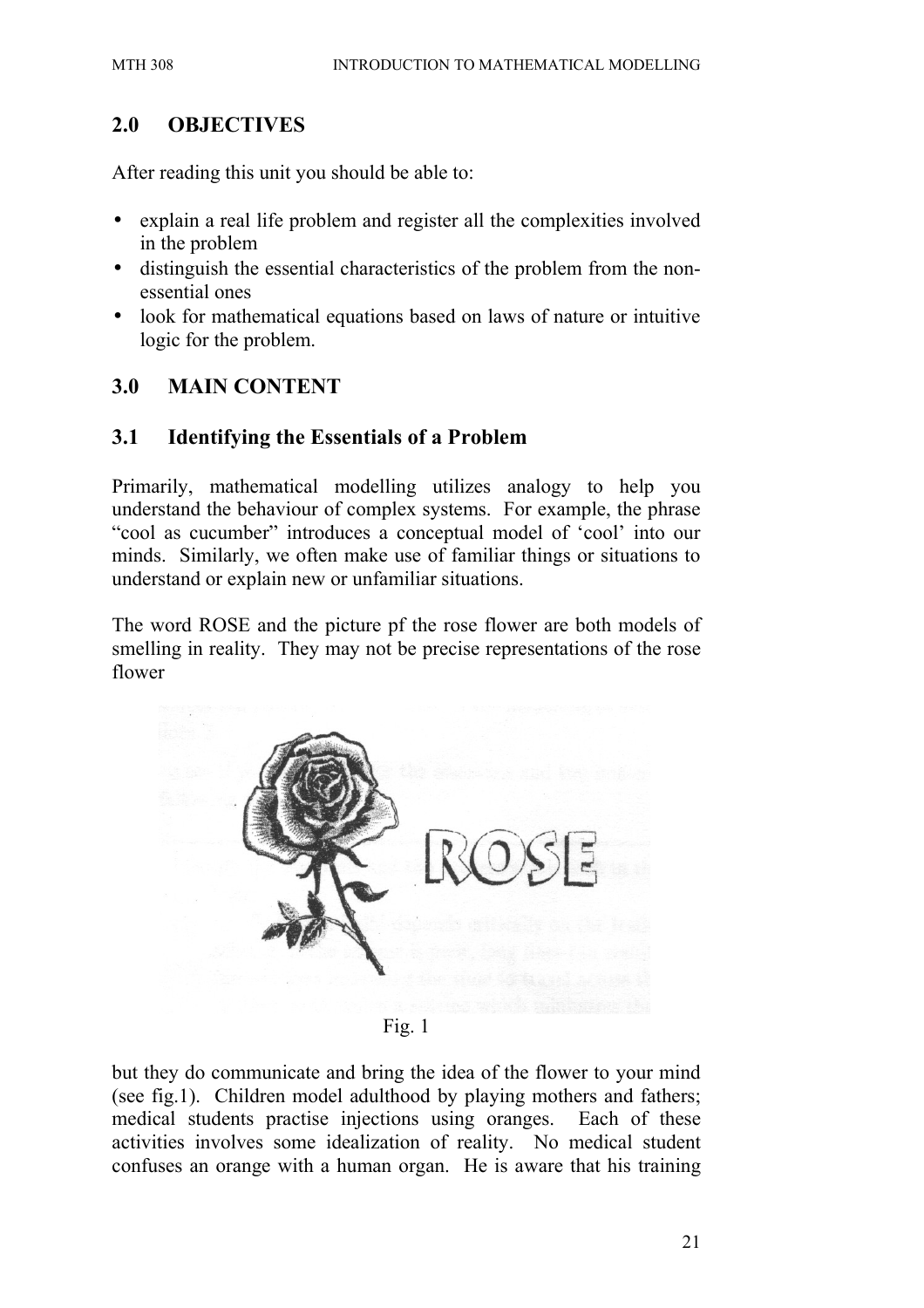under that simulated condition (i.e. a model) is to prepare him for the understanding of the real situation. Thus, modelling is an activity which is fundamental to the scientific method.



Models rarely replicate a system. Also, they are not a unique representation and so can mean different things to different people. Consider how a business man and biologist view a mango tree. (see fig. 2)

Their conceptual views of the same object are rather different since they are both heavily influenced by their own environment, background and objectives. The same is true when we come to the mathematical modelling of any system or process.

Thus, there is no hard and fast approach to developing a model. But, you need to broadly follow the following steps in the beginning:

**i) Establish a Main Purpose** for the model. Real situations are quite complex. If one wishes to develop a model which will explain and account for all aspects of a phenomenon, such a model will most likely be difficult to develop, very complex and unmanageable. On the other hand, a model with limited purpose will be easy to handle and still many important conclusions related to the main purpose can be drawn. Thus, before developing a model we must be clear about the purpose of doing it.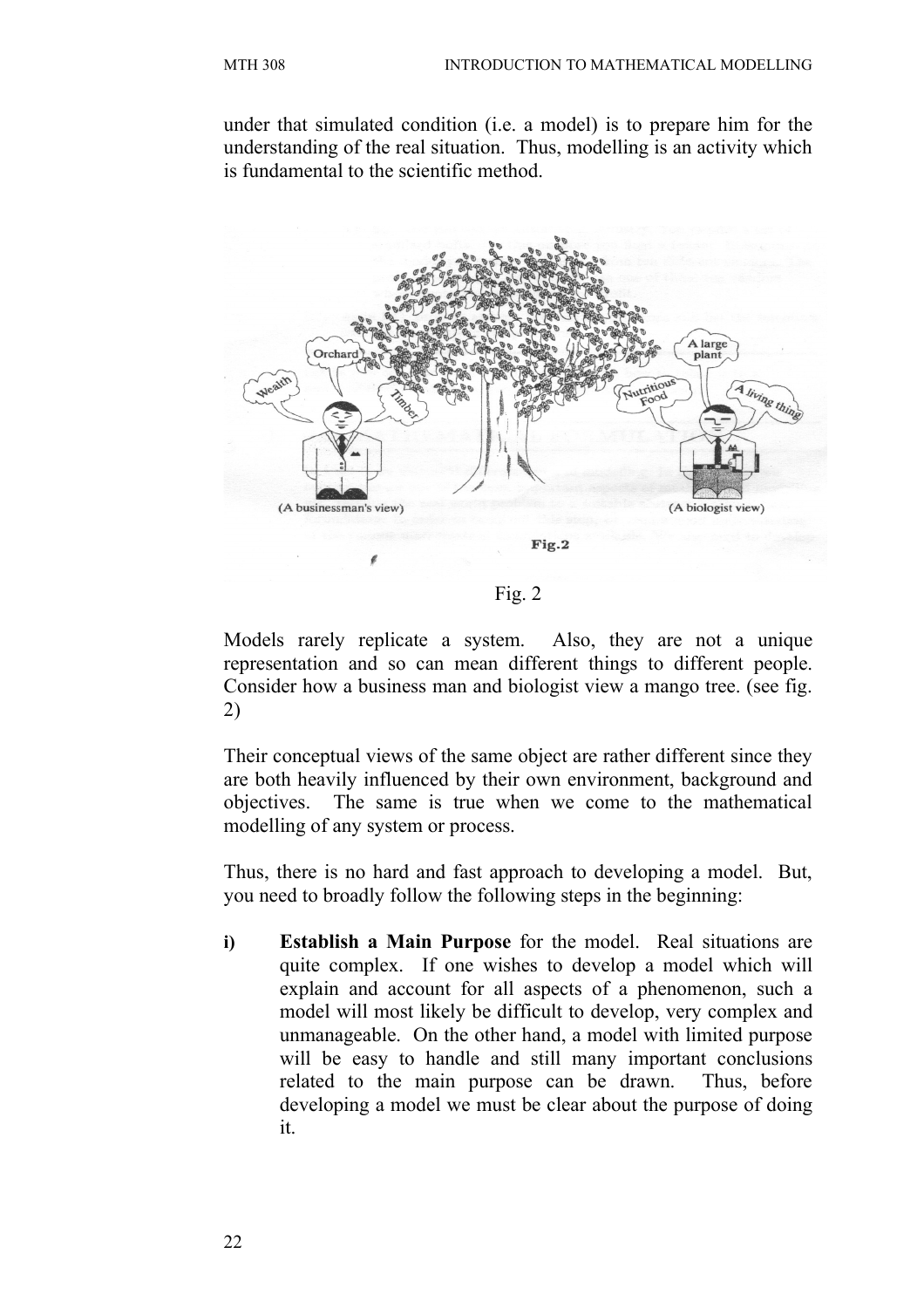For example, in the case of a problem concerned with simple pendulum, what is our main purpose? It is to find the period of oscillation of the pendulum.

- **ii) Observe the Real Life Situation** and understand what is going on. These observations may be direct, as with using one of our senses or indirect, in which case we may use elaborate scientific equipment. This step allows you to gather data and inform yourself well about the problem. You then analyze the observations and know facts about the system or phenomenon being modelled and identify possible elements (observations, measurements, ideas) related to the purpose. This step is crucial to the developments of a realistic model since you will get an idea of what to expect. For example, before we venture on a mathematical model to describe the movement of the pendulum, we conduct some simple experiments to see how a pendulum behaves. We take two wooden balls of two different masses and conduct the experiment with each of them attached in turn to two strings of different lengths. We measure the period of oscillation. We make the observation that there is no appreciable variation of the period with mass, but there is a clear dependence result which will have to be used to **validate any** mathematical model for a simple pendulum.
- **iii) Sift the Essentials from the Non-Essentials** of the problem. The degree of detail needed to describe a system appropriately depends on various factors. If all the details are included in the description, it can become unmanageable and hence of limited use. On the other hand, if significant details are omitted, the description is incomplete and, once again, of limited use in carrying out the study. We need to find a sensible compromise. We explain this to you through the following example:

To study the rate of growth of world population, a realistic study is one which differentiates the population by (i) age, (ii) gender and (iii) geographic location. This study will be definitely superior but more complex. The model developed would involve more dependent variables and hence more number of differential equations to be solved as compared to the model where all the different groups are lumped together.

**The Search for Essentials of the Problem** is related to the main purpose of the model. We may be dealing with the same system but the objective of our study related to the system may be different in each study. For example, consider modelling the blood flow in the circulatory system. The blood cells are of a diameter approximately 10-6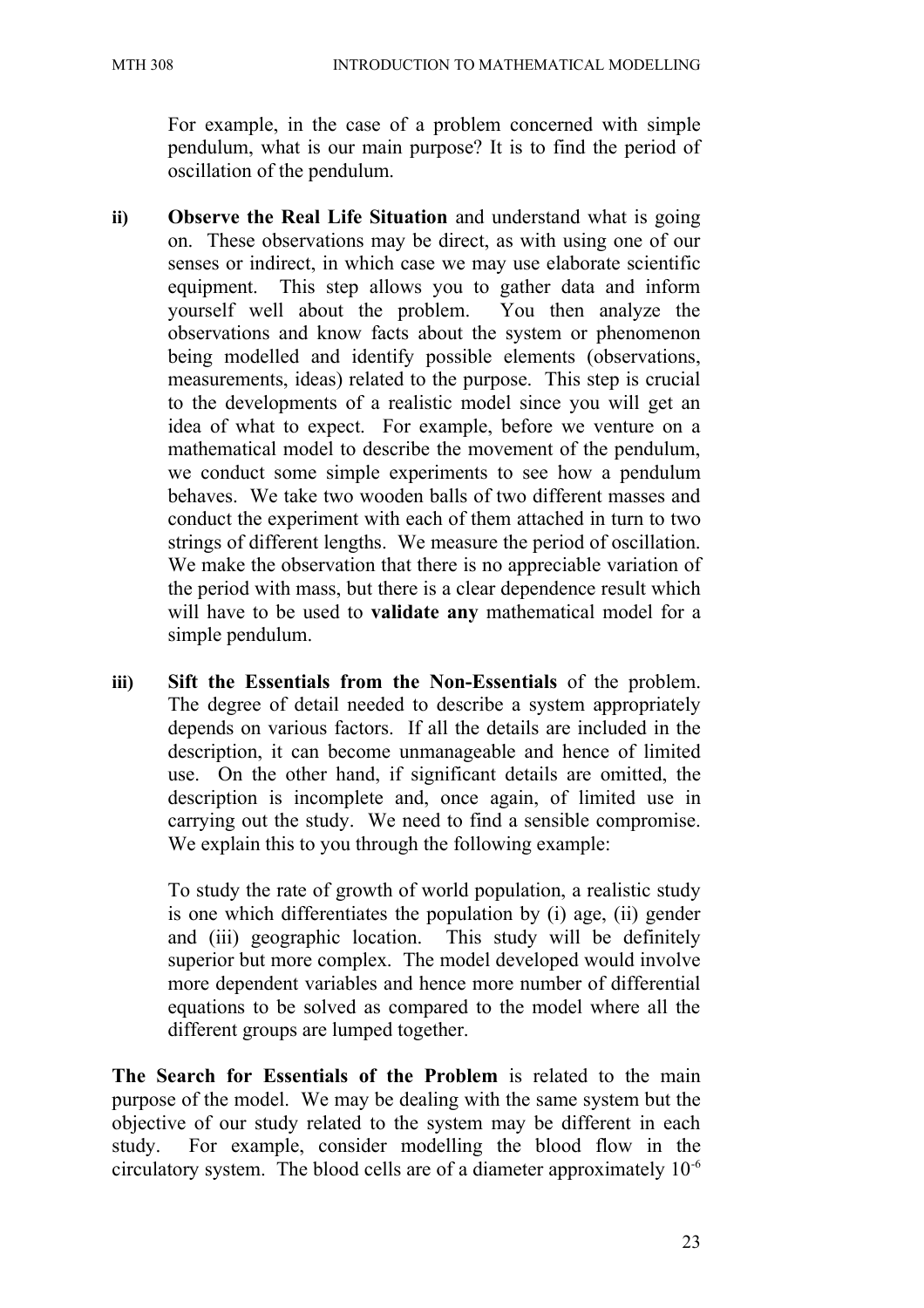cms and hence their individual motion or rotation may not contribute much to the fluid mechanics of blood flows in large arteries whose diameter range from 1 mm to 1 cm. But in small capillaries of diameter 1 micro metre, the cell sizes are comparable to the area of cross-section of the important. In other words, a mathematical model trying to depict the flow of blood in large arteries can assume blood to be homogeneous whereas a model of blood in capillaries has to emphasize the individual cell motion. We shall discuss the modelling of blood flows in detail in Block 3

Let us see if you can search for the essentials and two non-essentials each of the following problems.

Let us now see that given a real life problem how to relate it to a mathematical formulation, keeping our objectives in mind.

#### **3.2 Mathematical Formulation**

In unit 1, we discussed different types of modelling. In this section, we concentrate on one of the most important aspects of mathematical modelling viz, relating the real life problem to a suitable abstract mathematical formulation. In order to carry out this step, we need a good understanding of the various mathematical formulations available. We also need to develop the skill to select the most appropriate formulation. This is very important, for often, one can choose more than one type of formulation. What is most appropriate can be identified from how much detail we want to find out about the problem or the facilities we have to study a problem. If we have a limited purpose, say, we want to have a rough idea about the problem, then, a simple model will suffice. i.e., the limitations and approximations are acceptable for our purpose. If the problem has to be studied in depth, an appropriate model would be the one with finer details. Let us illustrate this point through the following examples.

**Example1:** Let us consider the problem of finding the period of oscillation of a simple pendulum. We shall consider here two formulas:

**Formulation 1:** First we make a preliminary model based on dimensional analysis (see Appendix of unit 1 for the details about dimensional analysis) to understand the oscillation of a simple pendulum. Let us see if we can make something of the dependence of the period on the length of the pendulum. We need to consider the variables, the period  $T_0$ , the string length  $\ell$ , and the gravitational constant g, since it is obviously gravity that makes the pendulum swing.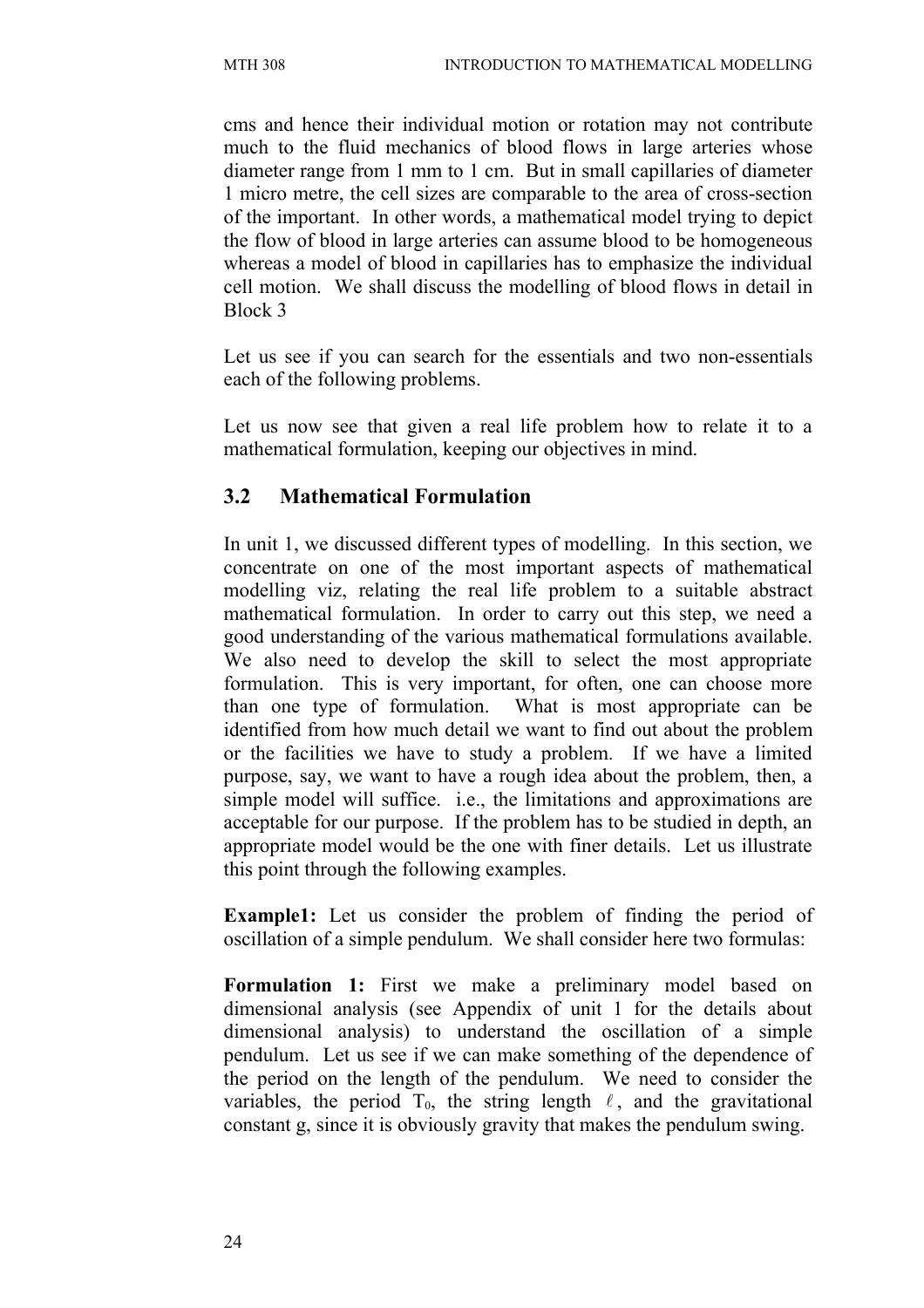**Remark:** g, is in fact, the gravitational acceleration of the surface of the earth. The value of g depends upon the precise location of its measurement, but it is nearly constant. Dimension of  $g = [LT^{-2}]$  and its value in the SI unit is  $9.8 \text{m/s}^2$ .

We start with

$$
T_0 = T_0(\ell, g) \tag{1}
$$

i.e.,  $T_0$  is a function of  $\ell$  and g.

It is clear that if we leave out some important quantities, we shall be in error. Similarly, if we have included some quantities, which are, in reality, irrelevant to the problem we will not only make the problem unnecessarily complicated but also will arrive at an unreal answer. Very clear understanding of the problem can only help us in making a correct choice of these quantities.

Since  $T_0$  has the dimension of time, the right hand side should also have the same dimension. Since the length dimension appears in a linear fashion in both  $\ell$  and g, it follows that

$$
T_0 = T_0(\ell/g)
$$
 (2)

You may wonder why is it  $\ell$ /g and not  $\ell + g$  or  $\ell^2 + g^2$  etc. in Eqn. (2)? This is because  $[T_0]$  = time and  $[g] = \frac{E}{T^2}$ L . Now if we want that length should not appear on right hand side also, then  $\ell$  and g should appear as the ratio  $\frac{1}{g}$  $\ell$ .

Also since  $[T_0]$  = time, and  $\left[\frac{1}{g}\right]$  $\ell$  $] = (time)^2$ , it follows that

$$
T_0(g/\ell)^{1/2} = A,\t\t(3)
$$

Where A is a constant to be determined.

We use the experimental values to determine this constant A. In Table-I we have given the results obtained from experiments with two different masses, 230 gms and 385 gms respectively, attached in turn to two strings of lengths equal to 275 cm and 225 cm. The results are for small oscillations of the four pendulums obtained by permuting the two masses with the two strings.

$$
Table-1\\
$$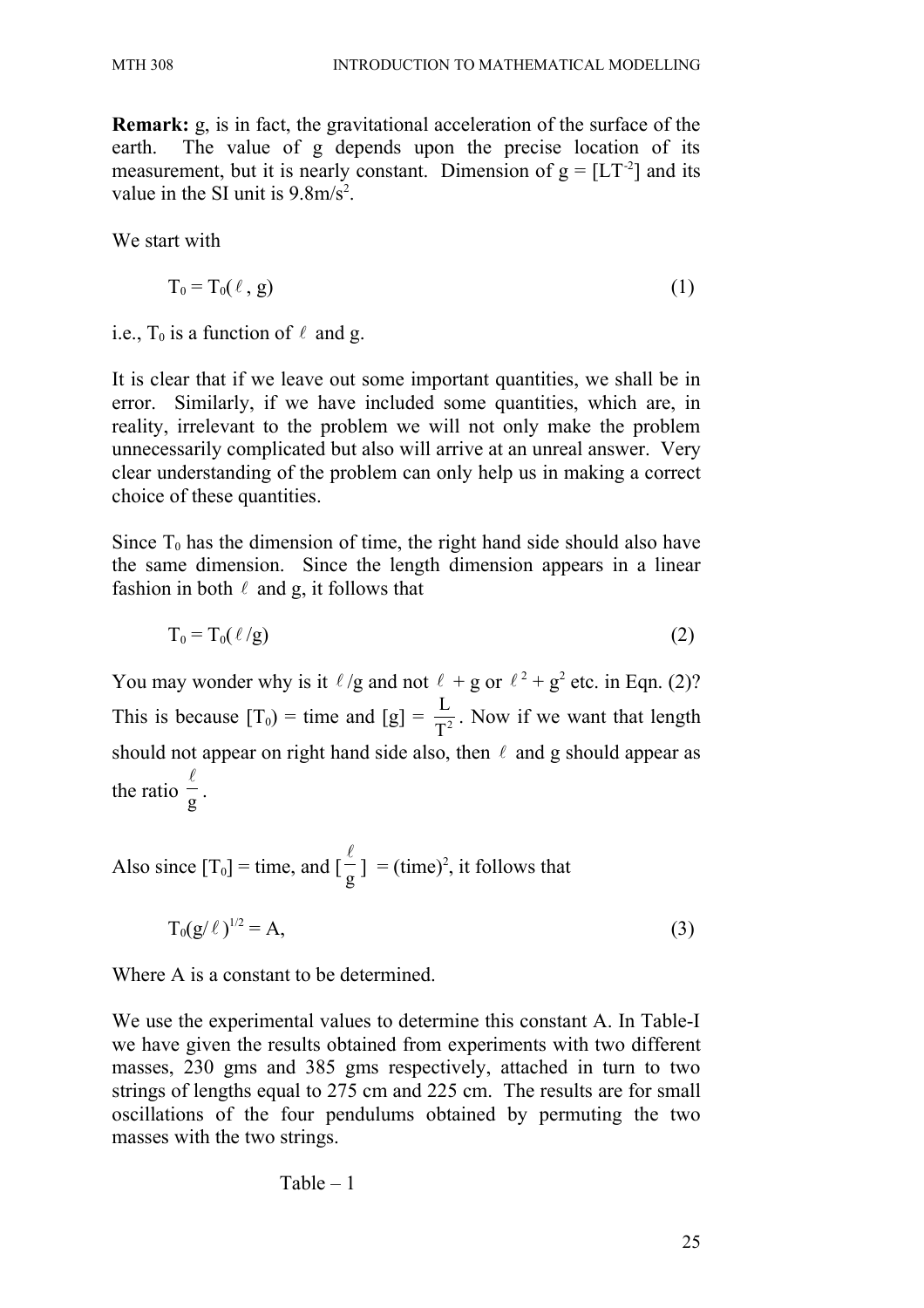| Mass (gms) | Length (cms) | Time (secs) |
|------------|--------------|-------------|
| 385        |              | 3.371       |
| 230        | 275          | 3.352       |
|            |              | 3.042       |

Period obtained experimentally for four different pendulums

For  $\ell = 275$  cm, one measured valued of the period is 3.371 sc. With g  $= 9.8$ m/sec<sup>2</sup> or 980 cm/sec<sup>2</sup>, we can use data in Eqn. (3) to find the constant A.

i.e., 
$$
A = (3.371) \sqrt{\frac{980}{275}} = 6.35
$$
 (4)

which is approximately  $2^{\pi}$ . If we assume, from this similarly that the period of the pendulum is in fact given by

$$
T_0 = 2\pi \sqrt{\ell/g} \tag{5}
$$

Then we can calculate periods for strings of lengths used in the experiment. Thus, we have in a way established a formula. Let us calculate the period using this formula (with  $\pi$  = 22 7 ). The values are given in Table  $-2$ .

#### **Table – 2**

#### **Periods obtained theoretically using Eqn. (5) for two different pendulums.**

| $1.225$ cm | 275 cm   |
|------------|----------|
| ◠<br>sec   | 3.36 sec |

The agreement with the measured values given in Table 1 is quite good. In fact the difference between measured and calculated value (for both the masses) is less than 1.5%. thus, dimensional analysis gives us a fairly good insight into the pendulum behaviour. However, there is much more to know about the pendulum, so we need to develop some more detailed analytical model. Let us now try to do that in Formulation 2.

**Formulation 2:** Formulation 1 was helpful in finding the period of oscillation of a simple pendulum. But, what if we want to know more about the pendulum, for instance, the tension in its string? We find that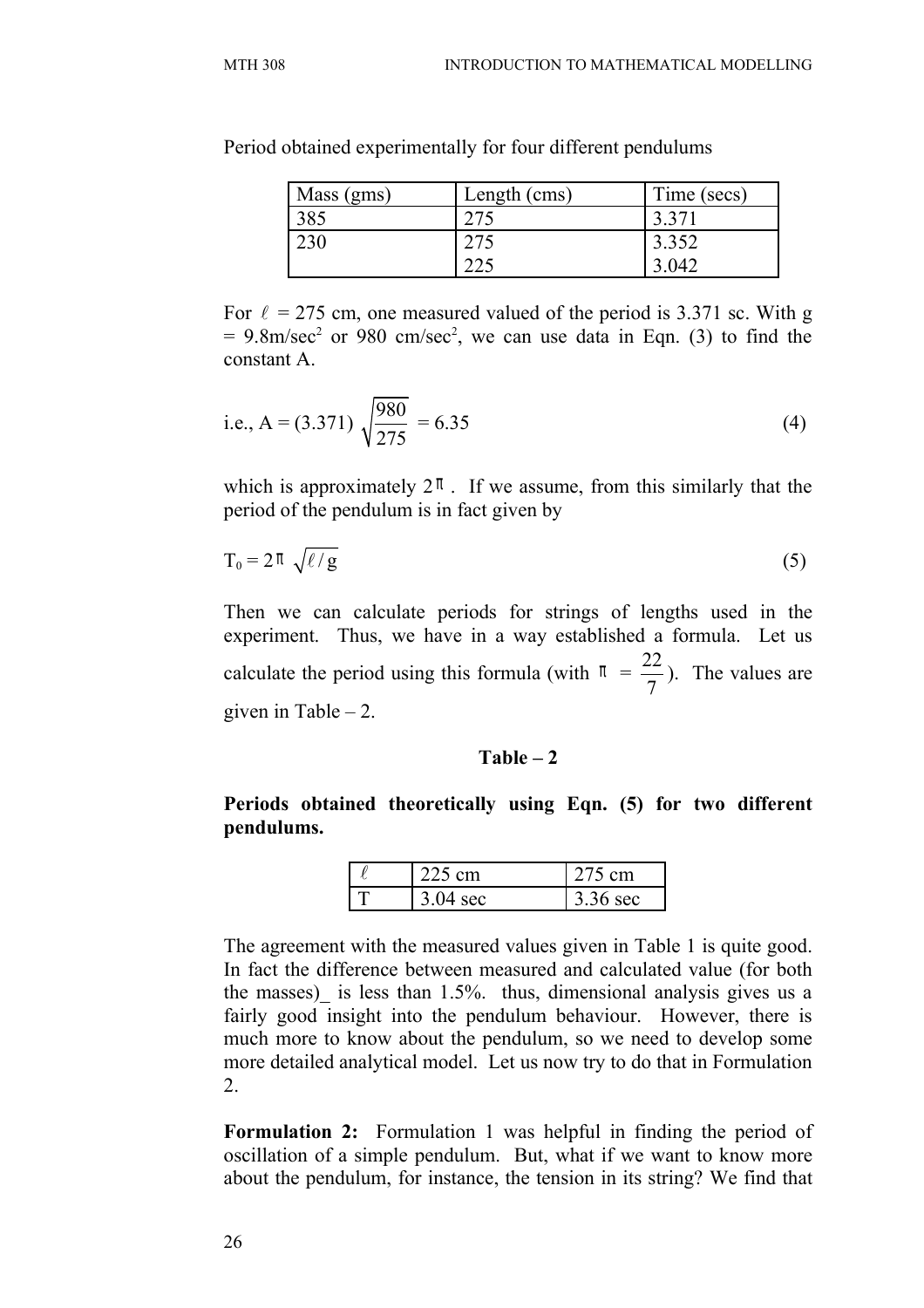Formulation 1 is not enough. Hence, we need to formulate a model which will improve our understanding of the problem beyond Eqn. (5)

In the present formulation, we take recourse to the Newton's laws of motion. Here since we are concentrating on the tension in the string we shall assume that the string has so little mass of its own that it can be neglected in the model. We shall also assume that the air offers little resistance. Then the only forces acting on the mass are the tension T in the string and the gravitational force mg. the tension in the string must act along the line of the string, while the gravitational force acts vertically downward along the y-axis where we have assumed that the yaxis is roughly perpendicular to the earth's surface (see Fig. 3).



Newton's second law tells us that the **net force on a particle cause that particle to be accelerated in direct proportion to its mass.** Here the forces acting on the particle are its weight mg and the tension. T. if f denotes the total force acting on the system then we would write

$$
\sum F_x = m \frac{d^2 x}{dt^2}, \sum F_y = m \frac{d^2 y}{dy^2}
$$
 (6)

where  $\Sigma$  F<sub>x</sub>,  $\Sigma$  F<sub>y</sub> are net forces acting on the mass in directions parallel to the x and y axes and the terms 2 2  $d^2x$ dt and 2 2  $d^2y$ dt are the components of the acceleration of the mass parallel to the axes.

What is the component of T acting in the x-direction? It is  $-$  T sin  $\theta$ . (**Note** that the negative sign is because T acts upwards and the resolved components falls in the negative x-direction).

What is the components of T acting in the y-direction? It is T cos  $\theta$  mg.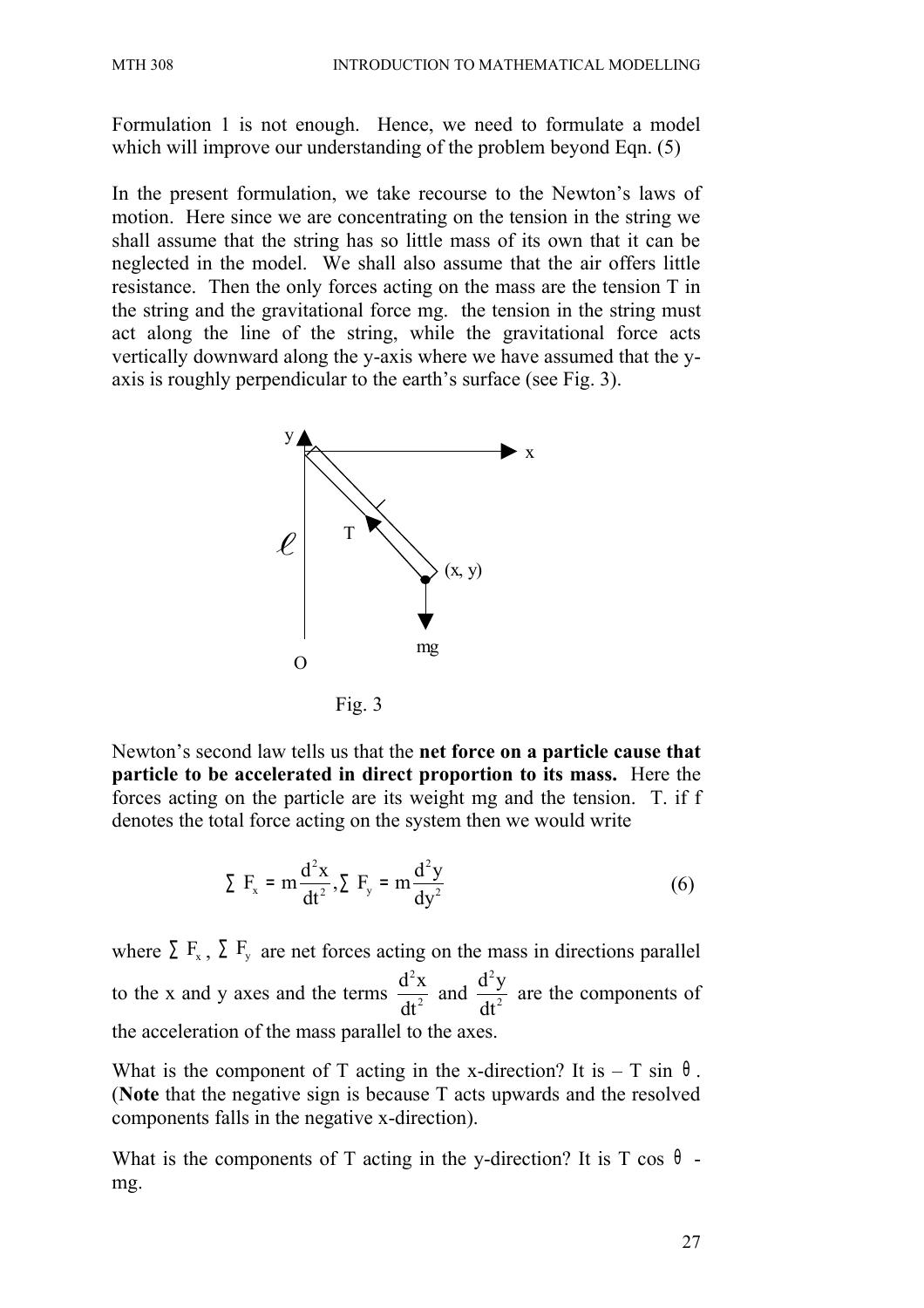It then follows that  
\n
$$
\sum F_x = -T \sin \theta
$$
\n
$$
\sum F_y = T \cos \theta - mg
$$
\n(7)

also, note that

 $x = \ell \sin \theta$  and  $y = \ell (1 - \cos \theta)$ . (9) Combining Eqns. (6), (7) and (8) we can obtain the following pair of differential equations:

$$
m\frac{d^2x}{dt^2} = -T\sin\theta\tag{10}
$$

$$
m\frac{d^2y}{dt^2} = T\cos\theta - mg\tag{11}
$$

Eqns. (10) and (11) can be solved to obtain the values of x, y by eliminating T. we shall not into the details of solving these equations here. We shall solve them in unit 3 once solved, this formulation helps us not only to find the period of oscillation and the tension in the string but also the position vector of the bob at different time 't ' .

If you now compare the two formulations, you will find that the Formulation 1 based on dimensional analysis is quick and gives you a first guess about the nature of the solution or the main purpose of your study. But Formulation 2, though more length, gives you a deeper insight into the problem. Thus, the choice of a formulation depends on how far you want to go, how much details you want to gather in hand.

Given two or more different adequate models, the question that arises is the following. Is one of them better than the rest in some sense? There can be two factors that can be used to rank different models to indicate the best.

- i) A model  $M_1$  is preferred to a model  $M_2$  if  $M_1$  has fewer parameters. Thus models can be ranked in terms of the number of parameters in the model. Estimation of the parameters and design of experiments are not only costly but also very tedious and hence to be avoided.
- ii) If a model response is highly sensitive to the parameters of the model, then the model is of limited use for prediction purposes, as small errors in parameters will result in large errors in the model response. Thus, the models can be ranked in terms of the sensitivity of the response to changes in parameter values.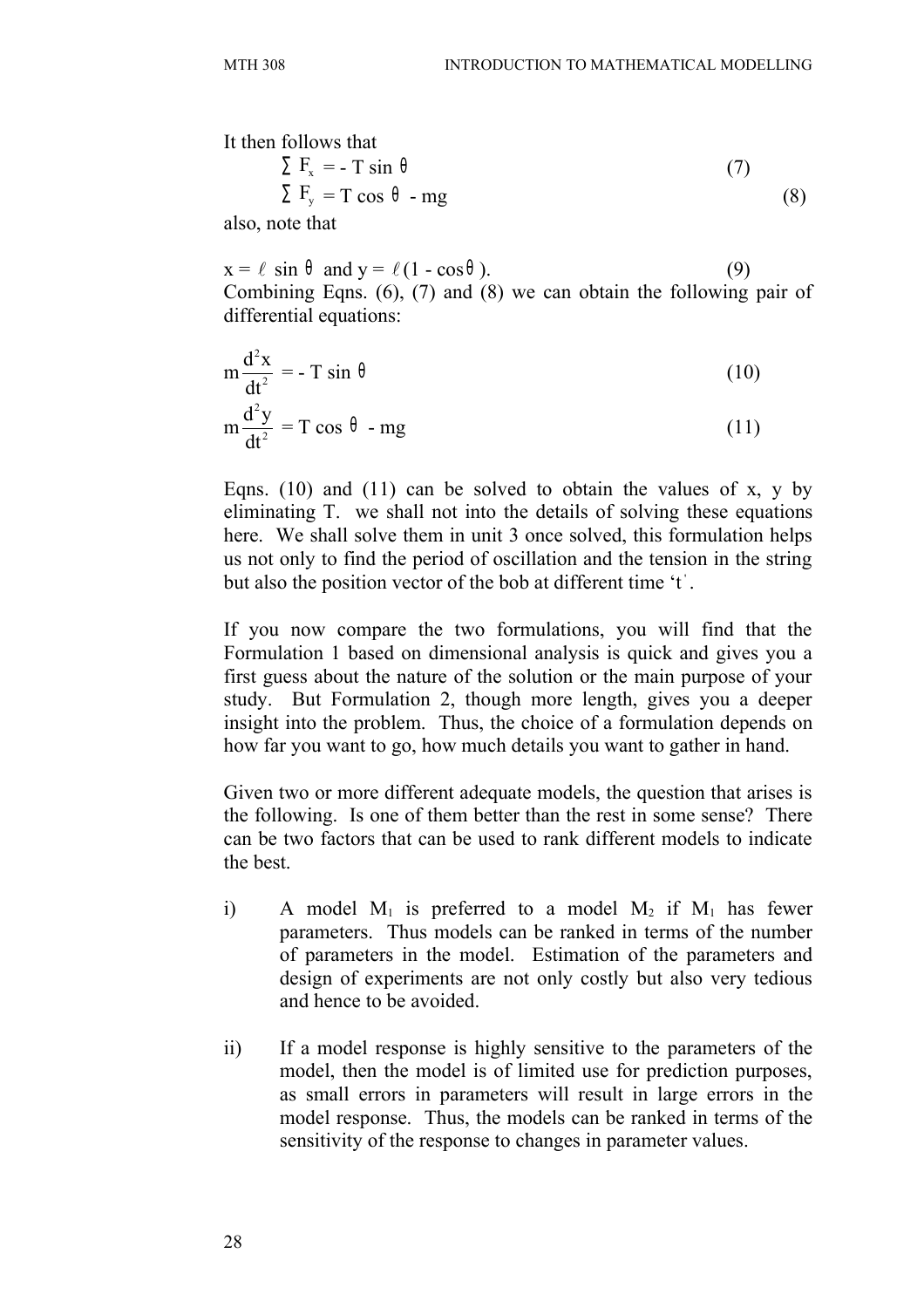Before we take up another example you may like to try the following exercises.

# **SELF ASSESSMENT EXERCISE 1**

Note Ecology is the study of the interrelation between living organism and their environment.

We are getting more aware of our environment, the pollution caused by the industries, the need to conserve our forest and to maintain an ecological balance. In this context, understanding the role played by the plants and trees around us on the earth as well as those in the lakes, rivers or the seas becomes relevant.

We now take up in Example 2 the **modelling of a problem related to ecology.**

We discuss simple formulations to understand the distribution of **phytoplanktons.** Phytoplanktons, as you may know, are microscopic plants, which, under certain conditions exhibit directed motion (metres per day) along gradients of light, density or chemical concentration. They are the basis of marine food cycle supporting life from shrimps and cod to blue whales and lastly man. They also contribute to the global changes in atmospheric carbon. Thus, understanding the plankton population is of major importance in predicting future fish harvests and in assessing the possible consequences of global warming.

**Example 2:** Observations about the phytoplanktons reveal that their populations spatial pattern is often patchy i.e., the organism is distributed in a patchy manner in space. The mechanism which maintains this patchiness is still not very well understood. Though there may be various reasons (wind, velocity of water, temperature, salinity, nutrient distribution, consumption by the fishes etc.), two mechanisms seem to play important roles: (i) Diffusion of the phytoplanktons due to turbulence in surrounding media and (ii) random movement of the organisms. In fact aggregates can give rise to a more uniform distribution.

Note: Turbulence is a type of random motion consisting of many whirls, moving in an irregular fashion.

**Diffusion** is a phenomenon by which the particle group as a whole spreads according to the irregular motion of each particle.

Let us now see how we can formulate this ecological problem:

**Formulation 1:** Consider a water mass within which phytoplankton grows and diffusion takes lace. We may assume that this water mass is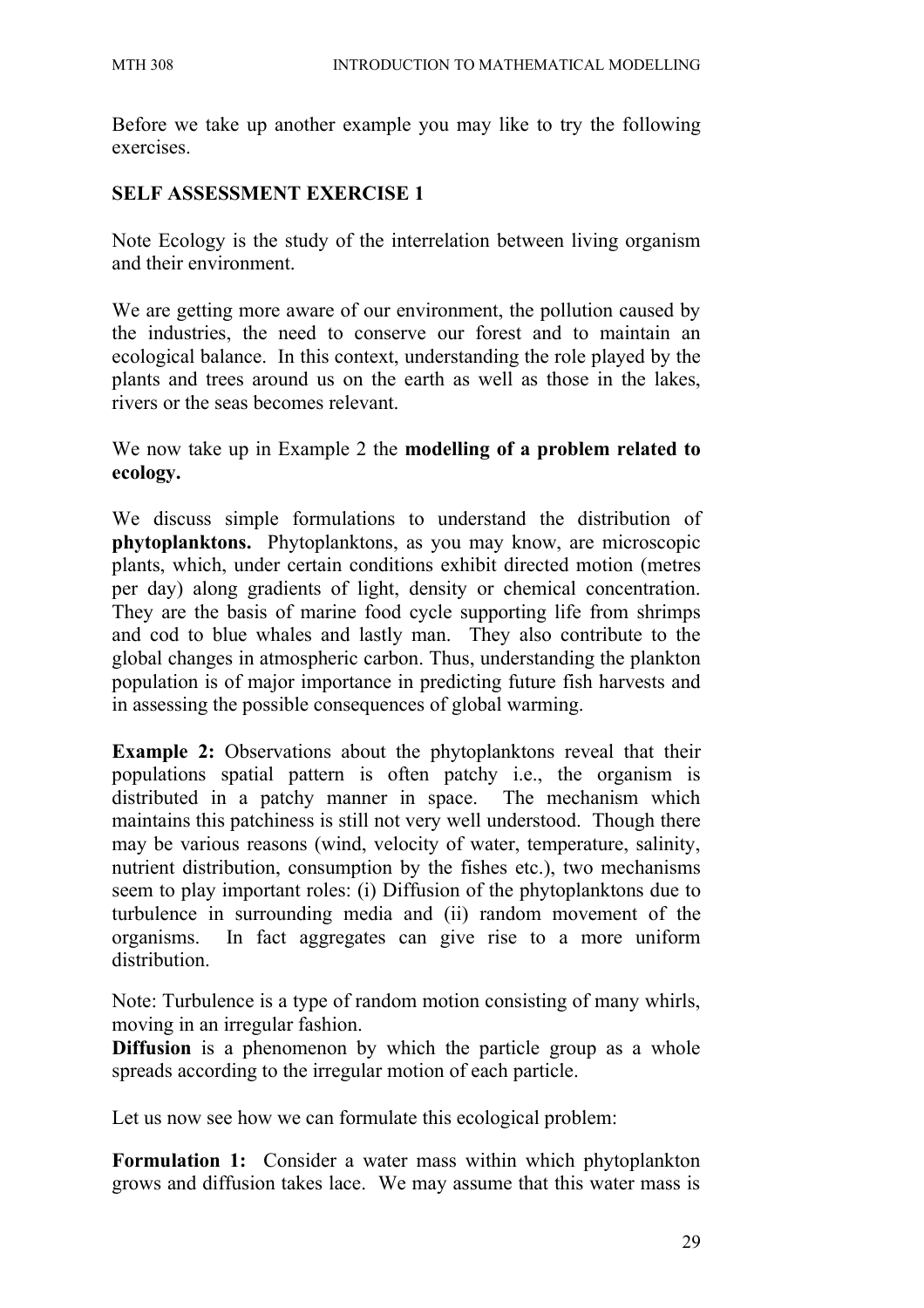surrounded by water in which plankton cannot survive. (see Fig. 4). Since a part of the population is continuously lost to the surroundings owing to diffusion, the plankton patch would cease to exist unless reproduction within it counterbalances this loss.

Now, the loss of organisms due to diffusion takes place through the boundary of the patch; hence its rate is proportional to the surface area of the patch. On the other hand, reproduction takes place locally within the patch, and hence its state is proportional to its volume.

We know that for a sphere of radius r

The surface area of a sphere =  $4 \pi r^2$ (12)

The volume inside a sphere  $=$   $\frac{4}{3}$ 3  $\pi$   $r^3$ . Note:



Fig. 4: Region of water mass

Therefore, ration of surface area to the volume of a sphere is  $\infty$   $\frac{1}{1}$ r <sup>∝</sup> . This means that a larger sphere carries less surface area relative to its volume than a smaller sphere. As the volume of water mass decreases, (i.e. r becomes smaller and smaller), diffusion plays an important role, and eventually a limit is reached beyond which reproduction can no longer compensate for the loss due to diffusion. We want to estimate the **critical** increase of plankton population.

Let D be the diffusivity,  $\alpha$  be the rate of growth and L the size of the water mass. It is obvious that the critical size  $L<sub>c</sub>$  can be determined by the two parameters Dd and  $\alpha$ 

i.e.  $L_c = f(D, \alpha)$  (13)

dimensionally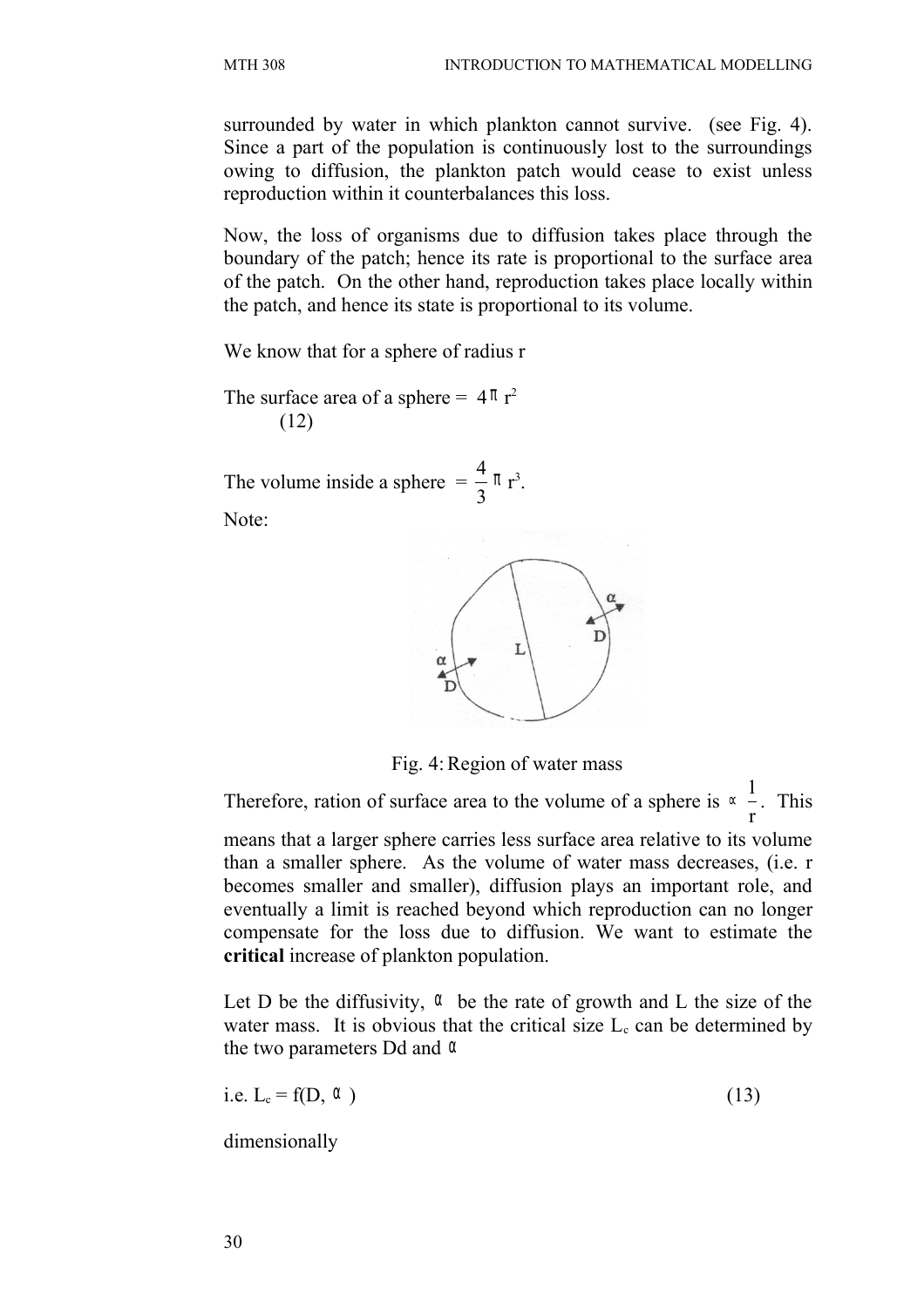$D = [L^2 T^{-1}]$  $T^{-1}$ ] (14)

(You can assume this now but will be obvious to you when we do formulation 2).

Also you know,  $\alpha = [T^{-1}]$ ,  $L_c = [L]$  (15)

Dimensional analysis leads us to

$$
L_c = A \left(\frac{D}{\alpha}\right)^{\frac{1}{2}}
$$
 (16)

Where A is a non-dimensional constant.

Thus, we have arrived at a formula which gives us the critical size in terms of the diffusivity as well as the rate of growth. The constant A is not known. But, you know by now, as we discussed in the case of the simple pendulum (Unit 1), the dimensional analysis leads to formulas with a constant left undetermined. The constant A has to be determined by making observations or conducting experiments. The data collected should be estimated. (Recall how we estimated the constant in the expression for period of oscillation of the pendulum as  $2 \pi$ ). You will see in Unit 3, when we solve the equations obtained in Formulation -2 this constant A actually turns out to be  $\pi$ .

**Formulation 2:** In this formulation, we go for a little more detailed method for estimating  $L<sub>c</sub>$ . This method is based on the equations describing the diffusion of a substance in a medium in which it diffuses is given by

$$
\frac{\partial \mathbf{C}}{\partial t} = \frac{\partial}{\partial x} \left( \mathbf{D} \frac{\partial \mathbf{C}}{\partial x} \right) + \frac{\partial}{\partial y} \left( \mathbf{D} \frac{\partial \mathbf{C}}{\partial z} \right)
$$
(17)

where D is the diffusivity and C is the concentration of the substance, (x, y; z) corresponds to the Cartesian coordinates and 't' is the time. The derivation of this equation based on Fick's law will be given in Blocks 2 and 3. For the present discussion, it is enough for you to know that this equation is based on the principle of conservation of mass. The left hand of the equation represents the rate of change of concentration while the right hand side represents the change of flux due to diffusion. Let us now check the dimension in Eqn. (17)

Note: **Flux** is the amount of transport of matter in the (x, y, z) direction across a unit normal area in a unit time.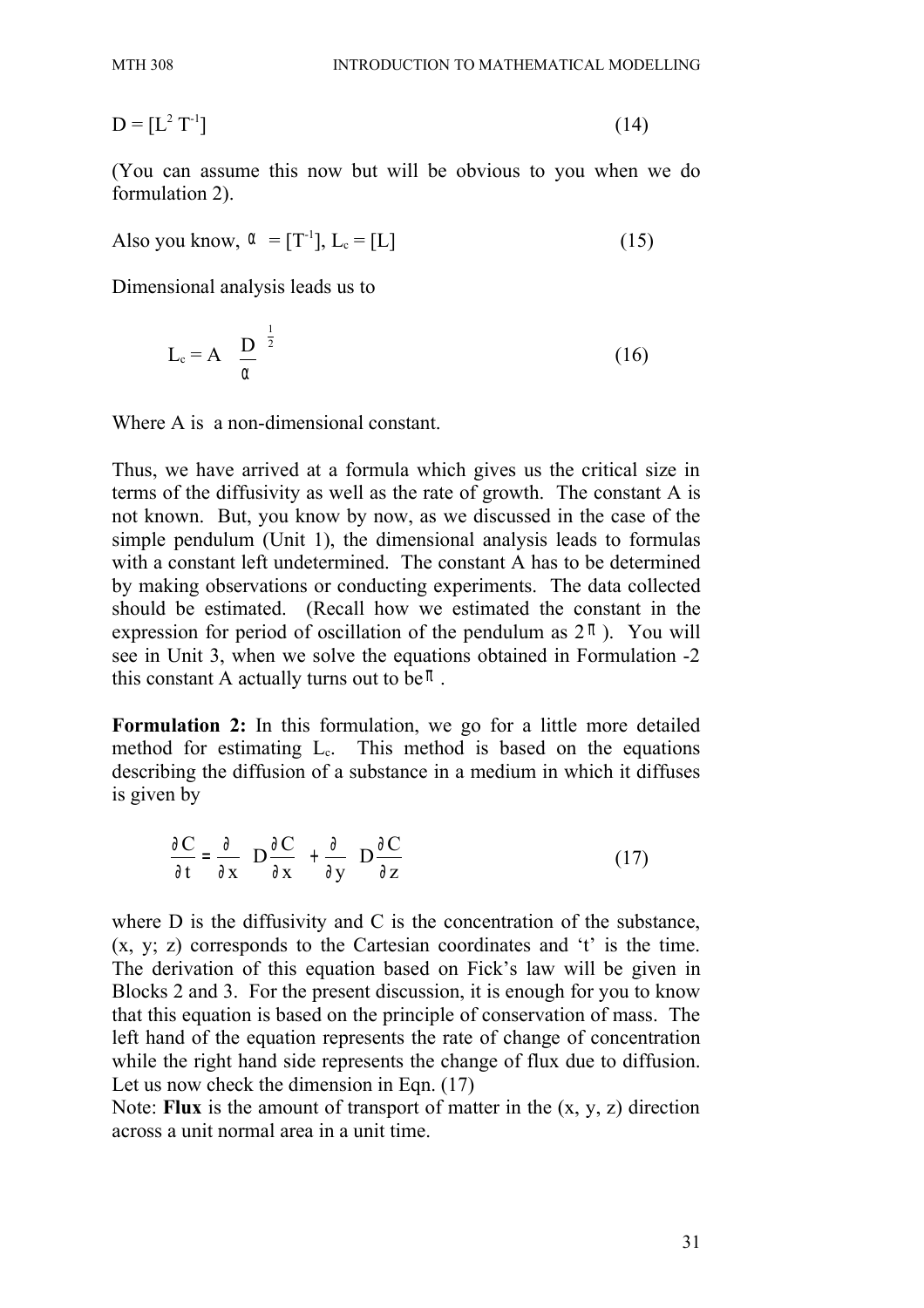The L.H.S. is dimension  $\frac{[C]}{T}$ T .

R.H.S. is of dimension [D] 2  $\frac{[C]}{I^2} \Rightarrow [D] = \frac{L^2}{T}$  $L^2$   $L^2$   $T$  $\Rightarrow$  [D]=  $\frac{L}{T}$ , fact we assumed in Eqn (14).

Now, let us formulate the model for dinging the critical length  $L_c$  using the diffusion equation. We shall construct a simple one-dimensional model. Let the phytoplankton be limited to grow only in a onedimensional region say along the x-axis, and let the region of bloom be limited to  $(O, L)$  as shown in fig. 5.



The diffusion equation of the organism concentration C, is then given by

$$
\frac{\partial C}{\partial t} = D \frac{\partial^2 C}{\partial x^2} + \alpha C \tag{18}
$$

This is the one dimensional diffusion equation (refer Eqn. (17) with constant diffusivity D. The last term  $\alpha C$  is added to the equation because, there is an additional production in the region,  $\alpha$  being the growth rate.

Our aim is to find the solution of Eqn. (18) that vanishes at  $x = 0$  and  $x = 0$ L and corresponds to a given initial concentration  $C(x, 0) = f(x)$ . We shall do so in Unit 3. But, what is interesting to note here is that this formulation is more detailed than formulation 1 in the sense that we can find not only the critical length  $L_c$  of the water mass but also the distribution of the concentration of the phytoplanktons at different times and different points x in the region  $0 \le x \le L$ . Thus, this formulation allows us to get more details about the population.

Let us now imagine that the interchange between internal growth and loss at the boundary has been going on for a long time and now a steady state has reached i.e., C does not explicitly depend on t. What will happen then? Can you formulate the problem in that situation? You may try to do that.

There is a lot of scope for improving Formulation 2. for example,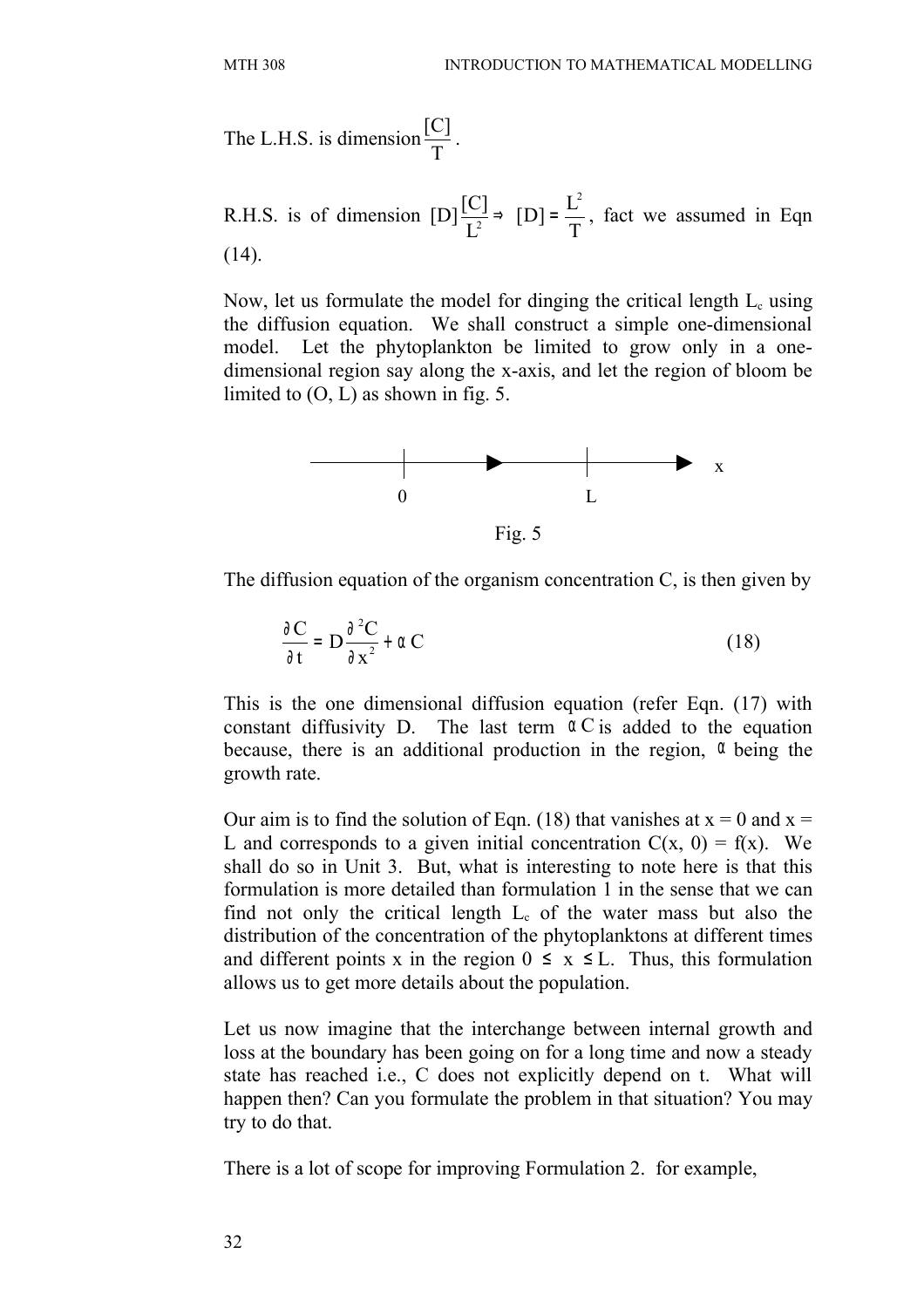- i) You can relax the assumption of a one dimensional model and consider a three dimensional model. But, you must realize that this will make the equations more difficult to solve. Still, for getting better insight into the problems more difficult to solve. Still, for getting better insight into the problem, you should not mind the complications on the mathematical analysis. Even if you cannot solve equations analytically using existing techniques, you may try to solve them numerically.
- ii) We have, so far, not discussed the movement of the water mass. The patchiness of the phytoplankton growth is very often wind driven and hence the velocity of the movement of the water mass can also be included in refining the model. This refinement will also call for more mathematical difficulties since you will have more equations to solve. You will have to solve for the three velocity components of the water mass and use them to solve the modified diffusion equations which include terms corresponding to the contribution of the velocity of the water mass. So, in this formulation, you may have to solve four differential equations (three for the three velocity components plus one diffusion equation).

Thus, more the accuracy you require the more the model closely represents the real problem, the formulation results in solving more complicated equations. But that does not mean that a model is a good one only if it results in solving complicated equations. Formulations (1) and (2), are simplified models, they preserve the essential features of the problem and give the critical size by the balance of diffusion rate and growth rate. Thus, what is important is preserving the essential features of the problem. We shall now illustrate through an example, how simplifying a model without the inclusion of the essentials can lead to wrong results.

Let us think about modelling the following problem:

**Example 3:** A raindrop, beginning at rest, falls from a cloud 705.6 m above the ground. How long does it take to reach the ground?

**Formulation 1:** We first model the raindrop as a freely falling body. For freely falling bodies you know that the distance x travelled by a particle in a time duration't' is given by,

$$
x = ut + \frac{gt^2}{2} \tag{19}
$$

Where u is the initial velocity and  $g = 980$  cm/sec<sup>2</sup>.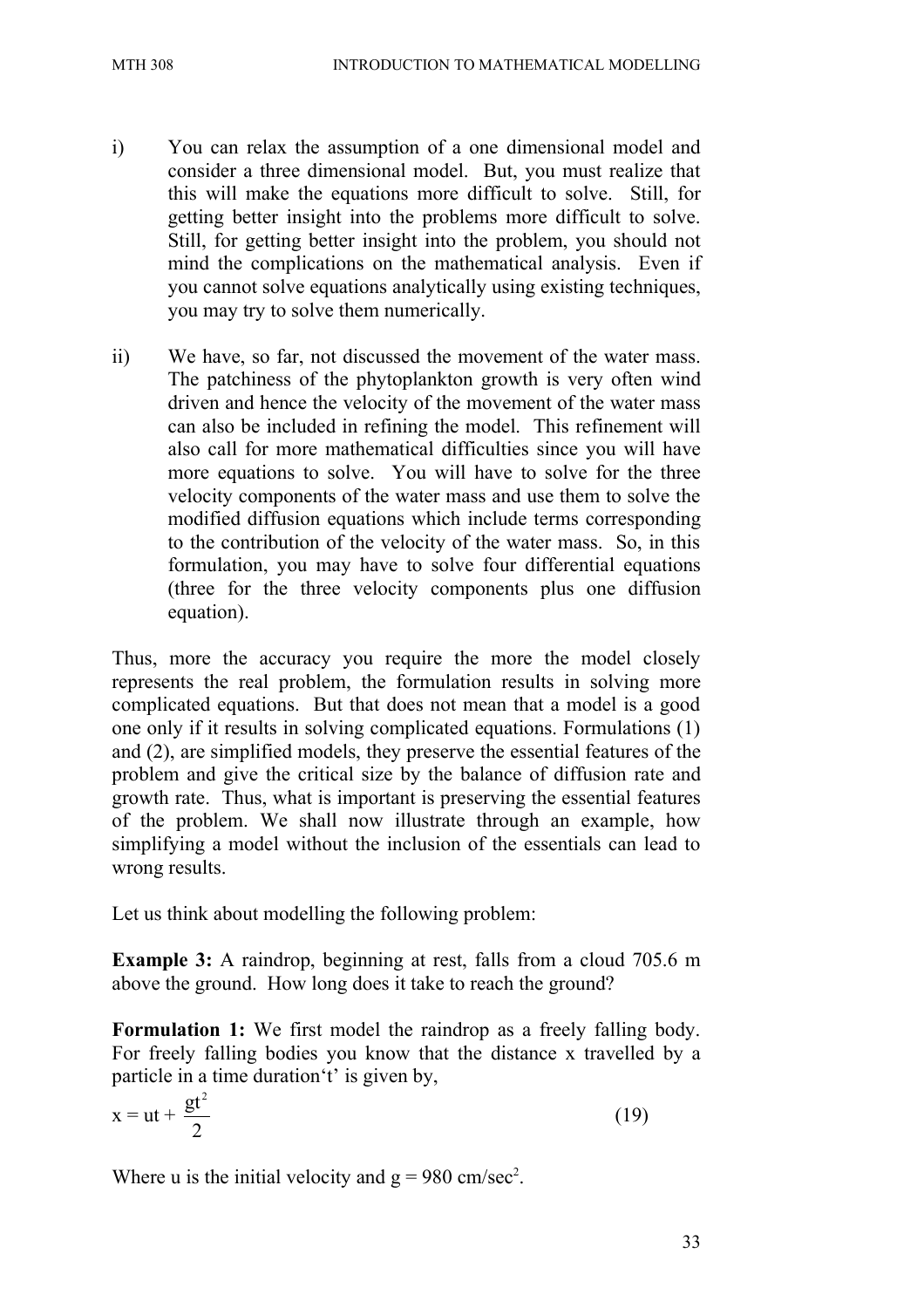Since  $u = 0$  in our present problem, we get,  $70560 = 490t^2$ therefore,  $t^2 = 144$  or,  $t = 12$  seconds (20)

However, if we actually perform the experiment, we would discover two things which contradict the model.

- i) the weight of the raindrop makes an important difference in the time it takes to fall
- ii) the fastest time (for the largest raindrop) is about 40 seconds. Nearly three and a half times more than the one predicted by our simple model based on the theory of falling bodies.

Where is the snag? Before applying any theorem or a rule it is important to remember the conditions or restrictions on which the theorem or the formula rests. In the case of the foregoing analysis, we have tried to use a formula which is only valid if the object is subjected only to the force of gravity. On the contrary, in the case of the raindrops,. The force of gravity is opposed by a significant amount of air drag  $-$  a blessing indeed for otherwise we might be killed by falling raindrops. You can test it with a golf ball. Air drag is present because of the greater density of the golf ball and the shorter distance of fall.

Since our finding that the raindrop takes 12 seconds does not tally with the experimentally observed findings, there arises a need to improve the model by understanding the essentials of the problem – air drag in this case – and including it in the formulation. We now consider another formulation of this problem.

**Formulation 2:** Stoke's law states that for spherical droplets falling in motionless air and having a diameter  $D \le 0.762$  cm, the acceleration due to gravity is opposed by an amount proportional to the velocity of the raindrop, specifically by an amount equal to (0.329 x 5 2 10 D  $\frac{1}{2}$ )  $\frac{dx}{dt}$ dt . Thus we can write the equation for the rain drop as,

$$
\frac{d^2x}{dt^2} = 980 - \frac{0.329x10^{-5} dx}{D^2}
$$
 (21)

This is a simple ordinary differential equation which can be easily solved but we shall not do that here. What you must notice here is the improvement we have introduced into the Formulation of the model. Incidentally, this formulation goes beyond the objectives of Formulation 1. We can predict from this model the existence of a terminal velocity –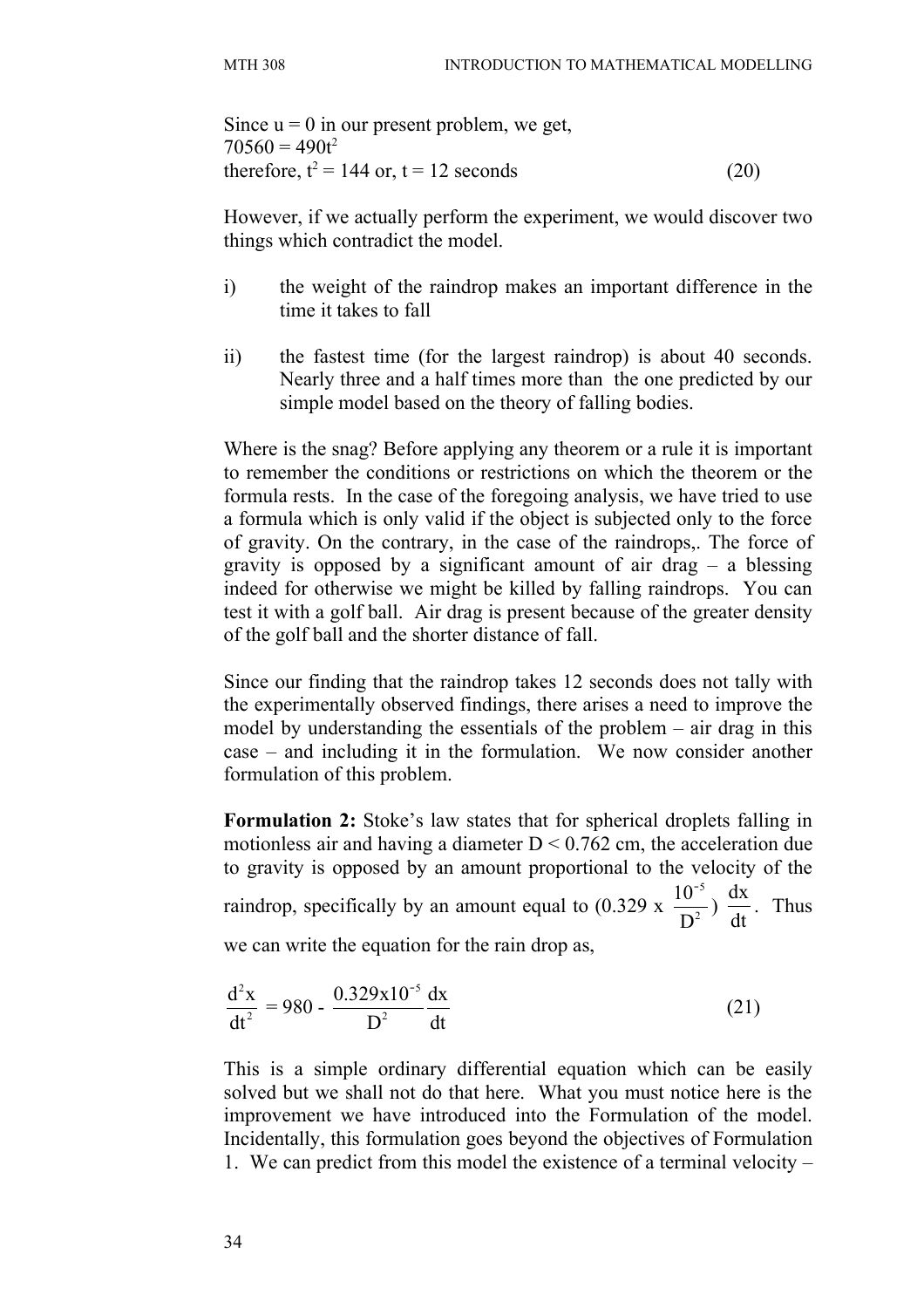i.e., the velocity which is an upper round to how fast the body can go at any time during its fall.

To make this statement clearer we explain as follows: When the acceleration  $\frac{8}{x}$ 2 2  $d^2x$ dt is zero, we get the value of  $\frac{dx}{dt}$ dt , i.e., the velocity as

$$
\frac{dx}{dt} = \frac{980x10^5xD^2}{0.329}
$$
 (22)

If the droplet ever achieves this velocity, then the acceleration rate of change of velocity is zero. In such a situation the body continues with the same velocity and we are able to predict the terminal velocity.

$$
V_{\text{term}} = \frac{980x10^5xD^2}{0.329} \text{ cm/sec.}
$$
 (23)

Actually, although we shall not prove it, in practice, a droplet falling according to Eqn. (19) never quite reaches its terminal velocity but gets closer and closer, to it. Unless its fall is interrupted by hitting the ground, the velocity eventually becomes so close to  $v_{\text{term}}$  that, for practical purposes we consider it equal to  $v_{\text{term}}$ .

Furthermore, clouds are sufficiently high and a water droplet gets close to its terminal velocity quickly enough that it is not a bad assumption to suppose that the droplet travels at its terminal velocity for its whole trip.

How about trying this exercise.

### **SELF ASSESSMENT EXERCISE 2**

Formulation 2 was an improvement over formulation 1 in that it introduced a very essential item – the air drag – into the model. But this formulation too has its limitations. It was based on Stoke's law valid for very small droplets.

We therefore consider yet another formulation.

**Formulation 3:** In formulation 3 we shall use the fact that for spherical raindrops falling in still air and having diameter  $D > 0.12$  cm, the acceleration due to gravity is opposed by an amount proportional to the square of its velocity, specifically an amount equal to ( D  $\frac{0.00046}{D}$  $\left(\begin{array}{c} \frac{dX}{dx} \end{array}\right)^2$ dt  $\frac{dx}{dt}$   $^{2}$ . Thus, the equation corresponding to this formulation is given

by: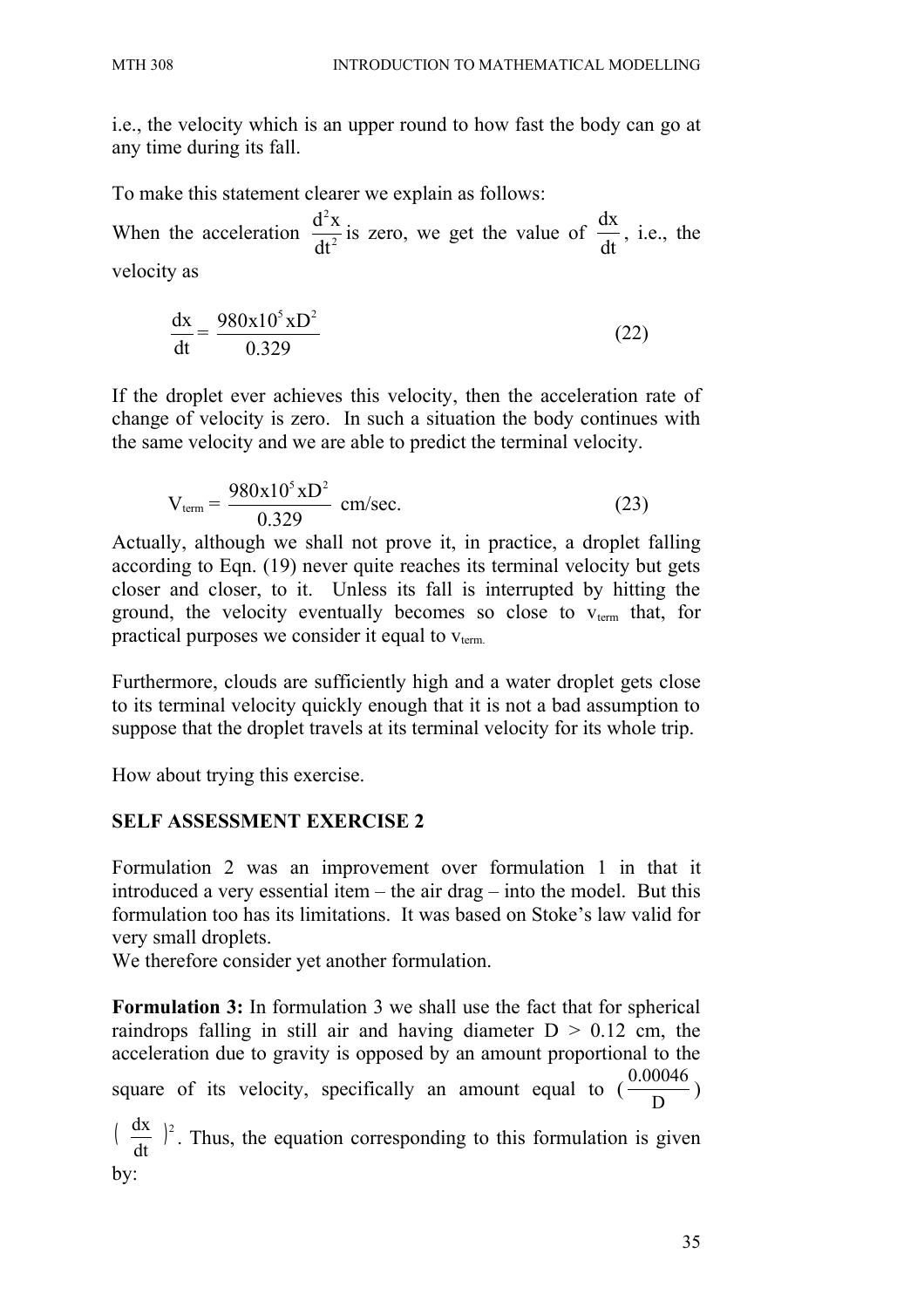$$
\frac{d^2x}{dt^2} = 980 - \frac{0.000460}{D} \left(\frac{dx}{dt}\right)^2
$$
 (24)

This model too can give the terminal velocity which can be obtained as before by setting  $\frac{d^2 A}{dt^2}$ 2 dt  $\frac{d^2x}{dt^2} = 0$  and solving for dt  $\frac{dx}{dt}$ . The result is

$$
V_{\text{term}} = \sqrt{\frac{980 \text{ D}}{0.000460}} \text{ cm/sec.}
$$
 (25)

So far, models considered in Examples 1-3 were all continuous models leading to differential equations but you know from unit 1, this is not the case always. Models may be discrete as well. To illustrate this we shall now take up an example from economics, in particular from market equilibrium analysis which leads to a discrete model resulting in difference equations.

Before going into the formulation of the model we shall familiarize you with the terminologies like demand, supply, equilibrium price, stability of equilibrium etc, associated with the market behaviour. We shall talk about them in detail in Unit 11 of Block 4 when we discuss modelling in economics.

Economists often divide goods into two categories: **commodities and manufactured items.** Commodities are the primary products of the earth, such as oil, corn, lumber and so on. In both of these categories there are year-to-year fluctuations in prices of manufactured goods which usually follow fairly smooth trends whereas the prices of commodities often fluctuate up and down sharply.

Where do these fluctuations come from? Economists look for the answer in the concepts of supply and demand.

**The supply** of a commodity in a given time period is simply the amount available for sale in that period. But how does the supply come to exist in exactly that amount? A fundamental fact about commodities is that one must plan far in advance for their production. To get more wheat in the autumn, you must plant more in the spring. Therefore, in the period between planting and harvesting, there is little that can be done to affect the supply. This is called the **Production lag.**

**The demand for** a commodity is the amount that will be bought at a given price. When the price goes up, demand goes down, and vice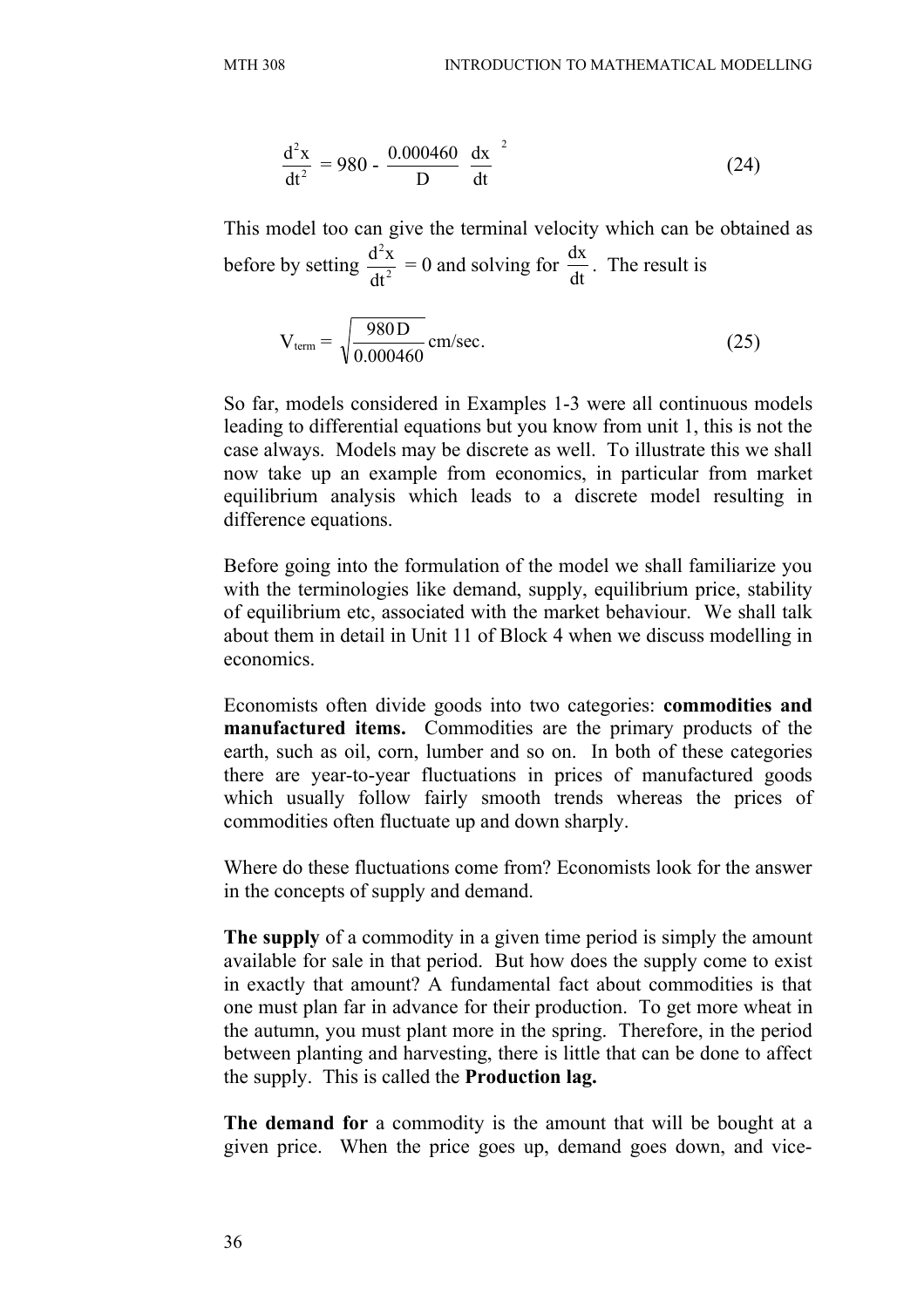versa. Further, the response of demand to price changes is immediate, there is no lag.

The market forces which determine the price and the quantity sold can be regarded as manifesting themselves through the aggregate demand  $(D(p))$  and supply functions  $(S(p))$  where p denotes price of the commodity. In general, Pi stands for the price of the commodity Qi and qi denotes the quantity of the commodity Qi. Demand function of the commodity Qi is  $qi = D_i$  (pi) and the supply function of the commodity Qi is  $qi = S<sub>i</sub>$  (Pi). But here we shall confine our discussion to a single commodity Q. Now for any commodity Q the quantity demanded must equal the quantity supplied at the **equilibrium, price** pe such that

 $D(p) - S(p) = 0$  for some  $p = pe$  (see Fig. 6).

Note



There is no guarantee that the equilibrium price will be established if the There is no guarantee that the equilibrium pluce will be said usined if the<br>market is not in equilibrium when the contracting begins. Changes in market is not in equinorium when the compacting begins. Changes in equilibrium situation. The change defines  $\phi$  new equilibrium, but there is again no guarantee that is will be attained. In general, a disturbance denotes a situation in which the actual price is different from the equilibrium price. **An equilibrium is stable if a disturbance results in a return to equilibrium and unstable if it does not.** A disturbance usually creates an adjustment process in the market. For example if the actual price is less than the equilibrium price, the adjustment may consist of some buyers raising their bids for the commodity.

**Static Analysis** investigates at a particular time the adjustment process and considers only the nature of the change, i.e., whether it is towards or away from, equilibrium.

Define  $E(p) = D(p) - S(p)$  as the excess demand at price p. the Walrasian stability condition is based on the assumption that buyers tend to raise their bids if excess demand is positive and sellers tend to lower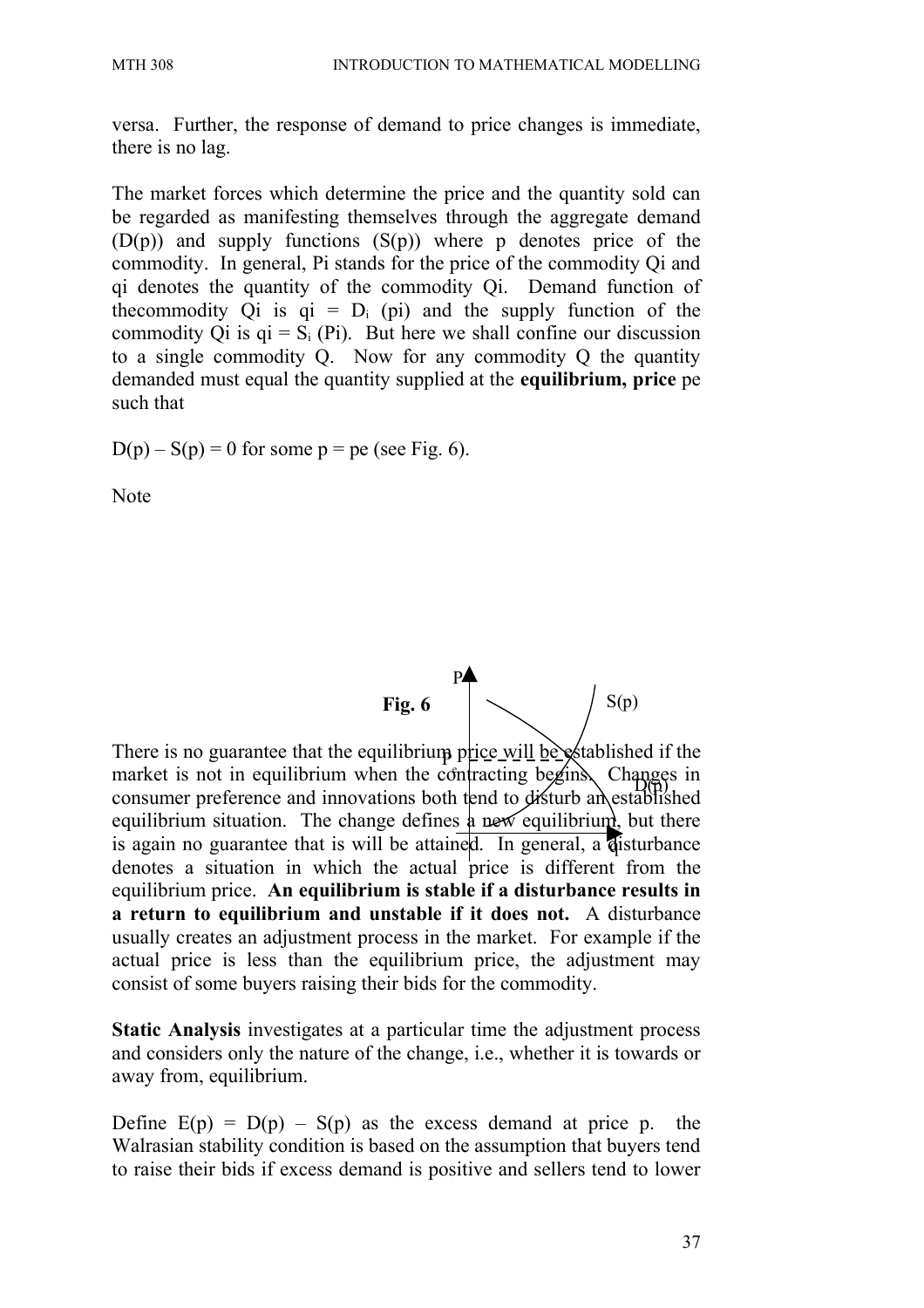their prices, if it is negative. **Assuming this, a market is stable (static) if a price rise diminishes excess demand, i.e. if**

$$
\frac{dE(p)}{dp} = E'(p) = D'(p) - S'(p) < 0
$$

In this case, nothing is said about the time path of the adjustment one might not expect instantaneous adjustments in the present model. If the initial price is not equal to the equilibrium price, it changes, and recontracting takes place. If the new price is still different from the equilibrium price, it is again forced to change. The dynamic nature of the recontracting may be formalized in a model in which recontracting takes place during periods of fixed length; say one hour, with the auctioneer announcing the new price at the beginning of each period. **The analysis of dynamic stability** investigates the course of price over time, i.e., from period to period. Equilibrium is stable in the dynamic sense if the price converges to (or approaches) the equilibrium price over time and it is unstable if the price change is away from the equilibrium.

**Example 4:** Let us now see how we can formulate the dynamic stability of market equilibrium.

**Formulation 1:** Suppose the demand function  $D_t$  for the periods t are given as follows:

$$
D_t = ap_t + b \tag{26}
$$

$$
S_t = Ap_t + B \tag{27}
$$

Where a, b, A and B are all consonants

Then the equilibrium price  $p_e$  determined by setting  $D_t - S_t = 0$  for  $p_t = p_e$ is given by

$$
P_e = \frac{b - B}{A - a} \tag{28}
$$

The assumption that a positive excess demand tends to raise price can be modelled in many different ways. A commonly used mathematical model is given by

$$
P_{t} - p_{t-1} = kE(p_{t-1})
$$
\n(29)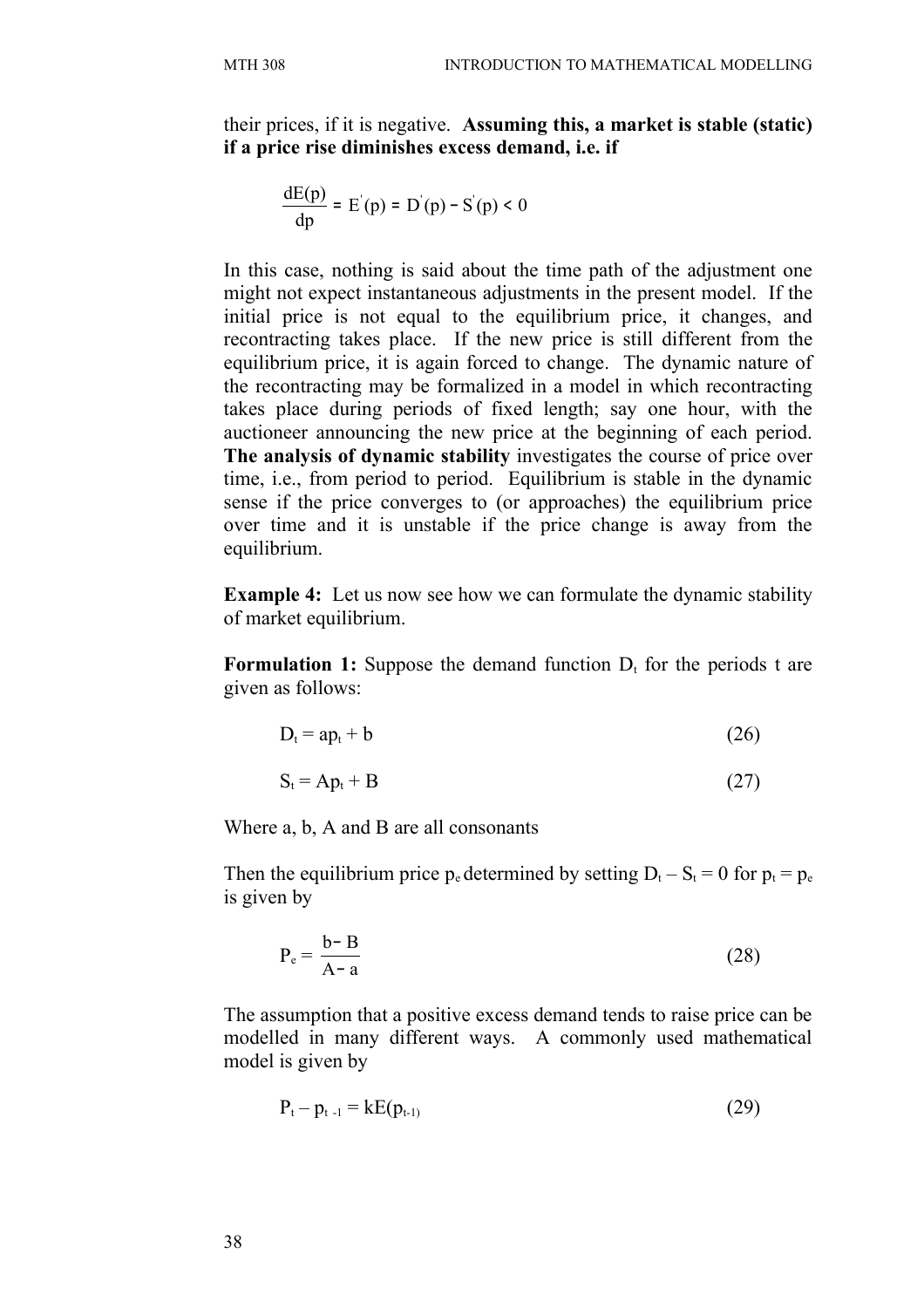Where  $p_t$  is the price in period t and k is a positive constant. It means that a positive excess demand  $E(p_{t-1})$  includes buyers to bid a price  $p_t =$  $p_{t-1}$  +  $kE(p_{t-1})$  >  $p_{t-1}$  in the following period.

The excess demand of period  $(t - 1)$  is then given by  $D(p_{t-1}) - S(p_{t-1}) = E(p_{t-1}) = (a - A)p_{t-1} + (b - B)$  (30)

Substituting from Equ. (30) in Eqn. (29) we have,

$$
P_t - p_{t-1} = k[(a-A)p_{t-1} + b - B]
$$

Or,

$$
P_{t} = [1 + k(a - A)]p_{t-1} + k(b - B)
$$
\n(31)

This is a first order difference equation describing the time path of price on the basis of the behaviour assumption contained in Eqn. (29). We shall give the method of solving Eqn. (31) in unit 11 when we discuss it in detail. But if you are familiar with difference equations it will not be difficult for you to verify that given the initial condition  $p = p_0$  when t = 0, it s solution is given by

$$
P_{t} = (p_{0} - p_{e}) [1 + k(a - A)]^{t} + p_{e}
$$
 (32)

Where  $p_e = \frac{6.6}{A_0}$  $b - B$ −  $\frac{-16}{2}$  is the equilibrium price.

The price level converges to  $p_e$  without oscillations if

- 
$$
1 < 1 + k(a-A) < 1
$$

more of this will be discussed in unit 11, Block 4.

**Remark:** if we assume that the adjustment takes place continuously, then Eqn. (29) is replaced by

$$
\frac{\mathrm{dp}}{\mathrm{dt}} = \mathrm{kE}(p)
$$

and Eqn. (31) takes the form dt  $\frac{dp}{dt} = k(a - A)p + k(b - B)$  with solution  $p(t) = (p_0 - p_e)e^{k(a - A)t} + p_e$  where  $p_0$  is the initial price at  $t = 0$  The equilibrium price is dynamically stable, that is,  $p \rightarrow p_e$  as  $t \rightarrow \infty$ , if  $(a (A) < 1$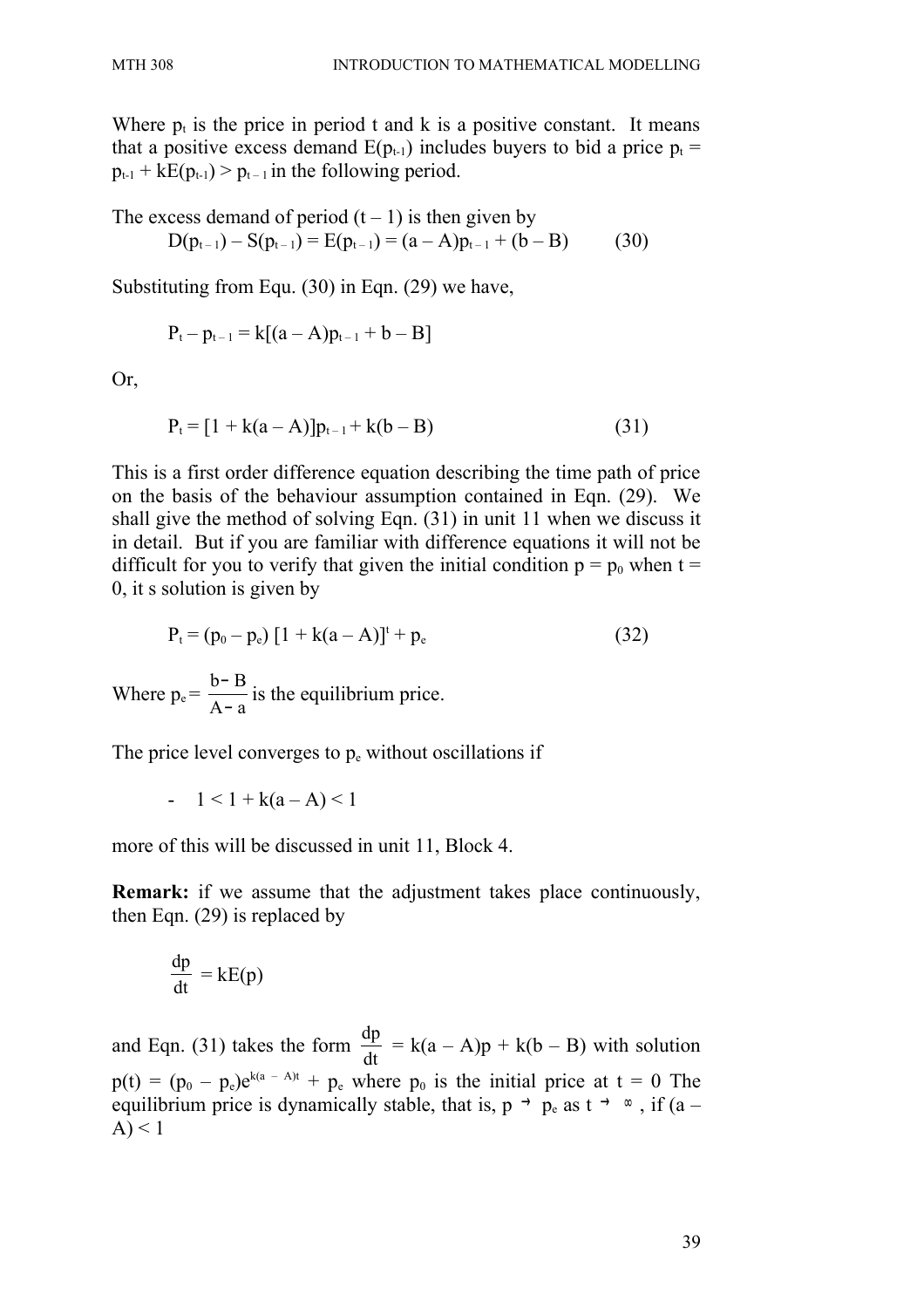as we have already mentioned production takes time. The adjustment may not be instantaneous, but may become perceptible in the market only **after a period of time.** Agricultural commodities often provide good examples of **lagged supply**. Production plans are made after the harvest. The output corresponding to these production plans appears in the market a year later. We thus give another formulation of the dynamic stability but with lagged adjustment this time.

**Formulation 2:** Let the demand and supply functions be as given below.

$$
D_t = ap_t + b \tag{33}
$$

$$
S_t = Ap_{t-1} + B \tag{34}
$$

(**Note** that the supply function is a linear function of  $p_{t-1}$ )

The market is in dynamic equilibrium if the price remains unchanged from period to period i.e. if  $p_t = p_{t-1}$ . from Eqn. (33) and (34) we get the unique equilibrium price  $p_e = \frac{B}{a - A}$  $B - b$ − −

The quantity demanded in any period depends upon the price in that period, but the quantity supplied depends upon the price in the previous period. It is assumed that the quantity supplied in period t is always equal to the quantity demanded in that period i.e.  $D_t - S_t = 0$  This gives

$$
P_{t} = \frac{A}{a} p_{t-1} + \frac{B - b}{a}
$$
 (35)

Eqn. (35) is a difference equation and its solution is given by  $P_t = (p_0 - p_e) (\frac{P_t}{a})$ A  $f^{\text{t}} + p_{\text{e}}$  where  $p_{\text{t}} = p_0$  at  $t = 0$ . the market is dynamically stable if  $p_t \rightarrow \infty$ . This is possible if  $\frac{1}{a}$ A  $\leq 1$  (since ( a A  $)$ <sup>t</sup>  $\rightarrow$  0 as t  $\rightarrow$   $\infty$  ). Geometrically, this happens if the slope ( a 1 ) of the demand curve has smaller absolute value than slope ( A 1 ) of the supply curve, i.e.,  $\frac{1}{|a|}$ 1  $\lt$  $|A|$ 1 . Pictorially, the stable equilibrium and the unstable equilibrium are as shown in Fig. 7 (a) and 7 (b) respectively.

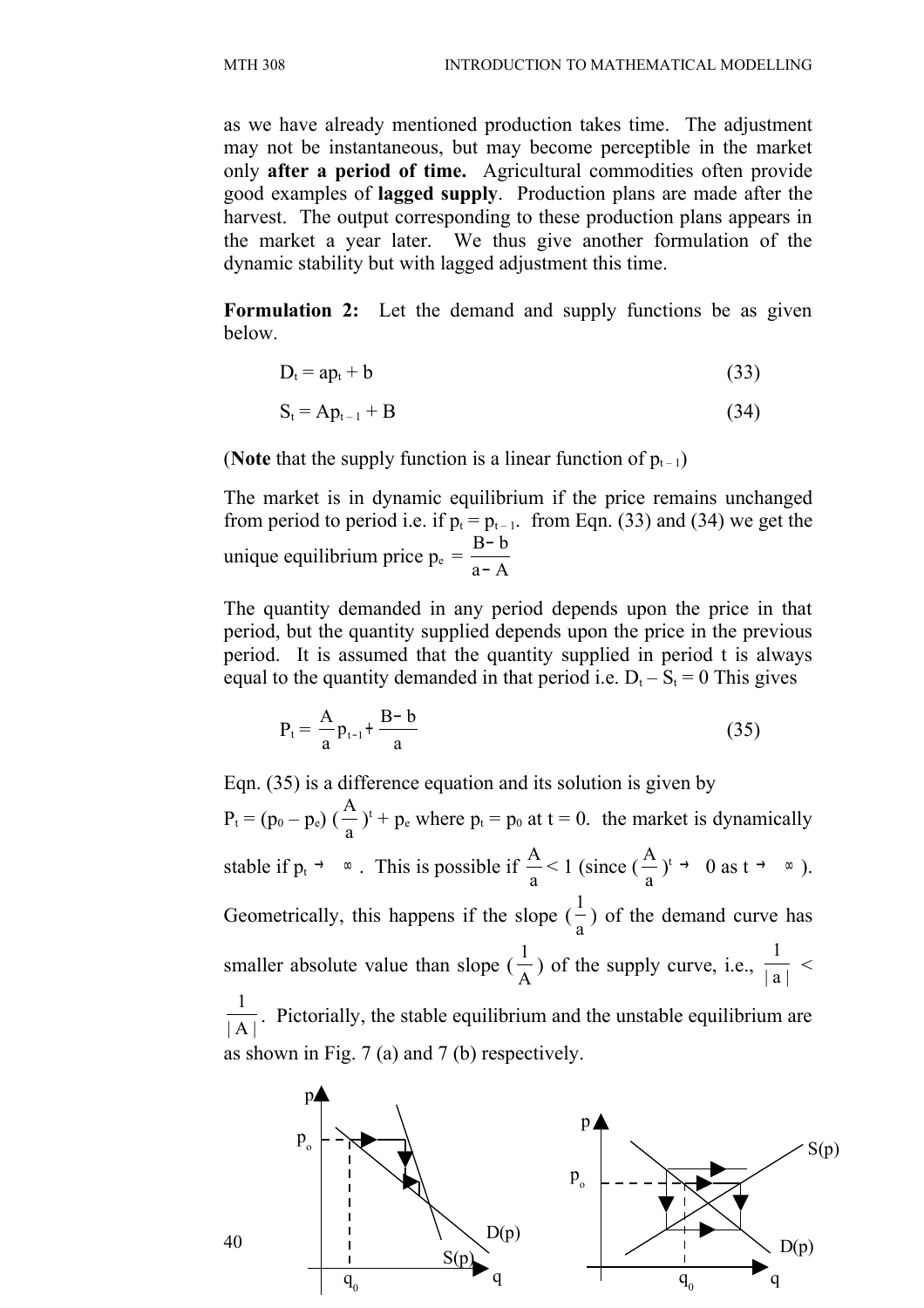#### (a) Stable equilibrium (b) Unstable equilibrium **Fig. 7**

You may now try the following exercise for a better understanding of the above discussion.

### **SELF ASSESSMENT EXERCISE 3**

# **8.0 CONCLUSION**

We now end this unit by giving a summary of what we have covered in it.

### **9.0 SUMMARY**

In this unit we have covered the following:

- Real-life problem may be analyzed to sift the most essential characteristics of the problem from details of minor importance. Examples of simple pendulum, rate of growth of world population or blood flow in the circulatory system are discussed to make you think what is of foremost importance in the problem that needs to be included in the model.
- Once the essential characteristics of the model are listed according to their priority, there can be more than one way to approach the problem. In other words, the conversion of the real life problem into a mathematical description in terms of the equations can be done in different ways. The particular familiar examples- (i) Motion of a simple pendulum, (ii) Growth of phytoplankton population were formulated in two different ways through (a) dimensional analysis and (b) deterministic method. The former served for developing a preliminary model whereas the latter could take you farther in understanding/explaining the observations. Two formulations of dynamic stability of market equilibrium are also considered, one with lagged supply and one without it.
- You can get erroneous results if you miss some essential characteristic of the model. This is shown through an example of the falling of a rain drop.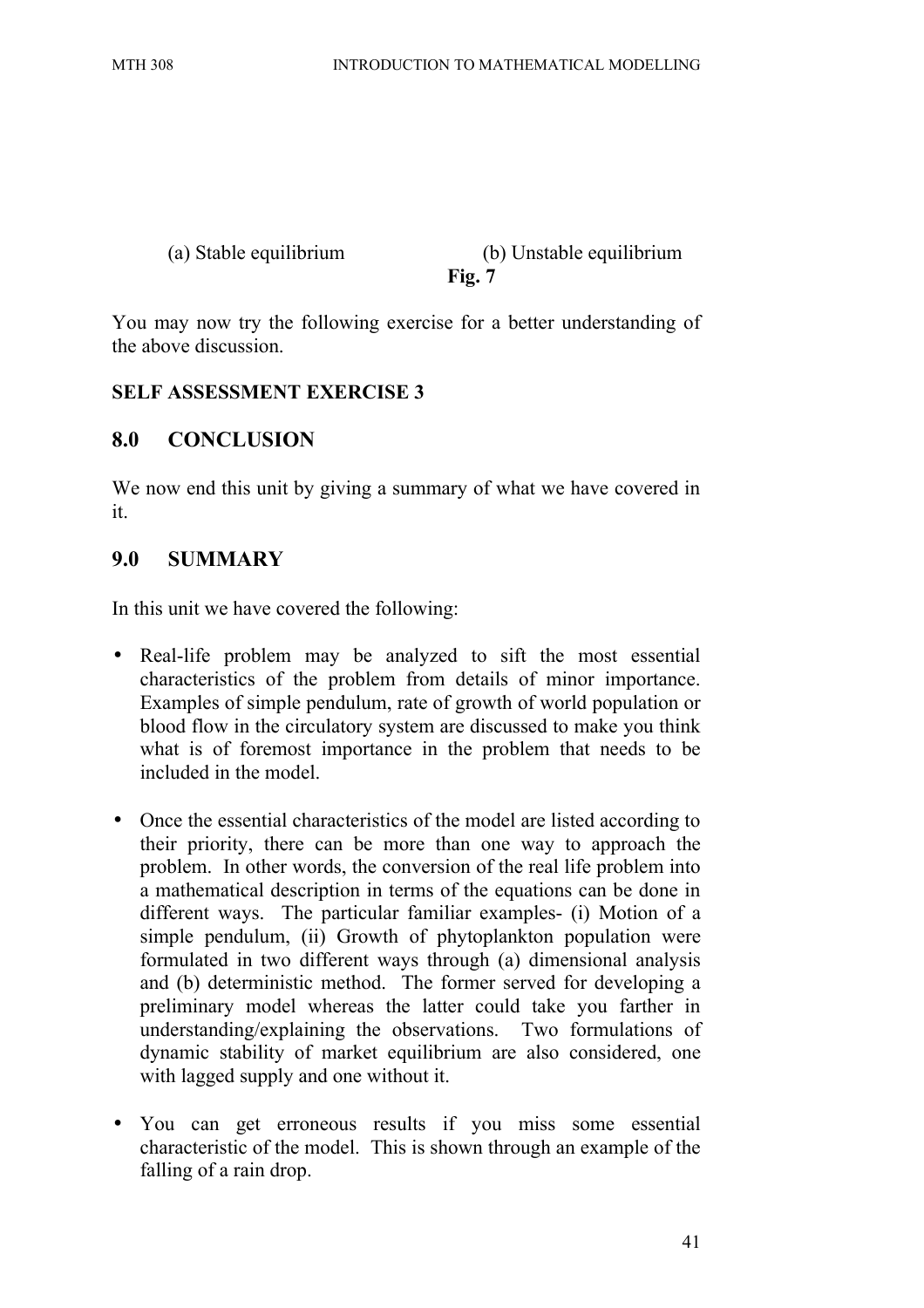It is important that you should have a clear objective in mind when you deal with a real-life problem. If you want to have a rough idea of the problem, a crude model which does not take into account all the details of the problem (but certainly the essentials) will suffice. But if the objective is to understand the problem with all the minutest details, a thorough model which incorporates most of the parameters has to be formulated. It must be borne in mind that if more parameters are introduced in the problem it involves more cost (calculations using computers) and effort to solve the resulting mathematical equations.

# **6.0 TUTOR MARKED ASSIGNMENT**

- 1) Identify the essentials and two non-essentials in each of the followings:
- (a) Traffic flow in Kaduna depends critically on the traffic control scheme. If the scheme is poor, long lines can result at one or more intersections increasing the time to travel across the city. The problem is to evolve a scheme which minimizes the expected time to travel across the city.
- (b) Proper flow of blood is essential to transmit oxygen and other nutrients to various parts of the body in humans as well as in all other animals to various parts of the body in humans as well as in all other animals. Any constriction in the blood vessel or any change in the characteristics of blood vessels can change the flow and cause damages ranging from minor discomfort to sudden death. The problem is to find the relationship between blood flow and physiological characteristics of blood vessel.
- (c) Suppose you own an automobile industry. You require a set of standard bolts. For this purpose you float a tender. In response to the tender you receive quotations from ten different vendors. The problem which you face is to choose one of those ten vendors whose quotation maximizes your profit.
- 2) As in E1), propose at least two real life problems and list the essentials and non-essentials in the problems.
- 3) Consider the free fall of a body in a vacuum. The fall must be related to the gravitational acceleration g and the height h from which the body is released. Use dimensional analysis to show that the velocity V of the falling body is determined by the dimensional equations  $V/\sqrt{gh}$  = constant.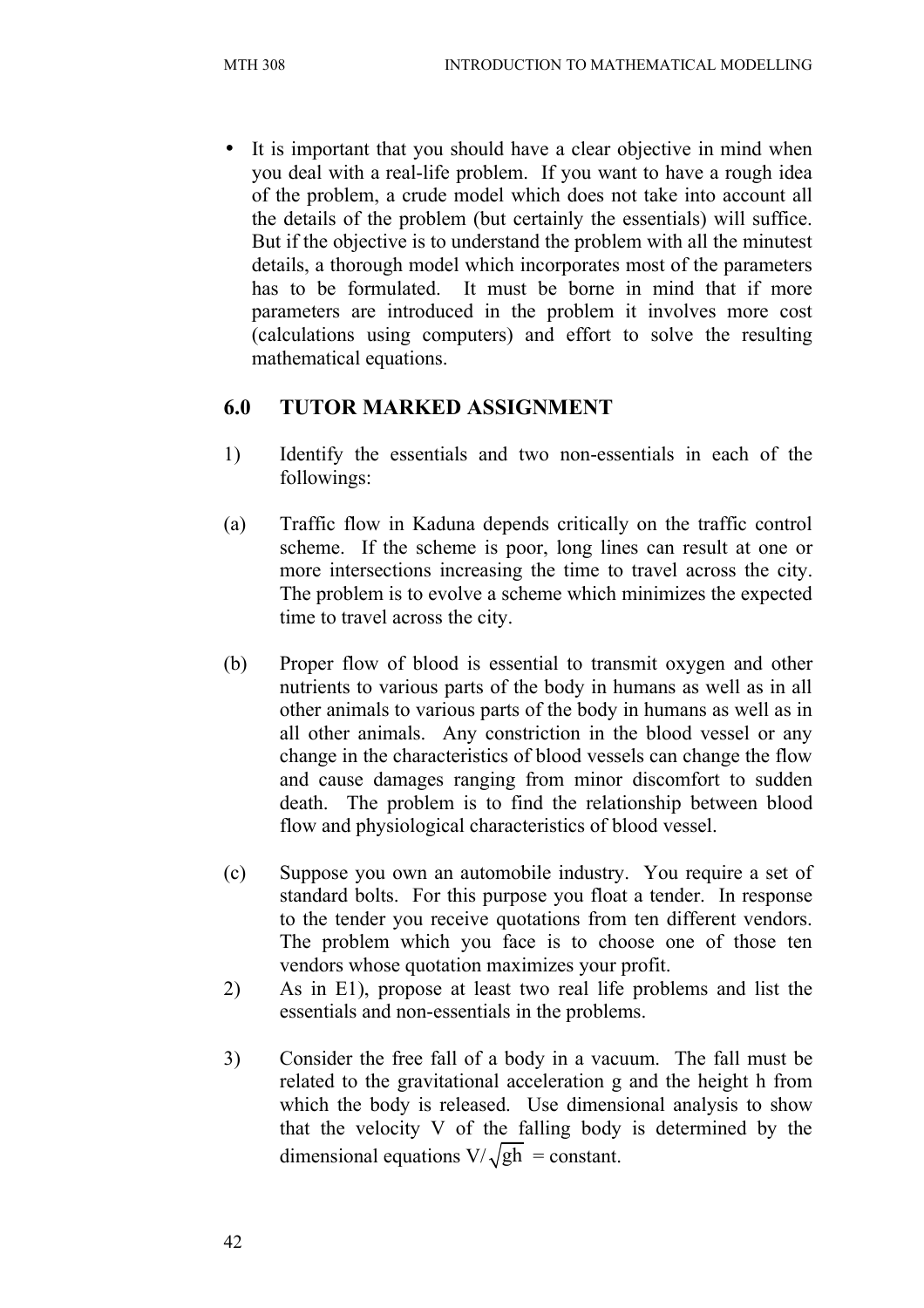- 4) A string of length  $\ell$  is connected to a fixed point at one end and to a stick of mass m at the other. The stick is whirling in a circle at constant velocity v. Use dimensional analysis to show that the force in the string is determined from the dimensionless equation 2 F mv  $\ell$ = constant.
- 5) The volume rate of flow Q of a fluid through a tube is thought to depend on the pressure drop per unit length  $\frac{\Delta p}{q}$  $\ell$ , the diameter d, and the viscosity  $\mu$ . Show that only one dimensionless equation can be formed, from which it follows that  $Q = (constant)$  $\left( \begin{array}{c} d^4 \end{array} \right)$  $\left(\frac{\overline{u}}{\mu}\right)$

$$
\left(\frac{\mathbf{d}^4}{\ell}\right).
$$

[Hint: Dimension of viscosity  $\mu$  is  $\frac{M}{\sqrt{M}}$ LT ]

- 6) Formulate Example -2 in the case of a steady state i.e., when C does not explicitly depend on the time t. What type of equation you obtain in this case.
- 7) Find the terminal velocity of a drizzle drop with diameter  $D =$ 0.01 cm Compare it to the terminal velocity of a fog droplet with one third of that diameter.
- 8) For a rain drop of diameter  $D = 0.24$  cm, find the terminal velocity. Also find how long it takes to reach the ground if it starts its descent in a cloud 4000 metre high.
- 9) Discuss the static stability and dynamic stability for the following demand and supply functions where we assume  $k = 6$  for the latter case.

 $D_t = -0.5p_t + 100$  $S_t = -0.1p_t + 50$ 

10) Discuss the following market which is characterized by lagged supply response.

$$
\begin{array}{l} D_t = 40 - 10 \; p_t \\ S_t = 2 + 9 p_{t-1} \end{array}
$$

### **7.0 REFERENCES/FURTHER READINGS**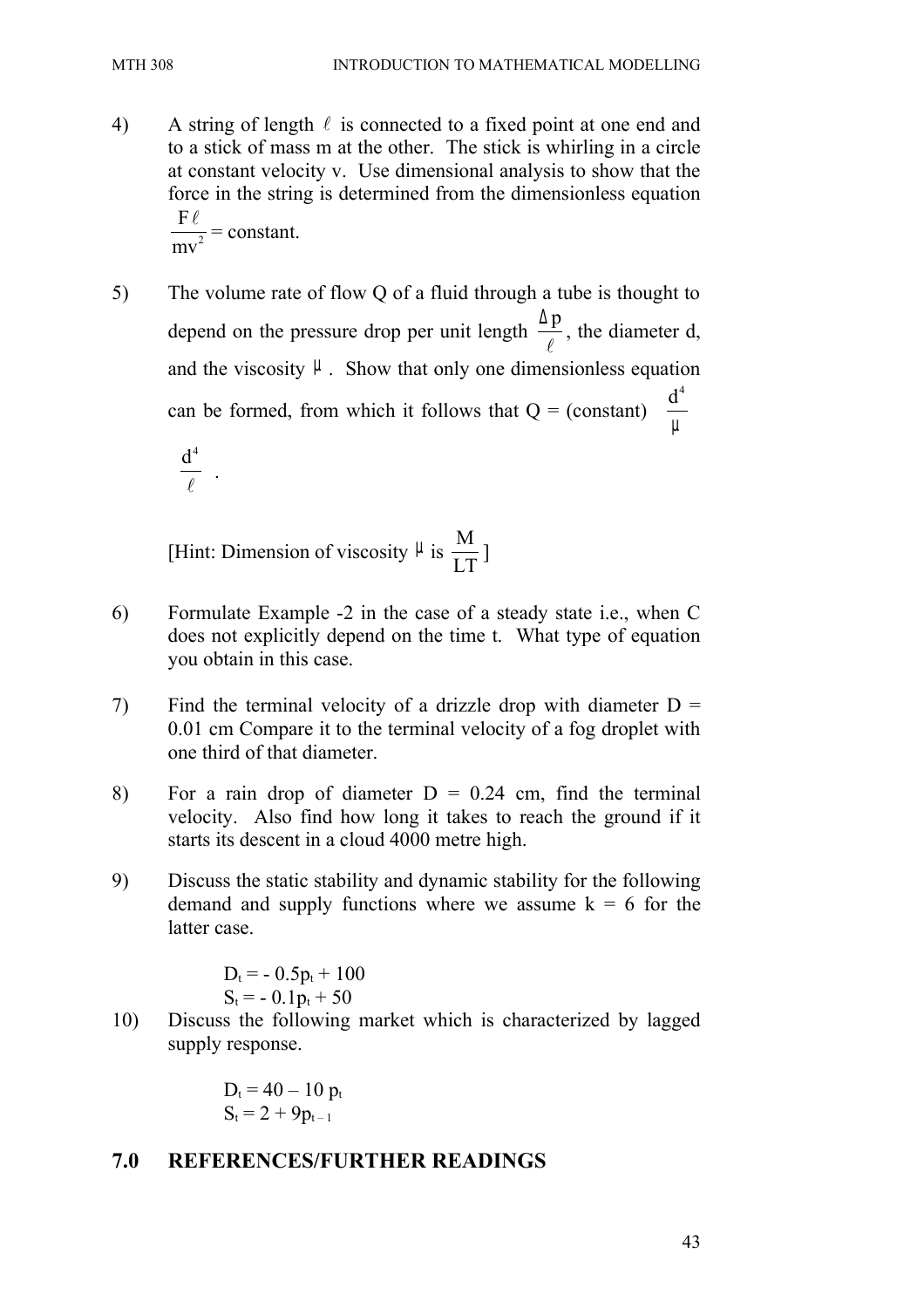Mathematical Modelling from School of Sciences, IGNOU.

Quantitative Analysis in Management by Kirk Patrick.

Quantitative Analysis in Management by C.N. Lomoba.

# **MODULE 2**

Unit 1 Solution of Problems Course-Effect Diagrams, Equation Types, Algebraic, Ordinary Differential, Partial Differential, Difference Integral and Functional Equations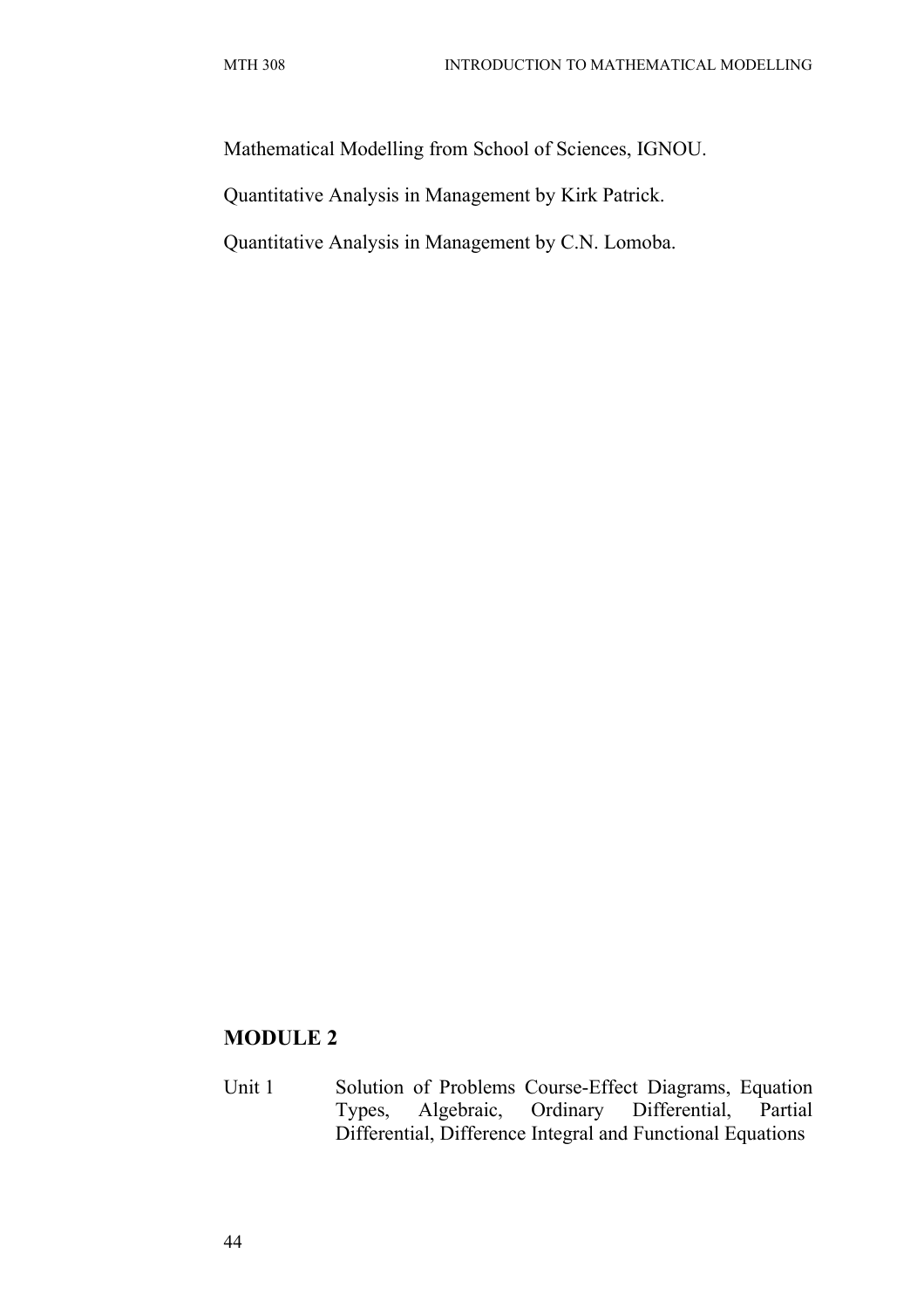# **UNIT 1 SOLUTION OF PROBLEMS COURSE-EFFECT DIAGRAMS, EQUATION TYPES, ALGEBRAIC, ORDINARY DIFFERENTIAL, PARTIAL DIFFERENTIAL, DIFFERENCE INTEGRAL AND FUNCTIONAL EQUATIONS**

### **CONTENTS**

- 1.0 Introduction
- 2.0 Objectives
- 3.0 Main Content
	- 3.1 Solution of Formulated Problems
		- 3.1.1 Motion of a Simple Pendulum (Ordinary Differential Equation) Non-Linear Model (Integral and Functional Equation)
		- 3.1.2 Phytoplankton Growth (Partial Differential Equation)
	- 3.2 Interpretation of the Solution
- 4.0 Conclusion
- 5.0 Summary
- 6.0 Tutor Marked Assignment
- 7.0 References/Further Readings

# **1.0 INTRODUCTION**

In the two previous units, we introduced you to some of the aspects of mathematical modelling. Unit 1 helped you to recall many of the definitions in mathematics, physics and biology with which you may already be familiar. But these very familiar concepts were presented to you as a part of mathematical modelling. In unit 1, we have discussed different types of modeling. In unit 2 we dealt detail with the first important stage of mathematical modelling, viz., identifying essential characteristics of the problem at hand, bringing out the most important features of the problem and formulating mathematical representations are algebraic / differential / difference equations and their combinations.

In unit 2 you have seen that some equations are easy to handle with such that we can deduce the relevant information from the equation, directly as in the case Formulation 1 in Example 1. In the other cases we need to go further and solve these equations depending upon what type of equations they are. Here we shall discuss the second important stage of modelling, viz. solving the formulated equations and the interpretation of the solutions. We shall solve some of the problems formulated in unit 2. We have given some of them as an exercise for you to try. In Sec 3.2 we have mainly discussed two problems – one related to motion of a simple pendulum, and the other related to the growth of phytoplankton.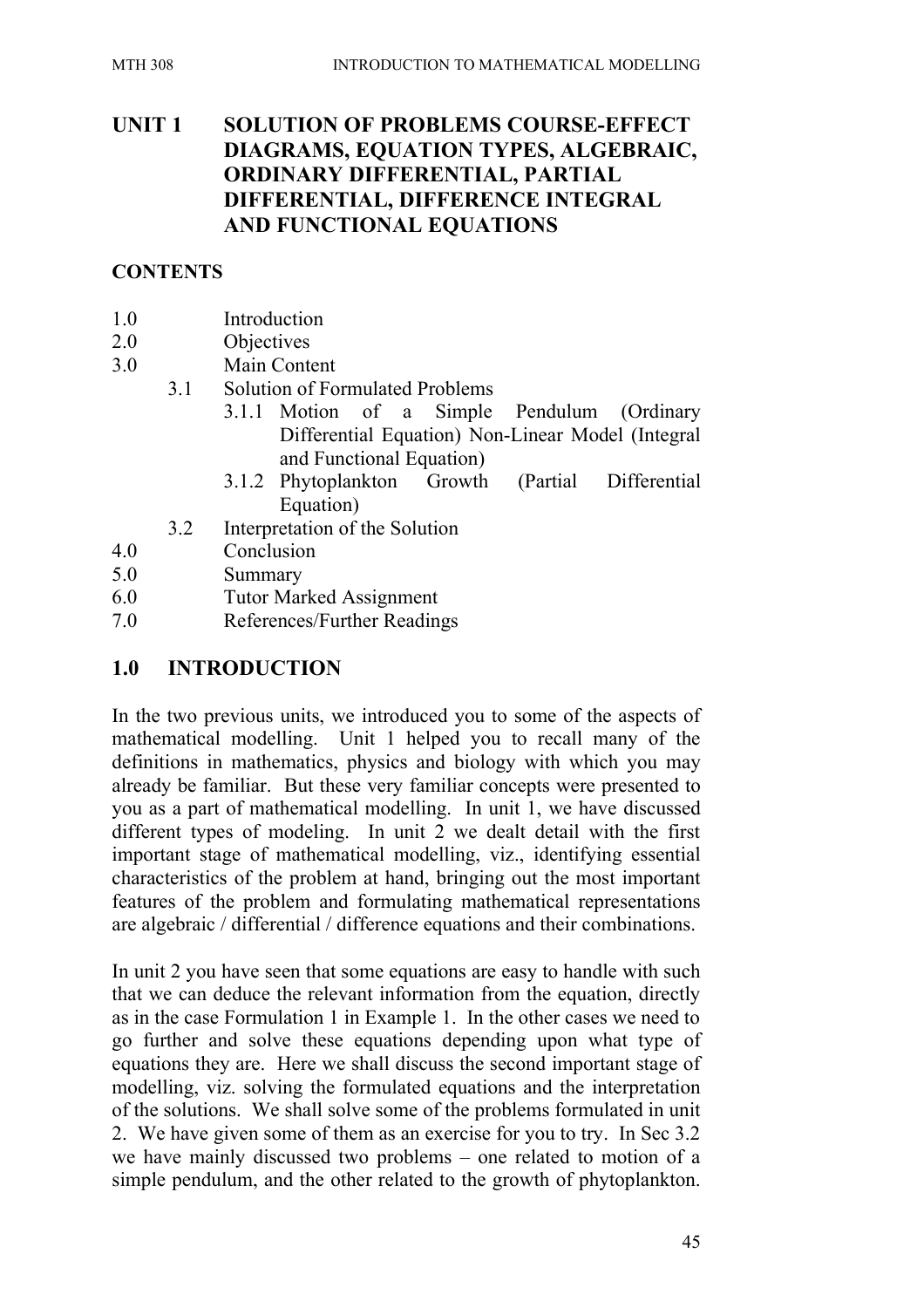You will find that the different techniques you have learnt in differential equations will be extremely useful in solving these problems.

A model is complete only when we interpret the mathematical solution of the model. In Sec. 3.3 we shall discuss this aspect of mathematical modelling namely interpreting/evaluating the solution. We shall explain how we interpret the solutions obtained for the problem of simple pendulum and that of phytoplankton. You will see that the interpretation helps us to gauge how effective the model is. In this section we shall also talk briefly about limitation/shortcoming of a model.

You may notice that in this unit we have used only the techniques in differential equations to obtain a solution because the resulting equations were differential equations. But this is not the case always. In the later blocks you will see that there are other techniques like techniques in probability and linear algebra which are used in obtaining a solution.

Do try the exercises given in this unit sincerely. This will help you to gauge whether you have followed concepts and the techniques we have explained.

Let us list the objectives of this unit now.

# **2.0 OBJECTIVES**

After reading this unit you should be able to

- Use the **techniques in differential equations** for solving a formulated problem resulting in differential equations
- Interpret the solution obtained in the context of the real situations.

# **3.0 MAIN CONTENT**

### **3.1 Solutions of Formulated Problems**

We learnt in unit 2 that we can choose more than one type of formulation for the same problem. The choice of a mathematical model to be developed must depend on the purpose for which the model is required. In Sec. 2.3 Example 1 of unit 2 we saw that if the purpose of studying the movement of a simple pendulum is to find its period of oscillation, a quick solution based on dimensional analysis will serve our purpose. But if the objective of the study is to have a deeper insight into the problem we have to use a different model. In this case a model based on Newton's law by resolving the forces acting on the bob of the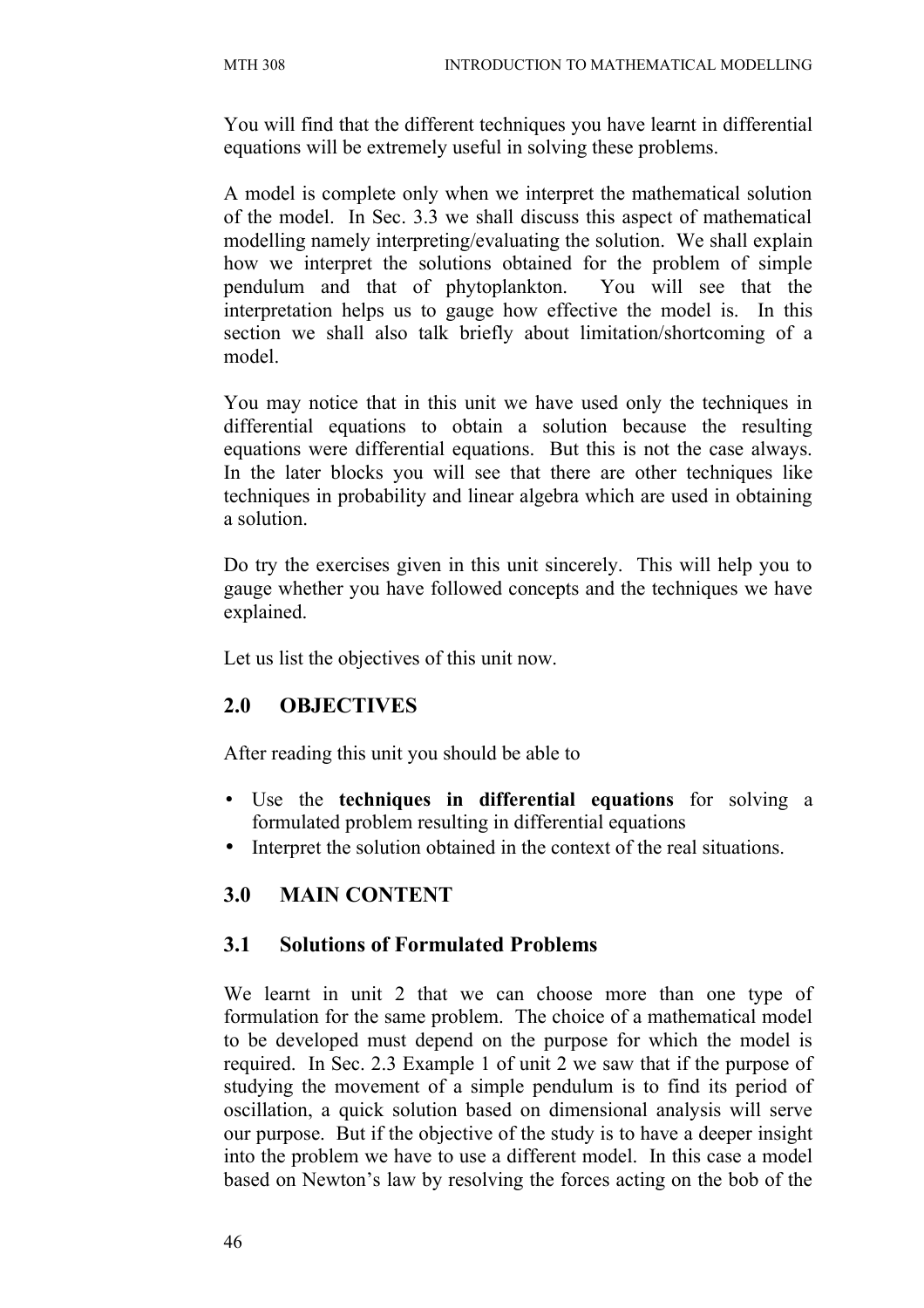pendulum will serve the purpose. Similarly, we have shown in Example 2 of Sec. 2.3 of unit 2 that if we want to have a cursory knowledge about marine ecology, a simple model based on dimensional analysis will suffice. With that we can easily have a rough estimate of the critical length or water mass required for the phytoplankton population to increase. But if we want to get more details, a model based on a system of differential equation would be required.

We discuss in this section the solutions of the deeper problems formulated in unit 2.

We shall first consider the second formulation related to the movement of simple pendulum.

# **3.1.1 Motion of a Simple Pendulum (Ordinary Differential Equation)**

In the last two unit we discussed the problem of finding the period of oscillation, tension in the string and the position of the bob at any time of a simple pendulum. There we formulated the problem using Newton's law (Example 1, formulation 2, unit 2). We shall now discuss how we find the solution.

In the last unit we saw that the formulation resulted in two differential equations (see Eqn. (8) and Eqn. (9) of unit 2, which we give below:

$$
m \frac{d^2 x}{dt^2} = -T \sin \theta
$$
 (1)  

$$
m \frac{d^2 y}{dt^2} = T \cos \theta - mg
$$
 (2)

where the tension T and the amplitude  $\theta$  are not known.

Our objective is to find the position of the pendulum and the tension in the string at any time. This is possible if we know either the position (x, y) of the bob at that instant or the angle  $\theta$  the string makes with the vertical at that instant (see Fig. 1)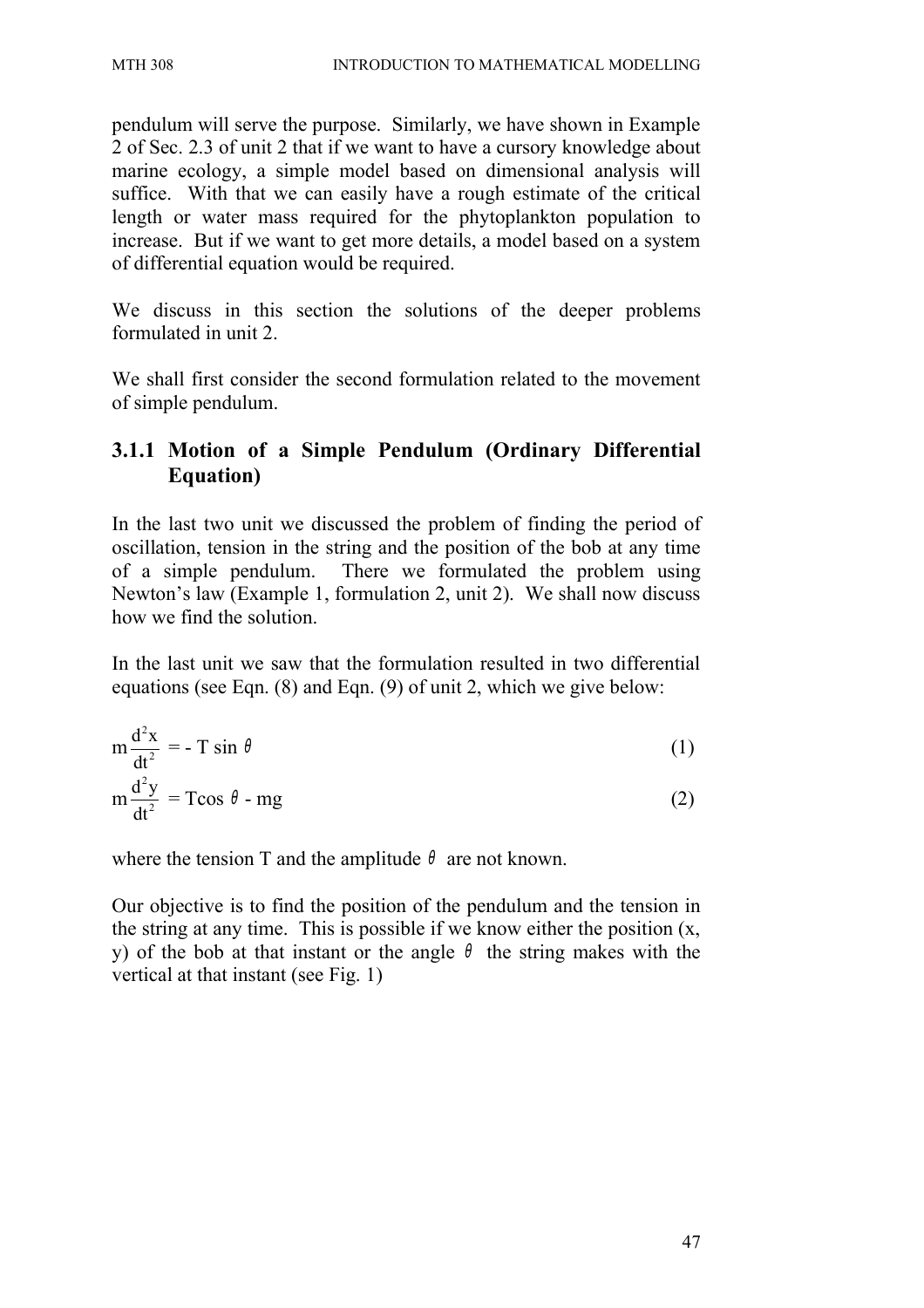

You know that x, y and  $\theta$  are connected by the relation.

 $x = \ell \sin \theta$ ,  $y = \ell (1 - \cos \theta)$ ,

 $\ell$  being the length of the pendulum. Let us now solve  $\theta$  by eliminating the terms x and y.

to eliminate the terms m $\frac{d^{2}A}{dt^{2}}$ 2 dt  $\frac{d^2x}{dt^2}$  and m  $\frac{d^2y}{dt^2}$ 2 dt  $\frac{d^2y}{dx^2}$  from Eqn. (1) and Eqn. (2), we apply the chain rule

*dt dx*  $=\frac{dA}{d\theta}\frac{d\theta}{dt}$ dθ dθ dx

.

By repeated application of the chain rule, we get

$$
\frac{d^2x}{dt^2} = \ell \cos \theta \frac{d^2\theta}{dt^2} - \ell \sin \theta \left(\frac{d\theta}{dt}\right)^2
$$
 (3)

$$
\frac{d^2y}{dt^2} = \ell \sin \theta \frac{d^2\theta}{dt^2} + \ell \sin \theta \left(\frac{d\theta}{dt}\right)^2
$$
 (4)

so (1) and (2) become

$$
m \ell \cos \theta \frac{d^2 \theta}{dt^2} + \left[ T - m\ell \left( \frac{d\theta}{dt} \right)^2 \right] \sin \theta = 0
$$
 (5)

$$
m \ell \sin \theta \frac{d^2\theta}{dt^2} + \left[ T - m\ell \left( \frac{d\theta}{dt} \right)^2 \right] \cos \theta = -mg \tag{6}
$$

Have we improve the situation? Eqn. (5) and (6) still look quite formidable! What if we multiply (5) by cos  $\theta$  and (6) by sin  $\theta$  and add the two equation? Well, we get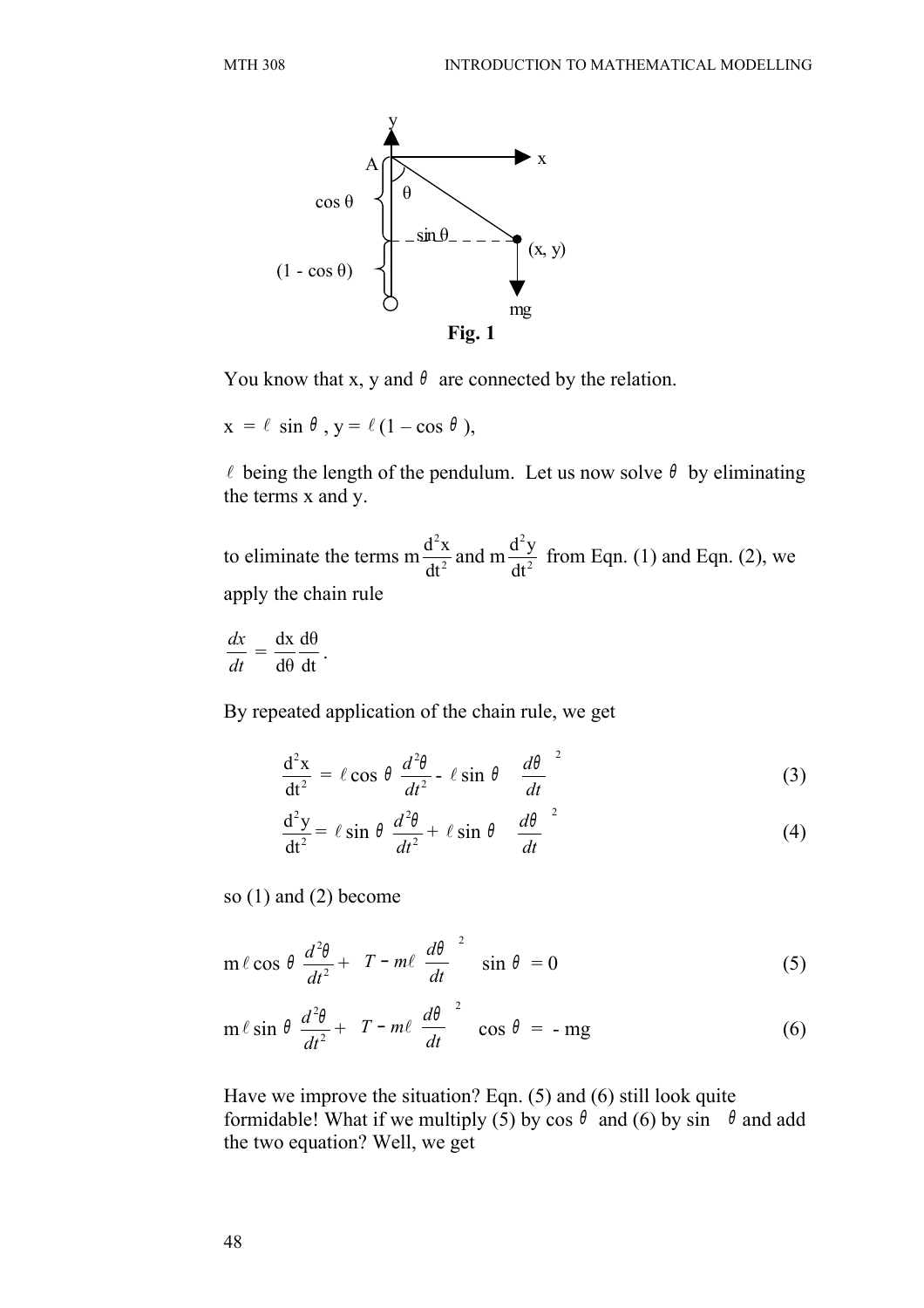$$
m \ell (\cos^2 \theta + \sin^2 \theta) \frac{d^2 \theta}{dt^2} = -mg \sin \theta
$$
 (7)

i.e., 
$$
m \ell \frac{d^2\theta}{dt^2} + mg \sin \theta = 0
$$
 (8)

Thus, we have found the equation, in terms of  $\theta$  alone as a function of t.

We try to find a similar formula for the tension T also. For this, we multiply (5) by sin  $\theta$ , (6) by cos  $\theta$  and then take the difference. We then find that

$$
\left[T - m\ell\left(\frac{d\theta}{dt}\right)^2\right] \left(\sin^2\theta + \cos^2\theta\right) = mg\cos\theta,
$$
\n(9)

i.e., 
$$
T = m \ell \left(\frac{d\theta}{dt}\right)^2 + mg \cos \theta
$$
 (10)

This is another equation of motion, in a direction along the string, from which the tension can be calculated once  $\theta$  (t) has been determined from Eqn. (8).

Now, have a close look at Eqn. (8) and (10). What type of differential equation are they? You might have noticed that both (8) and (10) are non-linear differential equation. (Note that  $\sin \theta$  -3!  $\frac{\theta^3}{\sigma}$  + …..). From

your previous knowledge of differential equations you must have observed that it is not easy to find the solutions of non-linear differential equations, in general.

One way of getting a quick solution is to make some approximations which will change the non-linear equations to a linear one and then solving the resulting linear equations by known methods. But while doing so, we should always see that these approximations do not omit the essential details of the problem.

Next we shall show you how both these equations (8) and (10) can be simplified if we are ready to make an approximation i.e. the oscillations are small. With this approximation you will see that the equations become linear and the solutions are easy to obtain.

### **Solution using Linear Model (D.E)**

To begin with, let us assume that the oscillations are small which means that  $\theta$  is small. This will enable us to approximate sin  $\theta$  by  $\theta$  since as  $\theta \rightarrow 0$ , sin  $\theta \rightarrow \theta$ . This will certainly reduce the accuracy in our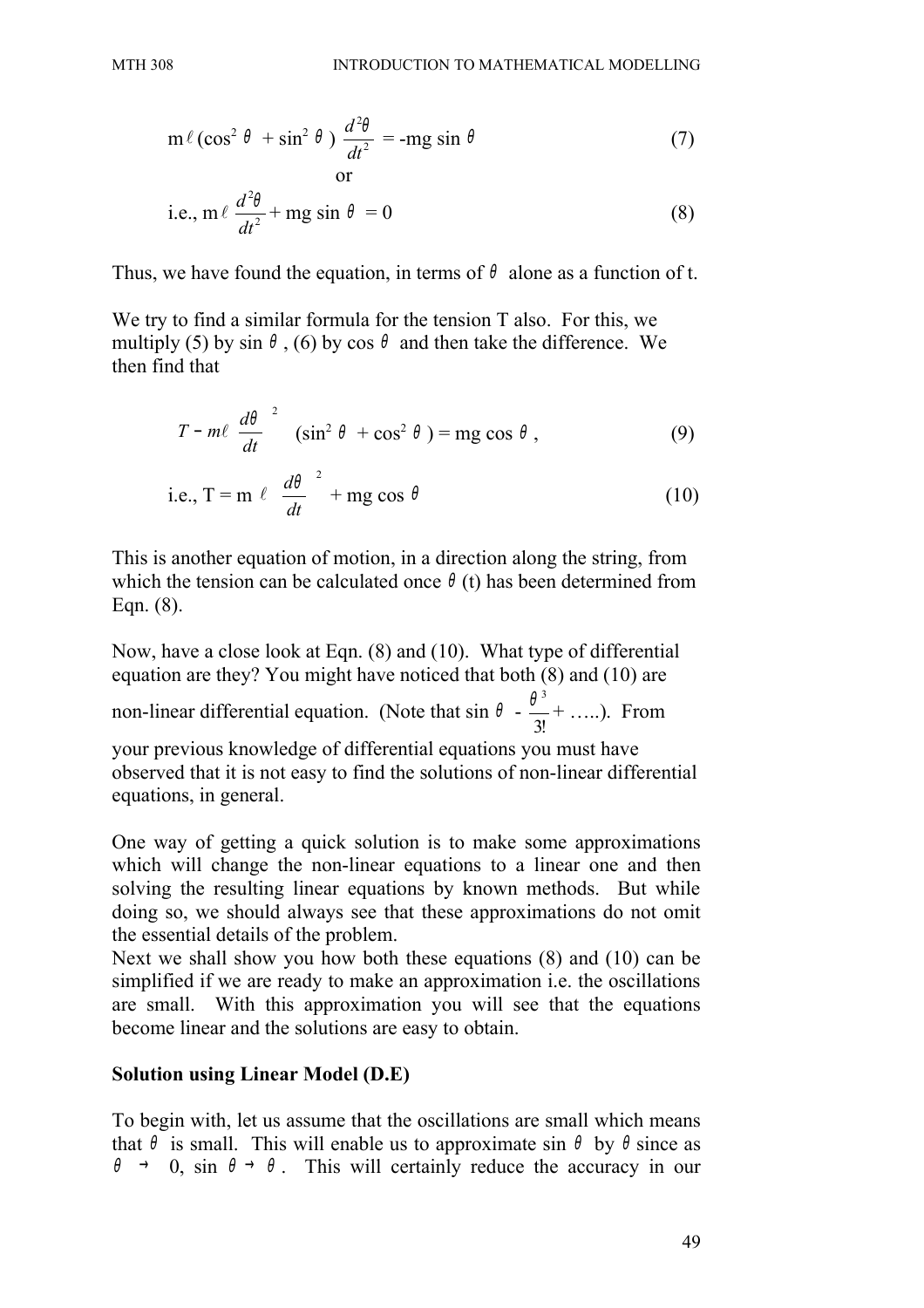calculations. But the mathematics involved gets much reduced. In fact, even for fairly large angles, i.e., angles whose magnitude may be anywhere up to 30°, i.e.,  $-30^\circ \le \theta \le 30^\circ$ , we can take

$$
\begin{array}{rcl}\n\text{Sin } \theta & \approx & \theta \\
\text{Cos } \theta & \approx & 1\n\end{array}
$$

As you can expect, these approximations will introduce some errors. For example, let  $\theta = 15^{\circ}$ . then from the table of sine you can find that sin  $10^{\circ} = 0.25881$ . To compare this with the given value of  $\theta$  we have to find  $\theta$  in radian measure. The radian measure of  $\theta = 15^{\circ}$  is 0.26196. the error in this approximation is  $0.26196 - 0.25881 = 0.00315$ .

Using the approximations, we write Eqn. (8) as

$$
\frac{d^2\theta}{dt^2} + \frac{g}{\ell}\theta = 0\tag{11}
$$

and Eqn.  $(10)$  as

$$
T = mg \left[ 1 + \frac{\ell}{g} \left( \frac{d\theta}{dt} \right)^2 \right]
$$
 (12)

We can further simplify Eqn. (12) by using the argument that when  $\theta$  is small 2  $\mathbf{I}$ J  $\left|\frac{d\sigma}{d\sigma}\right|$  $\overline{ }$ L *dt*  $\left(\frac{d\theta}{dt}\right)^2$  < 1 and hence the second term in the bracket is much smaller than the first term. Therefore we can neglect the second term. This would imply

$$
T = mg \tag{13}
$$

Isn't this an interesting result? Even for swings of the pendulum up to  $\pm$  $30^\circ$ , the tension is a constant.

Let us now go back to Eqn. (11). For you recognize it? It is nothing but the classical simple harmonic equation with which you were familiar even at high school.

Eqn. (11) is a simple second order ordinary differential equation with constant coefficients. From your knowledge of ordinary differential equations you know that

$$
\theta = A \cos \left( \sqrt{\frac{g}{\ell}} t \right) + B \sin \left( \sqrt{\frac{g}{\ell}} t \right)
$$
 (14)

where A and B are arbitrary constants.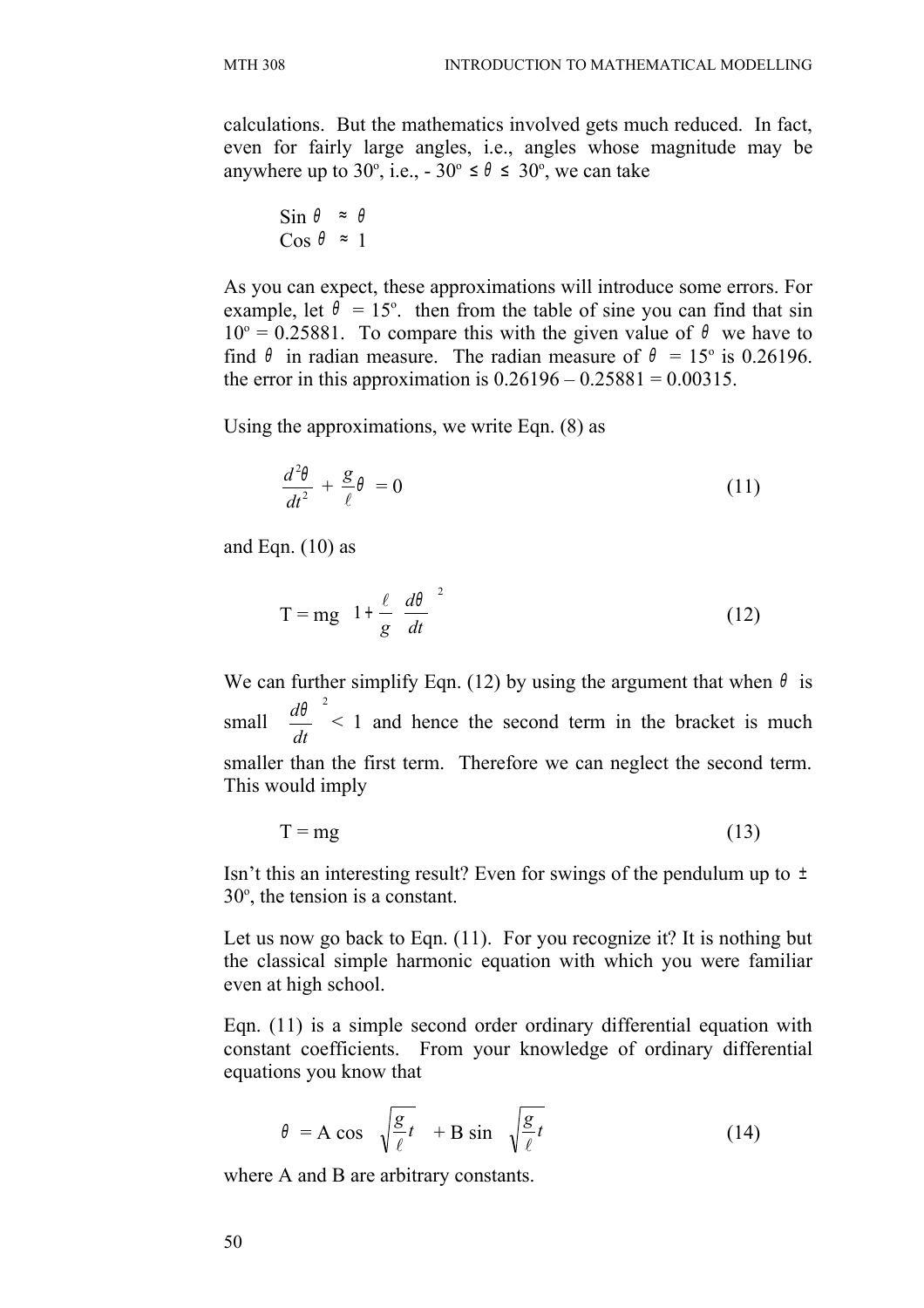Now what are A and B? These constants will depend on the initial position of the bob and the velocity with which it is started. Let us assume that

$$
\theta = \theta_0 \text{ at } t = 0, \text{ where } \theta_0 \text{ is some arbitrary angle } (15-a)
$$

$$
\frac{d\theta}{dt} = at \ t = 0 \tag{15-b}
$$

(15-a) would imply that at  $t = 0$ , the amplitude of motion of the pendulum is  $\theta_0$ . (15-b) implies that the initial speed of the pendulum is zero. Thus, conditions (15-a) and (15-b) correspond to initially holding the pendulum at rest at any arbitrary angle  $\theta_0$  and then letting it go.

When we put t = 0 and apply Eqn. (15-a) in Eqn. (14), we get  $A = \theta_0$ .

Then we obtain  $\frac{dv}{dt}$ *d*θ from Eqn. (14 and apply the condition  $\frac{dv}{dt}$ *d*θ  $= 0, t =$ 0 to get

$$
- \theta_0 \sin\left(\sqrt{\frac{g}{\ell}}t\right) \sqrt{\frac{g}{\ell}} + B \cos\left(\sqrt{\frac{g}{\ell}}t\right) \sqrt{\frac{g}{\ell}} = 0, \text{ when } t = 0.
$$

This implies that  $B = 0$ .

Therefore the solution is given by

$$
\theta = \theta_0 \cos \sqrt{\frac{g}{\ell}} t \tag{16}
$$

instead of Eqn. (15-a) and Eqn.(15-b), suppose we assume that

$$
\theta = 0, \text{ at } t = 0
$$
  
and 
$$
\frac{d\theta}{dt} = \omega, \text{ at } t = 0
$$

This means that at  $t = 0$ , the initial amplitude of the motion is 0 i.e. the bob is at the equilibrium position and the initial speed is  $\omega$ . Now we have it as an exercise for you to check that the solution in this case is given by

$$
\theta = \omega \sqrt{\frac{\ell}{g}} \sin \left( \sqrt{\frac{g}{\ell}} t \right) \tag{17}
$$

Thus, individually Eqn. (16) and Eqn. (17) is also a solution of Eqn. (11), being the solutions of a linear differential equation.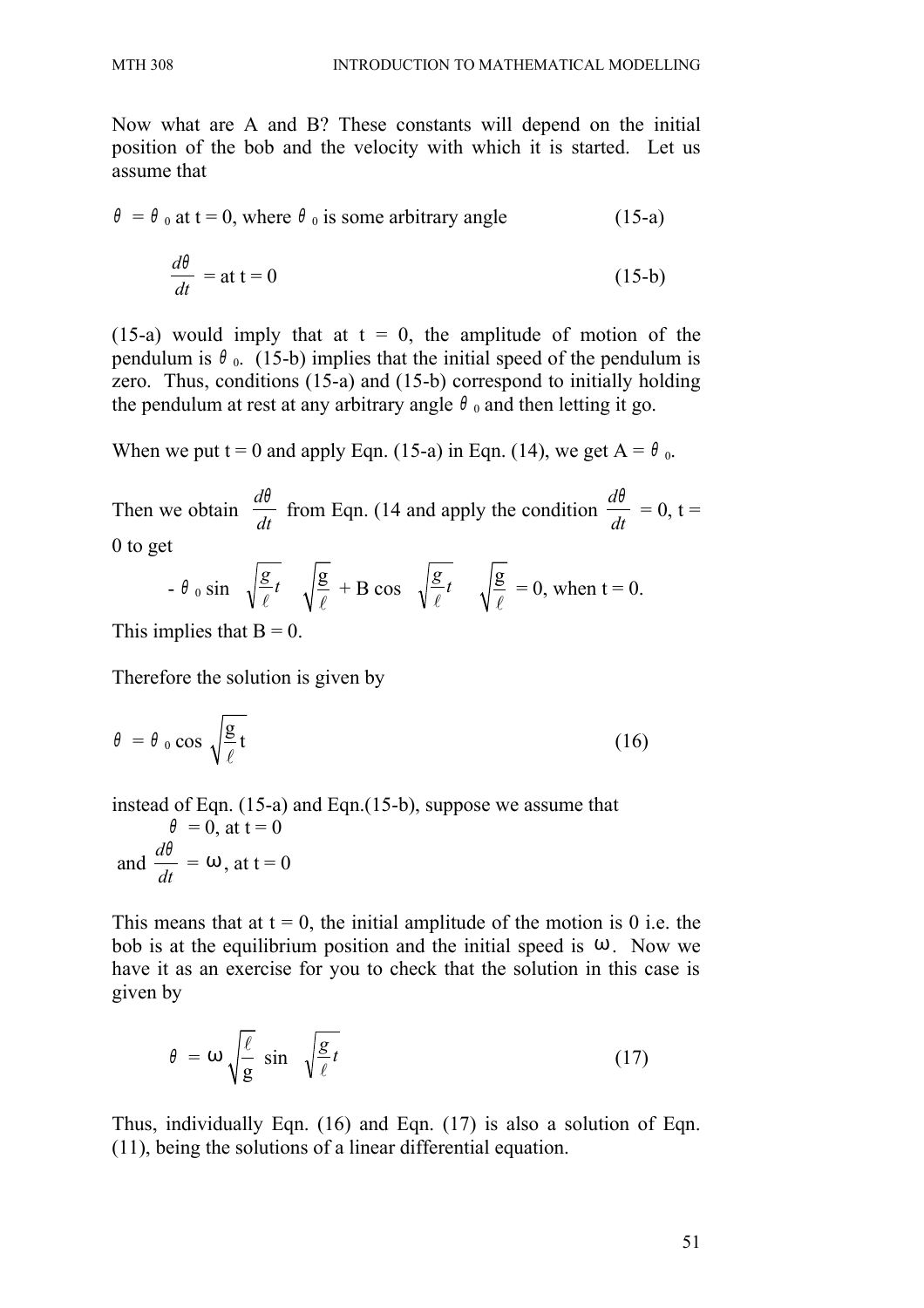Therefore,

$$
\theta = \theta_0 \cos\left(\sqrt{\frac{g}{\ell}}t\right) + \omega \sqrt{\frac{\ell}{g}} \sin\left(\sqrt{\frac{g}{\ell}}t\right)
$$
(18)

is the solution of  $(11)$  with the conditions

$$
\frac{\theta}{dt} = \theta_0, \text{ at } t = 0 \text{ and}
$$

$$
\frac{d\theta}{dt} = \omega, \text{ at } t = 0
$$

Can you guess what physical situation the solution will correspond to? This corresponds to the pendulum being release with an initial velocity ω from a point with angular distance  $θ_0$ . We shall discuss the interpretation of the solution in detail in Sec. 3.3

Try this exercise now.

In the foregoing discussion, you have seen that the approximations we introduced enable us to have a linear model which corresponded to the simple harmonic oscillation. But you must keep in mind that any simplification we introduced in the model will cost you something-in this case there had to be a restriction on the range of values of the amplitude i.e.  $|\theta| \leq 30^{\circ}$ 

Now, suppose you have a problem in which you cannot assume the oscillation to be small. Then in that case the non-linear characteristic of Eqn. (8) and Eqn. (10) has to be maintained which means that the resulting model will be a non-linear model. Next we shall discuss the solution in this case.

#### **Solution using non-linear model (Integral and Functional Equation)**

We begin with rewriting Eqn. (8) after multiplying by  $\frac{dv}{dt}$ *d*θ . We get

$$
\left(\frac{d^2\theta}{dt^2} + \frac{g}{\ell}\sin\theta\right)\frac{d\theta}{dt} = 0\tag{19}
$$

which we can also rewrite as

$$
\frac{d}{dt} \left[ \frac{1}{2} \left( \frac{d\theta}{dt} \right)^2 - \frac{g}{\ell} \cos \right] =
$$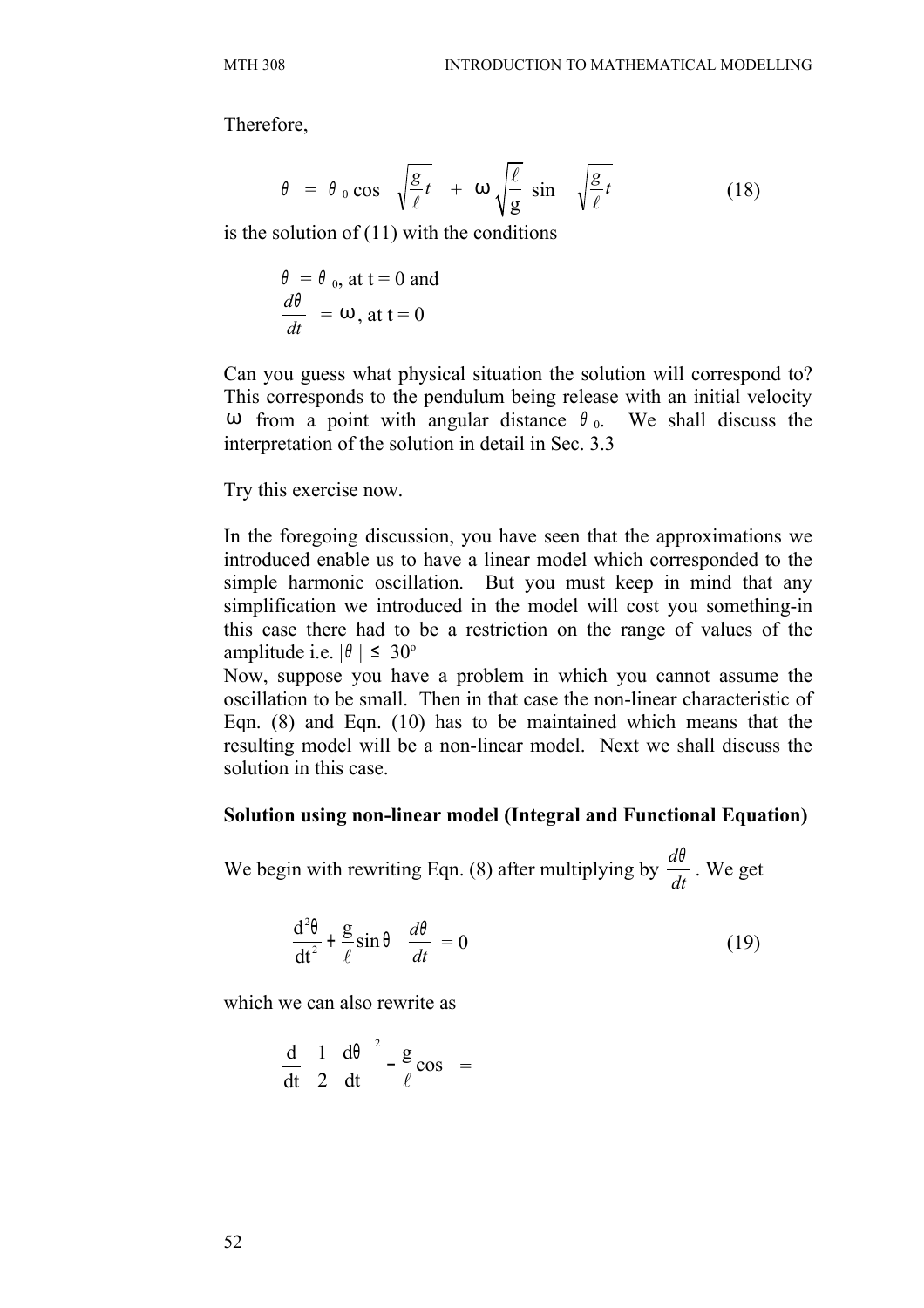This implies that

$$
\frac{1}{2} \left( \frac{d\theta}{dt} \right)^2 - \frac{g}{\ell} \cos \theta = a \text{ constant}
$$
 (20)

If the initial condition is such that the pendulum is started at rest from an arbitrary angle  $\theta_0$ , then at t = 0

$$
\theta(t) = \theta_0, \frac{d\theta}{dt} = 0
$$

Therefore if we put  $\theta = \theta_0$  and  $\frac{dv}{dt}$ *d*θ  $\geq 0$  in Eqn. (20), we get that the constant is  $\left(-\frac{g}{g}\right)$  $\ell$  $cos\theta_0$ i.e.  $\frac{1}{2}$ 2  $d\theta$ <sup>2</sup> dt  $\left(\frac{d\theta}{dt}\right)^2$  g  $\ell$  $\cos \theta =$ g  $\ell$ cos  $\theta_0$ Therefore,  $d\theta$ <sup>2</sup> dt  $\left(\frac{d\theta}{dt}\right)^2 = 4$ g  $\ell$  $\sin^2 \frac{\theta_0}{2} - \sin^2 \theta$ 2  $2$  $\int \sin^2 \theta_0 \sin^2 \theta$  $\left(\sin^2 \frac{6}{2} - \sin^2 \frac{6}{2}\right)$  (21)

(Using the identity cos  $\theta = 1 - 2 \sin \theta$ 2  $\frac{1}{2}$ ).

Substituting Eqn. (21) in eqn. (12) we get the value of the tension T in terms of  $\theta$ . The can check that the express for T is

$$
T = mg \left[ 1 + 4 \left( \sin^2 \frac{\theta_0}{2} - \sin^2 \frac{\theta}{2} \right) \right]
$$
 (22)

Also from Eqn. (21) we have

$$
\frac{d\theta}{\sqrt{\sin^2\frac{\theta_0}{2}-\sin^2\frac{\theta}{2}}} 2\sqrt{\frac{g}{\ell}}dt
$$

Eqn. (22) has to be integrated to find  $\theta$ , the position of the pendulum as a function of t. What would be the limits of integration? The pendulum swinging from -  $\theta_0$  to  $\theta_0$  and back again. Suppose we denote as T<sub>0</sub> the period of the pendulum, during the period. A quarter period would be the time interval  $0 \leq t \leq \frac{T_0}{t_0}$ 4 say, from  $\theta = \theta_0$  to  $\theta = 0$  (see Fig. 2). Thus Eqn. (22) can be integrated as follows: of the total period.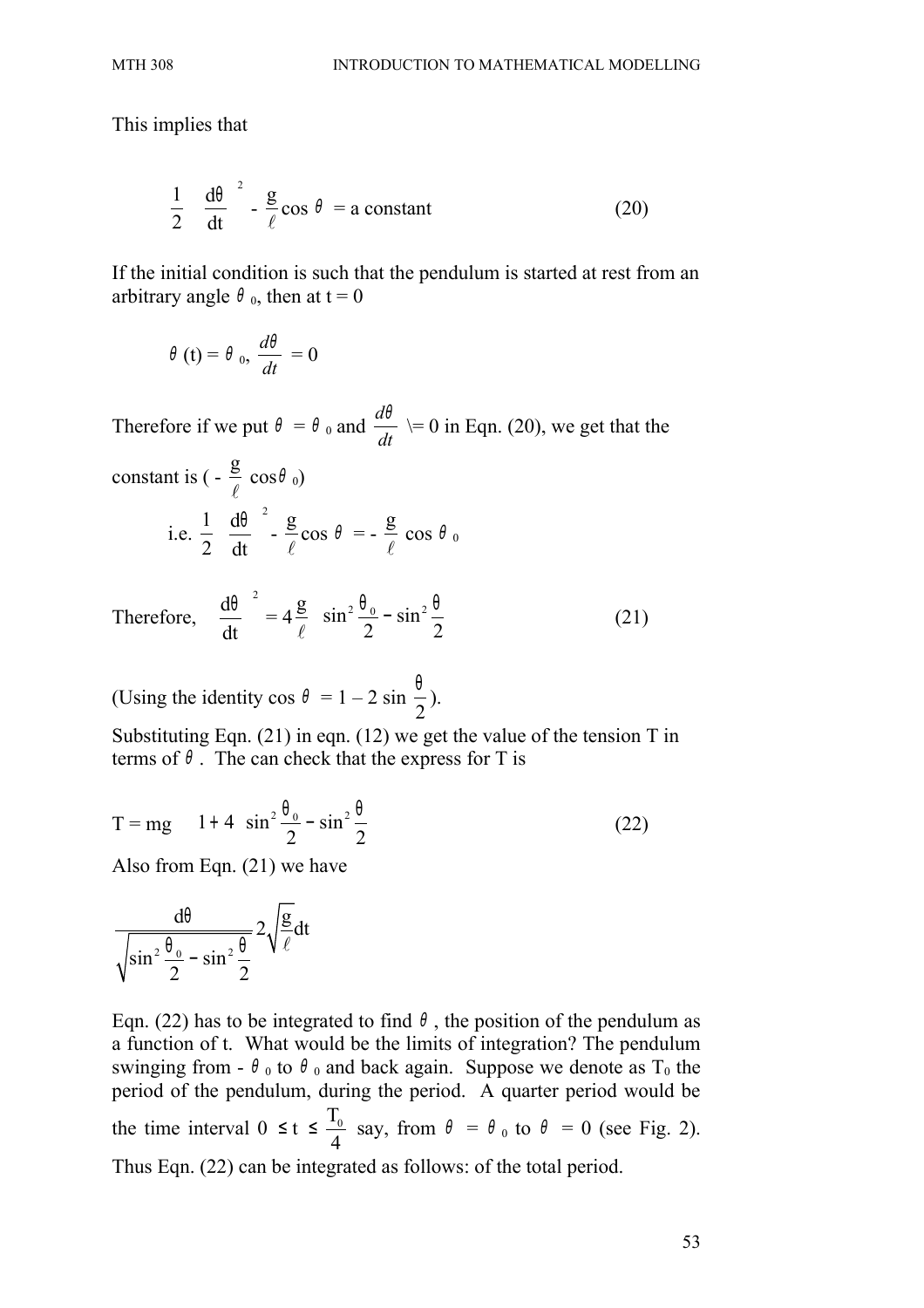

Fig. 2: The time taken to go from A to O is  $\frac{1}{4}$ 4

$$
2\sqrt{\frac{g}{\ell}}dt \int_{0}^{\frac{T0}{4}} dt \int_{-\theta_{0}}^{0} \frac{d\theta}{\sqrt{\sin^{2} \frac{\theta_{0}}{2} - \sin^{2} \frac{\theta}{2}}}
$$

Integrating the left hand side, we get

$$
T_0 = 2 \ \sqrt{\frac{g}{\ell} \int_{-\theta_0}^0} \quad 2 \frac{d\theta}{\sqrt{\sin^2 \frac{\theta_0}{2} - \sin^2 \frac{\theta}{2}}}
$$

Now we make sole change of variable. Put  $\theta = -\emptyset$ . Then we get

$$
T_0 \sqrt{\frac{\ell}{g}} \int_0^{\theta_0} \frac{d\theta}{\sqrt{\sin^2 \frac{\theta_0}{2} - \sin^2 \frac{\theta}{2}}}
$$
 (23)

Let sin 2 ø  $= \sin \frac{\sqrt{0}}{2}$ 2  $\frac{\theta_0}{2}$  sin  $\Psi$ . Differentiating both sides, we get 2 1 cos 2  $\frac{\sigma}{\sigma} d\sigma = \sin \frac{\theta_0}{\sigma}$ 2  $\frac{\theta_0}{2}$  cos  $\Psi$  d $\Psi$ Then

$$
d\varnothing = \frac{2\sin\frac{\theta_0}{2}\cos\psi}{\cos\frac{\varnothing}{2}}d\psi = \frac{2\sin\frac{\theta}{2}\cos\psi}{\sqrt{1-\sin^2\frac{\theta_0}{2}}\sin^2\psi}d\psi
$$

Substituting for  $d\phi$  in the integral on the R.H.S. os Eqn. (23), we get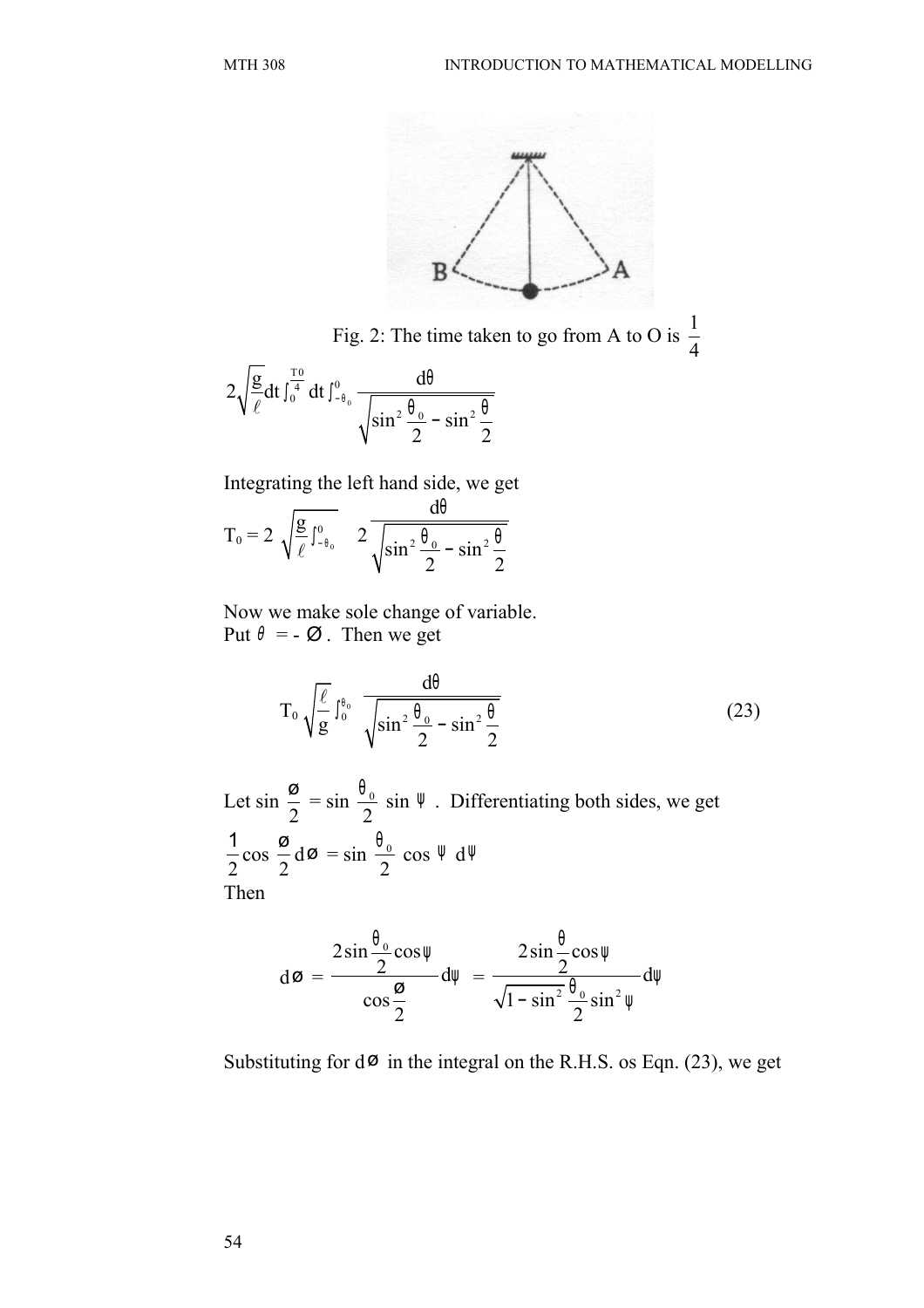$$
T_0 = \frac{2\sqrt{\frac{\ell}{g}} \int_0^{\frac{\pi}{2}} \frac{2\sin\frac{\theta_0}{2}\cos c\psi \,d\psi}{\sin\frac{\theta_0}{2}\sqrt{1-\sin^2\frac{\theta_0}{2}\sin^2\psi}} \sqrt{1-\frac{\sin\frac{\theta_0}{2}\sin^2\psi}{\sin^2\frac{\theta_0}{2}}}
$$
  

$$
= 2\sqrt{\frac{\ell}{g}} \int_0^{\frac{\pi}{2}} \frac{2\sin\frac{\theta_0}{2}\cos c\psi \,d\psi}{\sin\frac{\theta_0}{2}\cos\psi\sqrt{1-\sin^2\frac{\theta_0}{2}\sin^2\psi}}
$$
  

$$
= 2\sqrt{\frac{\ell}{g}} \int_0^{\frac{\pi}{2}} \frac{2d\psi}{\sqrt{1-\sin^2\frac{\theta_0}{2}\sin^2\psi}}
$$
(24)  

$$
= 2\sqrt{\frac{\ell}{g}} \int_0^{\frac{\pi}{2}} \frac{d\psi}{\sqrt{1-\sin^2\frac{\theta_0}{2}\sin^2\psi}}
$$

As you may recognize it, the integral in the R.H.S. of Eqn. (24) is a definite integral which gives you T<sub>0</sub> as a function of  $\theta$ <sub>0</sub> say f( $\theta$ <sub>0</sub>). The integral is called an **elliptic integral.** Tables are available to find the values of elliptic integrals. We have given one such table in the appendix.

We shall now illustrate through an example, how we find  $T_0$  for a given  $\ell$  and g, using the table.

**Example 1:** Find T<sub>0</sub> if  $\theta_0 = 20^\circ$ , given that  $\ell = 20$  cm and  $g = 980$  $cm/sec<sup>2</sup>$ 

**Solution:** Substituting for  $\theta_0$  and  $\ell$  in Eqn., (24) we get,

$$
T_0 = \frac{4\sqrt{\frac{20}{980}} \int_0^{\frac{\pi}{2}} \frac{d\psi}{\sqrt{1 - \sin^2 \frac{20}{2} \sin^2 \psi}} \sec \psi
$$

You compare the integral on the R.H.S. with the integral given in the appendix, [look at the colume of  $90^\circ$  and row of  $10^\circ$ ]. Then we get

.

$$
\int_0^{\frac{\pi}{2}} \frac{d\psi}{\sqrt{1-\sin^2 10\sin^2 \psi}} \approx 1.58284 \text{ sec.}
$$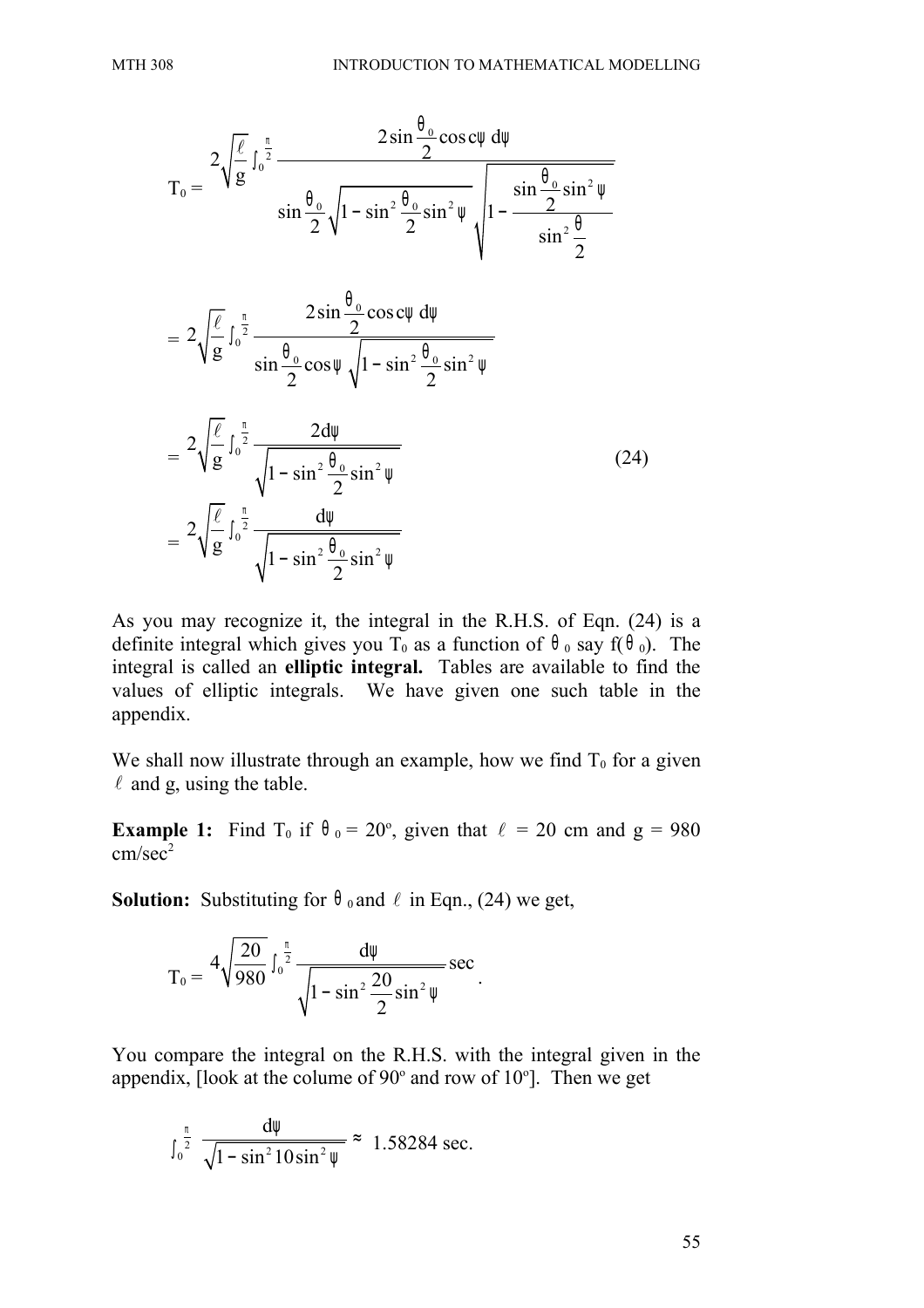$$
\therefore T_0 \approx \frac{4}{7} \times 1.58284 \text{ sec.}
$$

$$
\approx 1.00448 \text{ sec.}
$$

Try these exercises now.

#### **SELF ASSESSMENT EXERCISE 1**

Let us now find the solution of the other problem we had mentioned at the beginning of this section.

#### **3.1.2 Phytoplankton Growth (Partial Differential Equation)**

You may recall that in sec. 2.3 of unit 2, we discussed a problem from ecology, namely the effect of growth of phytoplanktons on our environment. In unit 2 we have seen two formulations of this problem. We have seen that Formulation 2 resulted in a differential equation (Eqn. (17), unit 2)

$$
\frac{\partial c}{\partial t} = D \frac{\partial^2 C}{\partial x^2} + \alpha C \tag{25}
$$

where  $C(x, t)$  is the organism concentration of the phytoplankton.

You know that Eqn. (25) is a one-dimensional partial differential equation and can be solved using separation of variables. Let us assume.

 $C(x, t) = X(x) Y(t)$ Then from Eqn.(25), we have

$$
X(x) \frac{dY(t)}{dt} = D \frac{d^{2}(X)}{dx^{2}} Y(dt) + \alpha X(x) Y(t)
$$
  

$$
\Rightarrow \frac{1}{D} \left( \frac{1}{Y} \frac{dY}{dt} - \alpha \right) = \frac{1}{X} \frac{d^{2}(X)}{dx^{2}}
$$

the left hand side of the above equation is purely function of Y and the right hand side is purely a function of X. so, we equal them to a constant, say K. The constant has to be negative, otherwise the model will predict an exponential growth of phytoplankton's which will not be realistic. Therefore for convenience, we take  $K = -\lambda^2$ , where  $\lambda$  is a constant. You may again recall from your PDE course that, when we take the constant as  $-\lambda^2$ , then non-triavial solution exists. We now get, two equations for determining  $X(x)$  and  $Y(t)$  as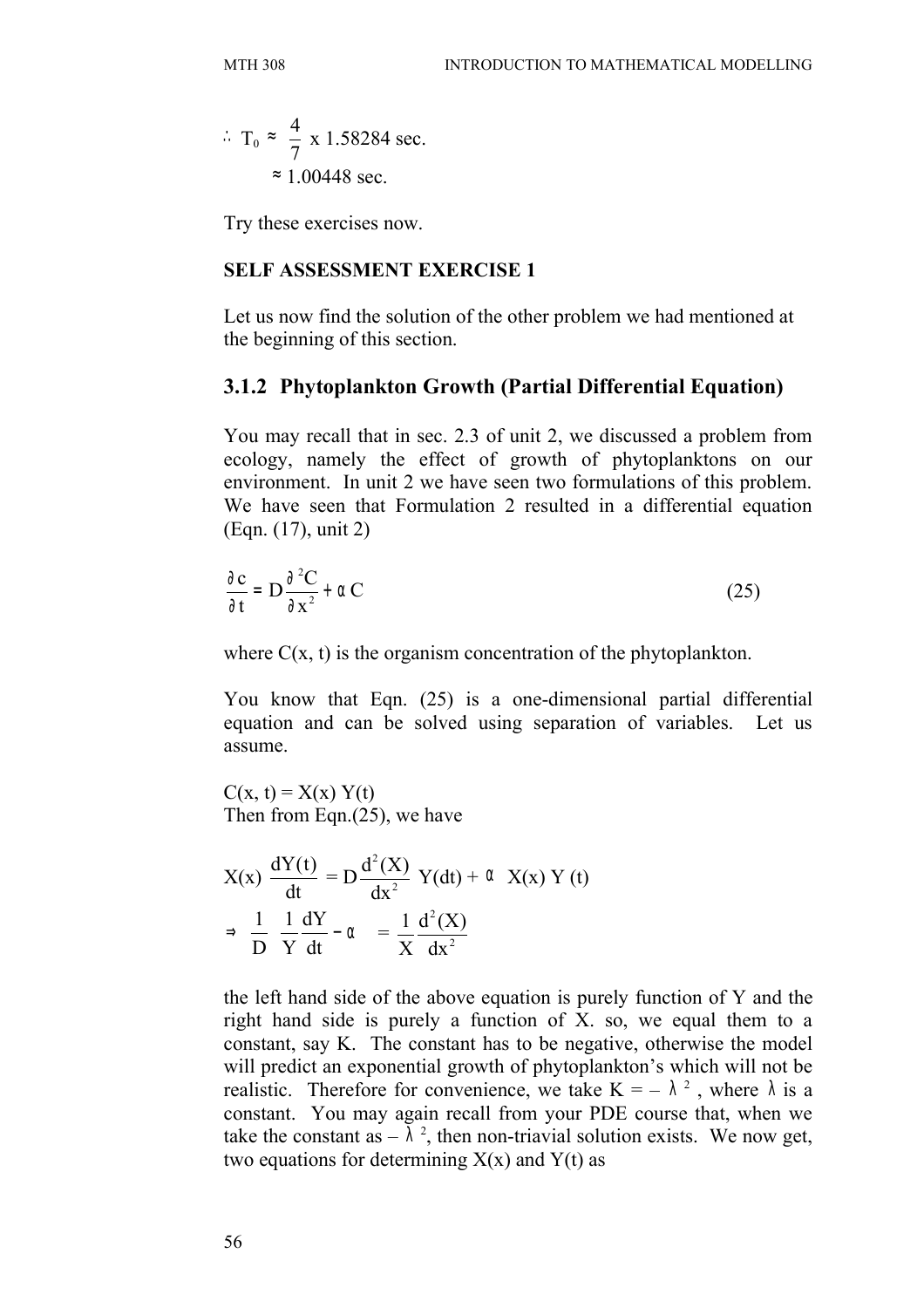$$
\frac{1}{X}\frac{d^2X}{dx^2} = -\lambda^2
$$

$$
\frac{1}{D}\left(\frac{1}{Y}\frac{dY}{dt} - \alpha\right) = -\lambda^2
$$

the solution is given by.

$$
X(x) = A \cos \lambda x + B \sin \lambda x, Y(t) = C_1 e^{(\alpha - \lambda^2 D)t}
$$
 (27)

Where  $C_1$ , A and B are some constant to be determined [see MTE-08, Block 4]

Now we find the constant A, B and  $C_1$  by applying the boundary conditions  $C(x; t) = 0$  when  $x = 0$  when  $x = 0$  and  $x = L$ .

We have

 $C(x,t) = X(x) Y(t)$  $C(0,t) = X(0) Y(t), \forall t$  $C(L,t) = X(L) Y(t), \forall t$ 

When we apply the boundary condition  $C(x,t) = 0$  when  $x = 0$ . we get that

 $0 = C(0,t) = X(0) Y(t), \forall t$  i.e.  $X(0) = 0$ .

Similarly by applying the boundary condition,  $C(x,t) = 0$  when  $x = L$ , we get

$$
0 = C(L,t) = X(L) Y(t), \forall t
$$
  
i.e.  $X(L) = 0$ 

Hence we get that  $X(0) = X(L) = 0$ .  $X(0) = 0$  implies that  $A = 0$ 

Next we have to find B and  $C_1$ . From Eqn. (27) we have  $X(x) = B \sin \lambda x$ , since  $A = 0$ This together with the fact that  $X(L) = 0$ , implies that B sin  $\lambda L = 0$ .

If  $B = 0$ , we a trivial solution i.e.,  $C = 0$ , in which we are not interested. The other possibility is that sin  $\lambda L = 0$  which implies that  $\lambda L = n \pi$  for each integer n and hence  $\lambda$  = n L  $\frac{\pi}{2}$ . This shows that, for each, n, we get a solution of the PDE as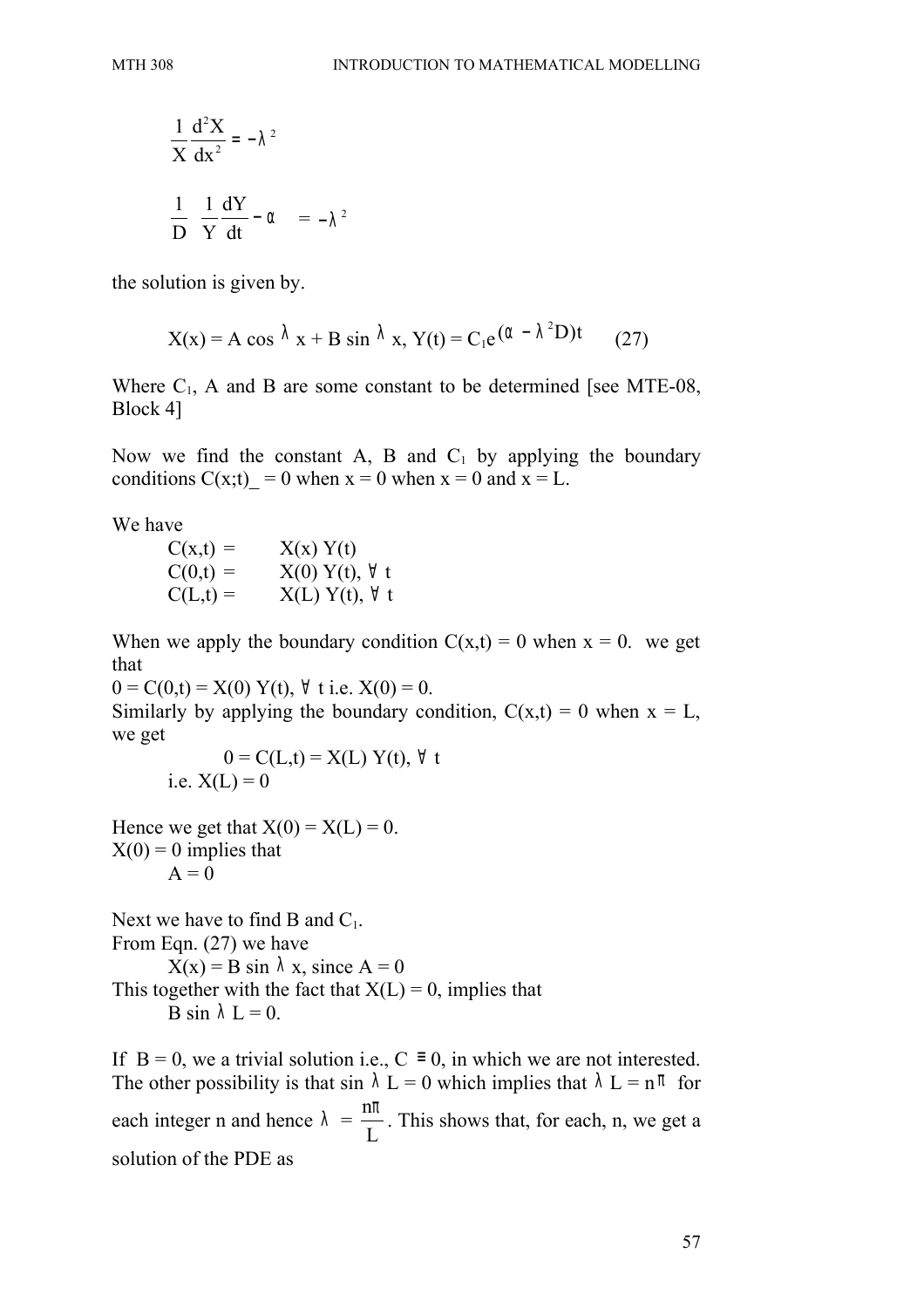$$
Z_n = B_n \sin \frac{n\pi}{L} x
$$

Thus corresponding to each value  $\lambda_n =$ n L  $\frac{\pi}{n}$ , n = 0, 1, 2, .... We get a solution of the PDE. Therefore, we get the most general solution of Eqn. (25), as

$$
C(x, t) = \sum B_n \sin \lambda_n x e^{(\alpha - \lambda_n^2 D)t}
$$
 (28)

Where  $\lambda_n =$ n L  $\frac{\pi}{n}$  and  $B'_n = C_1B_n$ . we now apply the boundary condition  $C(x,0) = f(x)$  at t = 0, in Eqn. (28, which gives

$$
f(x) = \sum_{n=1}^{\infty} B_n \sin \lambda_n x
$$
 (29)

where  $B_n$  are constants to be determined. To determine  $B_n$ , we multiply both sides of Eqn. (29) by sin  $\frac{m\pi x}{r}$ L  $\frac{\pi x}{\sqrt{2}}$ , where m is an integer, and perform term by term integration. Then we get

$$
\int_{0}^{L} f(x) \sin \frac{m\pi x}{L} dx = \sum_{n=1}^{\infty} \int_{0}^{L} B'_{n} \sin \frac{n\pi x}{L} \sin \frac{m\pi x}{L} dx
$$

$$
= \sum_{n=1}^{\infty} \frac{L}{\pi} \int_{0}^{\pi} B'_{n} \sin ny \sin my dy where y = \frac{\pi x}{L}
$$

Now, using the orthogonality condition, namely

$$
\int_0^{\pi} \sin n\pi \times \sin m\pi \times = \begin{cases} 0 & \text{if } m \neq n \\ \frac{\pi}{2} & \text{if } m = n, \end{cases}
$$

we get that

$$
B_n' = \frac{2}{L} \int_0^L f(x) \sin \frac{n\pi x}{L} dx
$$
 (30)

You can notice that for given value of  $f(x)$ , we can always evaluate the integral on the right-hand side which gives the value of  $B_n$ . Thus, the resulting solution for C as given by Eqn. (27) is

$$
C(x,t) = \sum_{n=1}^{\infty} B'_n \sin\left(\frac{n\pi x}{L}\right) \exp\left(\alpha - \frac{Dn^2\pi^2}{L}\right)t
$$
 (31)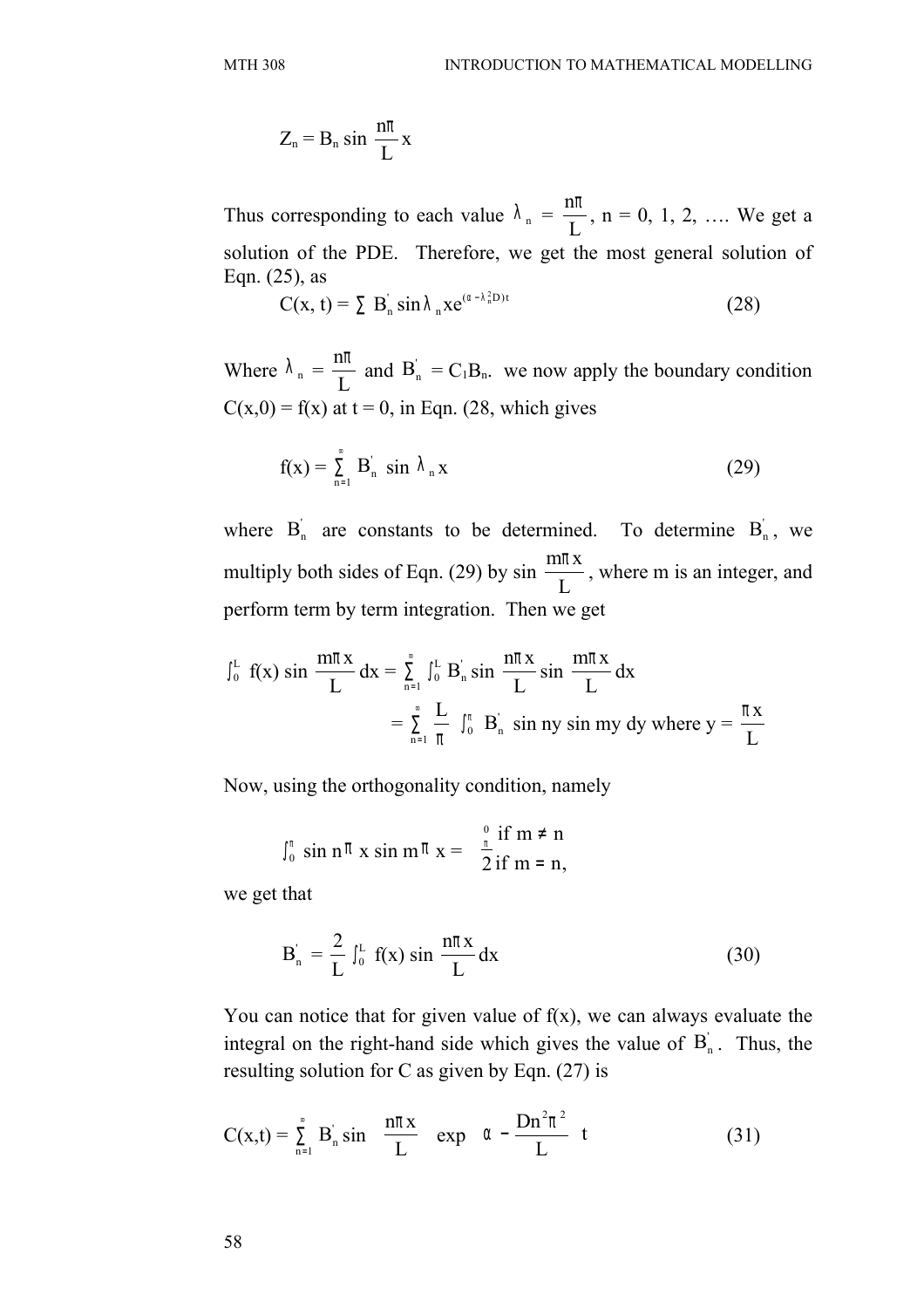# Where  $B_n$  is defined by Eqn. (30)

We shall focus on the first term, i.e. the term corresponding to  $n = 1$ , of the series on the right hand side of Eqn. (31). The argument of the exponential function is time-dependent, being given by 2 2 D L  $\left(\begin{array}{cc}D\pi^2\end{array}\right)$  $\left(\alpha - \frac{B\lambda}{L^2}\right)$  t. If 2 2 D L  $\alpha < \frac{D\pi^2}{r^2}$ , the exponent becomes negative and hence the exponential function approaches zero as t increases i.e. as time progresses. The second and higher order terms in the population of phytoplankton will then be unable to maintain itself against diffusion, and the patch disappear. On the other hand, if 2 2 D L  $\alpha < \frac{D\pi}{r^2}$ , at least the first term will increase indefinitely with time.

Therefore, the critical size  $L_c$ , is determined from the condition 2 2 D L  $\alpha < \frac{D\pi^2}{r^2}$  i.e.

$$
L_c = \pi \left(\frac{D}{\alpha}\right)^{\frac{1}{2}}
$$
\n(32)

You may recall, at this stage, the expression for  $L_c$  we derived in unit 2 based on dimensional analysis. If is

$$
L_c = A \left( \frac{D}{\alpha} \right)^{\frac{1}{2}}
$$
 (33)

Where A is a non-dimensional constant. After the present calculations, based on the diffusion equation, we identify the constant of proportionality as  $\pi$ . Thus a more detailed model as the present one is more specific about the critical size, below which no phytoplankton population is possible. This model also gives you the distribution of plankton as a function of space and time i.e.,  $C(x, t)$ , (see Eqn. (31)).

This solution based on Formulation 2 in Unit 2 is definitely more informative than the solution using dimensional analysis based on Formulation 1. But you must also realize that Formulation 1 was quick and served a, limited purpose of getting preliminary information but the derivation involved more mathematical tools, solving a second order partial differential equation in this case.

The discussion above tells us that each formulation of a model has some advantages and disadvantages. In fact we have to consider many other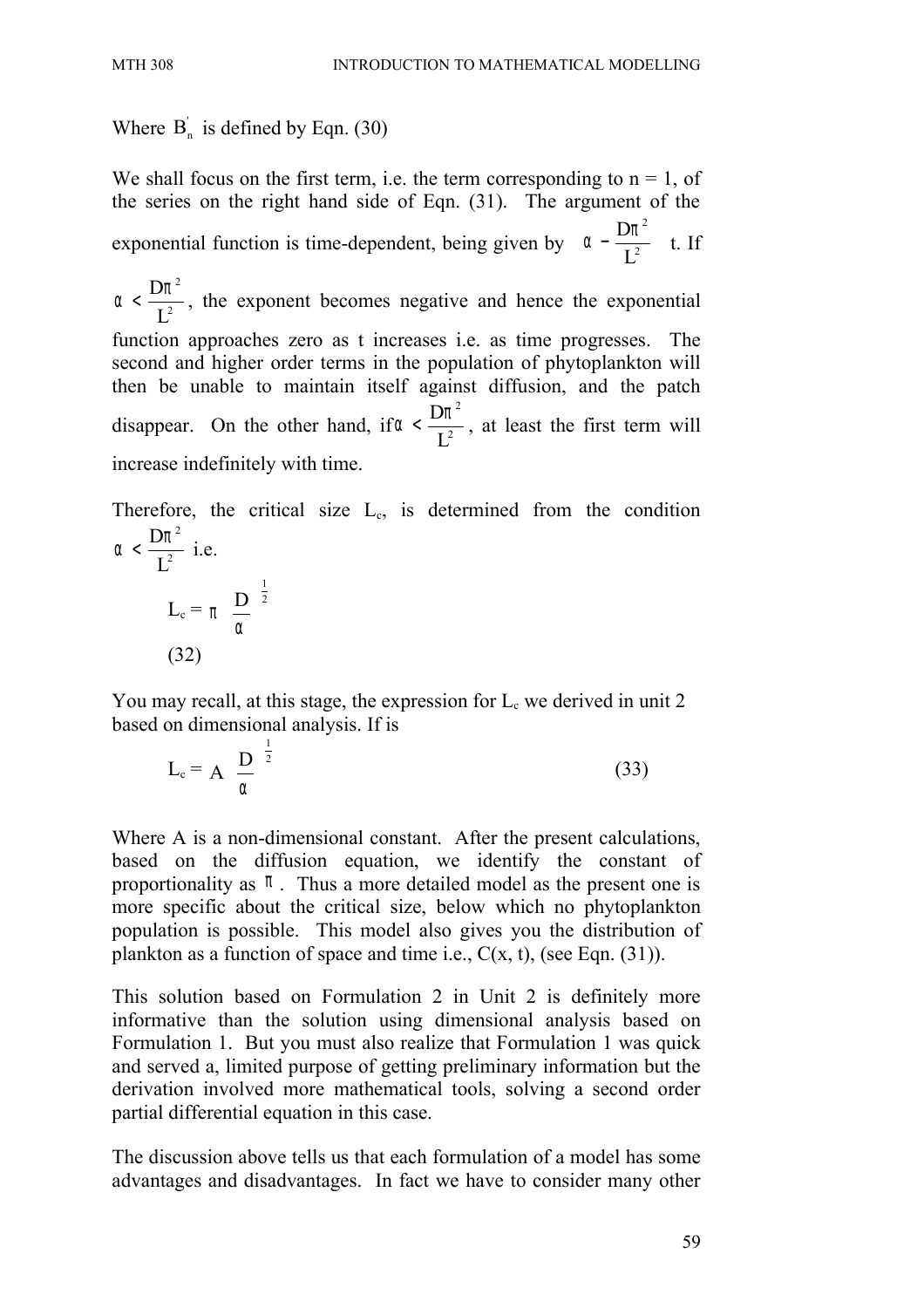factors to evaluate the effectiveness of a model. In the next section we shall talk about this in detail. Before that why don't you try this exercise.

#### **SELF ASSESSMENT EXERCISE 2**

In the next section we shall see what the significances of the solution obtained is, in the context of the real-problem.

### **3.2 Interpretation of the Solution**

As you have been reading throughout this block, a mathematical model is an attempt to capture, in abstract form, the essential characteristics of an observed phenomenon. We will accept a model if it explains all the facts that we would like it to explain. Otherwise, we will reject it, or else, improve it, then test it again. In other words, we measure the worth of a model by comparing the results obtained, with the observed facts about the real problem. This process is called the **validation of the model.**

This process of validating a model should be preceded by the process of understanding the solutions of the mathematical model. In other words, the mathematical expressions obtained as solution have to be analyzed and the essential facts which the solution represents have to be understood. This process is known as **"interpreting the solution of a model"**. You will see that in some cases, we can interpret the solution merely by looking at it. But, in most cases, a graphical representation of the expression will be necessary and the interpretation of the graphs will demand a thorough knowledge about the problems being modelled. We shall illustrate these facts using an example.

**Example 1:** Interpret the solution obtained for different formulations of the model of a simple pendulum.

**Solution:** We have already shown you in formulation 1 how the constant of proportionality was derive as  $2<sup>\pi</sup>$ . This was done by relating our formula for period of oscillation (Eqn. 3, unit 2) to the experiment results with pendulums of different lengths and masses. After establishing the formula for the period of the pendulum as

$$
T_0 = 2\pi \sqrt{\frac{\ell}{g}}
$$
  
(34)

We can interpret our result in the following way:

i) The period is independent of the mass of the pendulum.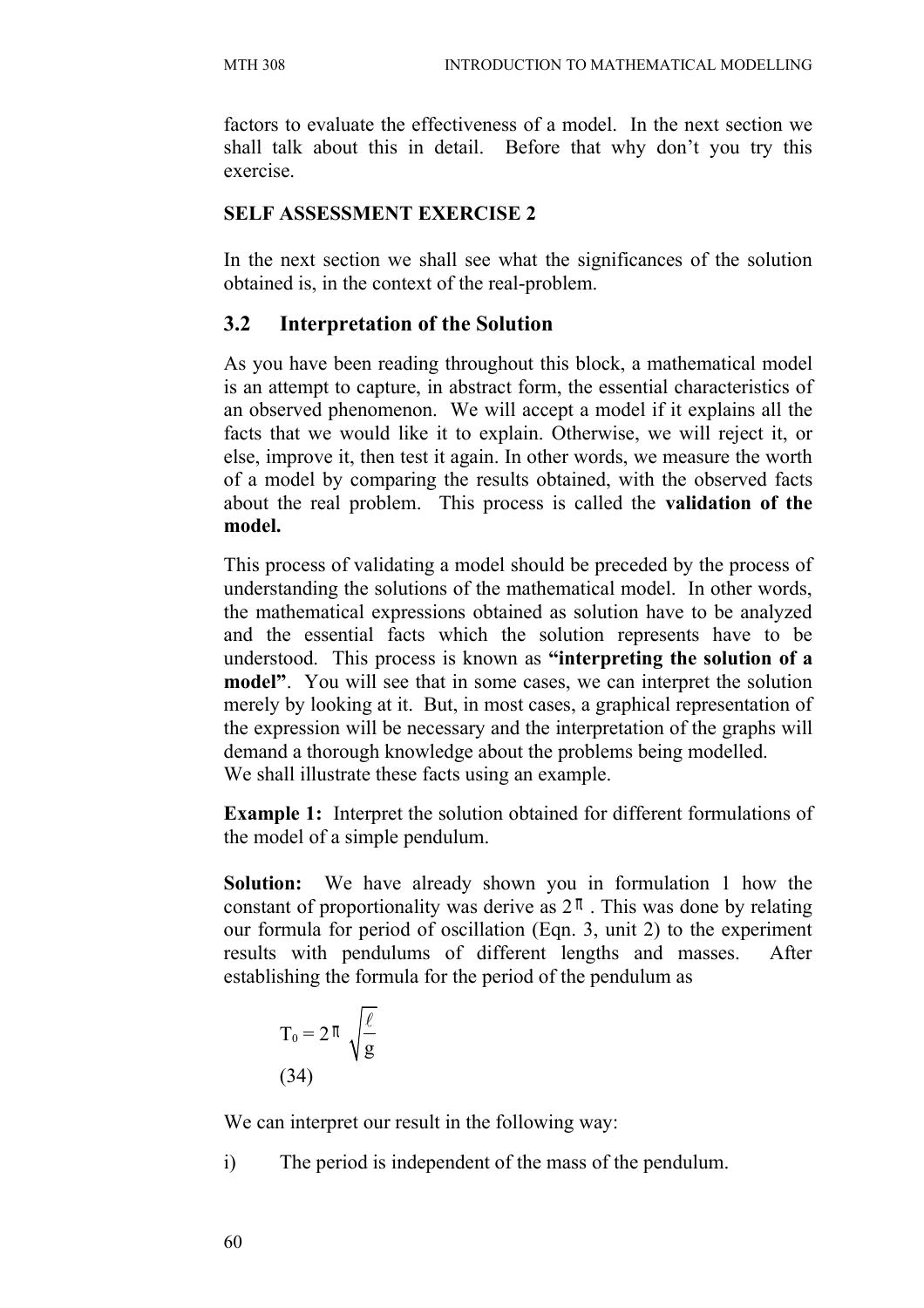- ii) It is directly proportional to the square root of the length of the pendulum.
- iii) it is inversely proportional to the square root of the acceleration due to gravity.

So, in this case we could interpret the solution by directly looking at the expression (34) in our Formulation 2 of the same problem, we could find the position of the pendulum at any particular instant of time and it was also possible to estimate the tension in the string [See Eqn. (16)]. Eqn. (16), being a cosine function which is periodic clearly brings out the oscillatory nature of the pendulum. Here, we make use of the graph of the cosine function to illustrate the behaviour of the pendulum. Fig. 3 gives the graph of the function. You can see the amplitude  $\theta$  of the pendulum oscillates between -  $\theta_0$  and +  $\theta_0$ . in the figurre you can see that  $T_0$  is the period of the pendulum after which the motion reproduces itself exactly.



The solution corresponding to a different set of boundary conditions, i.e.,  $\theta = 0$ d dt  $\frac{\theta}{\theta}$  =  $\omega$  at t = 0 was given by Eqn. (17), Sec. 3.2.1. In this case, the amplitude is  $(\omega)$ g  $\ell$ ). The graph of this equation is give bellow. (See. Fig. 4)



Fig. 4

The solutions which are cosine/sine function imply that the oscillation of a pendulum will carry on the fever and the traveling wave will travel to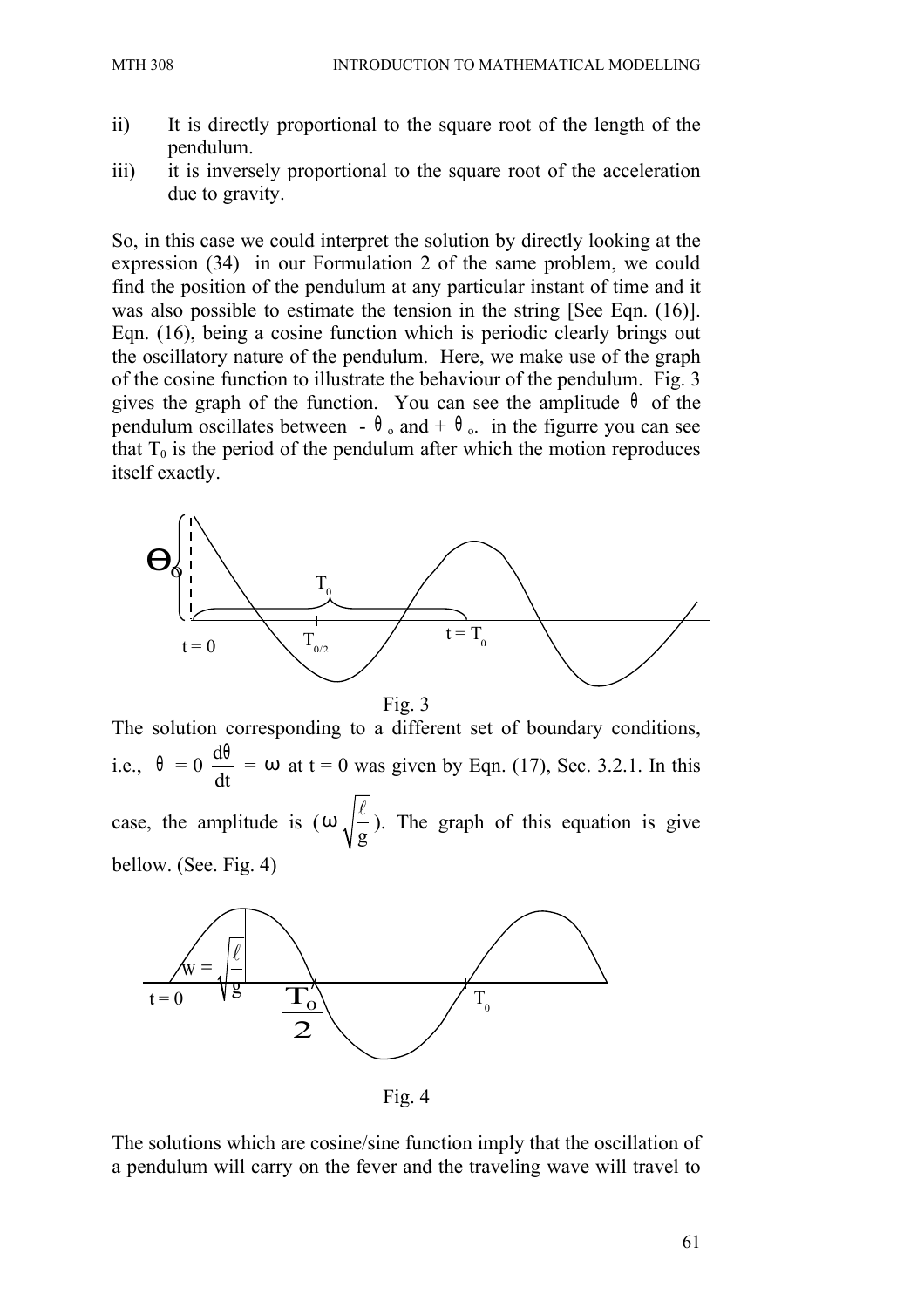infinity without reduction of its amplitude. This is where the interpretation of the results leads to all contradiction  $-$  i.e., a result which contradicts the observations. All real oscillations die out, unless forced to continue by additional external forces. This is because there always are other forces present which damp the oscillations. These forces result from frictional or viscous action and you may recall no provision was made in either of our two formulations to include these damping forces. We shall be talking about the damped simple harmonic motion and forced oscillations in Unit 4 of the next block. Thus interpretation of our results highlights the shortcomings of the model and leads to other factors which will modify the model.

In a similar way we can make observations regarding the problem in ecology also.

**Example 2:** Discuss the solution obtained for the phytoplankton growth problem.

**Solution:** In formulation 1 given in Unit 2 we could find the constant 'C' given by Eqn. (13) of unit 2, if you have observational data about the planktons. Also if we know the diffusivity of the planktons and the rate of growth, we can measure the planktons patches in the area of interest and from there calculate the value of C. (Incidentally, if it is worth knowing that the plankton patches in the open sea appear to occur in the order of 10-100 km). Thus we could interpret the solution by directly looking at the expression.

Next let us consider Formulation (2). Eqn. in unit 3 gives a solution of this problem. There we have shown that if  $\alpha$ 2 2 D L  $\alpha < \frac{D\pi}{r^2}$  then the exponential function in Eqn. (31) approaches zero as time increases. (See the paragraph preceding Eqn. (31) of Sec. 3.2.2.) we also know that  $L_c =$  $\mathsf{D} \pi^2$ 2  $\frac{\pi}{2}$ . Therefore the condition  $\alpha < \frac{D\pi}{L^2}$ D L  $\alpha < \frac{D\pi}{r^2}$  can be replaced by  $L < L_c$ . Therefore, we get that for any  $L < L<sub>c</sub>$ , no sustainable growth of Phytoplankton occur. You can also note from Eqn. (32) that as the growth  $\alpha$  increases, the critical size  $L_c$  gets smaller; whereas if the intensity of diffusion  $D$  increases,  $L<sub>c</sub>$  also increases. Both the conclusions are in keeping with what we expect.

Even this model leaves ample scope for modification. We have assumed in both the formulations that the planktons cannot survive outside a particular region. Again, we make no mention of the winded driven displacement of the planktons. Including many more factors will enhance the model and take it closer to reality. But it should be borne in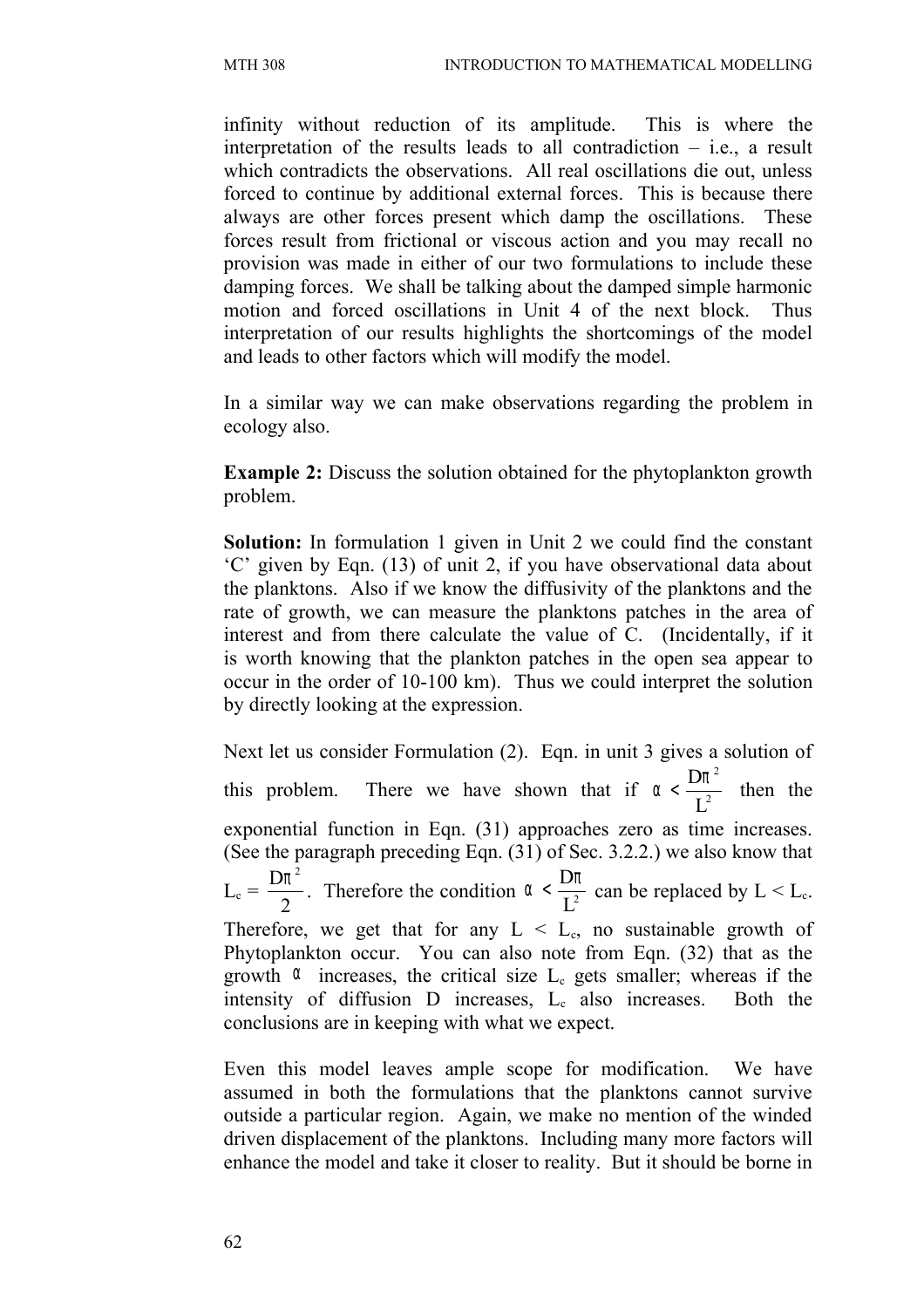mind that the sophistication in the model may bring, along with it, more mathematical complexities.

Why don't you see if you have understood what has been discussed in this section.

As the two examples, we formulated and solved in detail, show, there is lot of room for improvement of the model. The major limitation in Example 1 was the absence of a term representing air resistance whereas in Example 2 it was the absence of details surrounding the patch – the velocity of the steam etc.

Sometimes it may happen that when we interpret the solution to fit the real-life situation, we find that there is vast difference between the theoretical model that has been created (with all the assumption) and the real-life situation. In such a situation as you have seen and will see, the model needs to be either scrapped or revised.

# **4.0 CONCLUSION**

With this we come to the end of this unit. Let us now summarize what we have discussed in this unit.

## **5.0 SUMMARY**

In this unit, we have discussed the following points:

- The solutions of those problems formulated in unit 2 which resulted in differential equations. We have discussed mainly two problems:
- i) motion of a simple pendulum
- ii) growth of phytoplankton.

The formulations of above two problems resulted in differential equation: a non-linear ordinary differential equation in the case of simple pendulum and a one-dimensional partial differential equation in the case of phytoplankton.

- o We have discussed the solutions in different parts.
- The interpretation of the solutions obtained.
- The interpretation of a solution is very essential to assess the effectiveness of a model. Though the models could explain many of the observed phenomena, there were lots of scopes for improvement.
- In most situations, a better model involves more parameters and complications. You will need more and more sophisticated mathematical tools as you go on refining the model.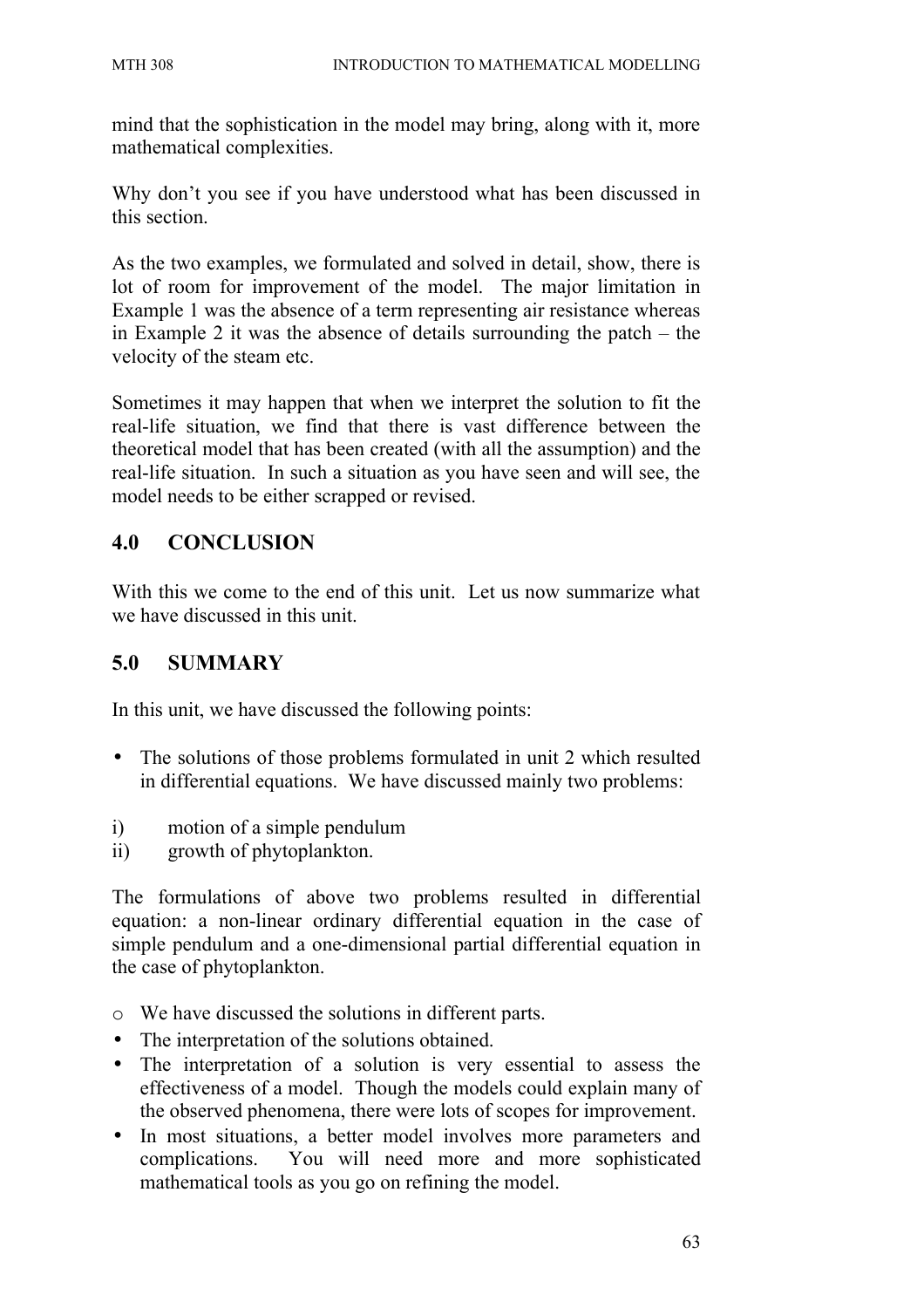### **6.0 TUTOR MARKED ASSIGNMENT**

- 1) Obtain the solution given in Eqn. (17) under the initial condition *dt*  $\frac{d\theta}{dt} = \omega$ , at  $\theta = 0$  at t = 0.
- 2) Show from hat the bob of the simple pendulum achieves its maximum angular velocity at  $\theta = 0$ . Why is this physically reasonable? Show that your results are applicable to both linear and nonlinear problem.
- 3) Using the non-linear model of the pendulum, find the period of oscillation for  $\theta_0 = 12$  sec. and  $\ell = 4$ .
- 4) How would you modify Formulation 2 in unit 2 by including an external force, say, air resistance? Find the solution of the new model.
- 5) In the last unit you must have formulated the model for the problem in E6. Recall that the situation is that the interchange between the internal growth and loss of phytoplanktons has been going on for a long time, and a steady state has been reached (steady state means, the organism concentration C does not depend on time t)

Find a solution of the mathematical formulation you obtained.

6) Interpret the solution you derived in E5.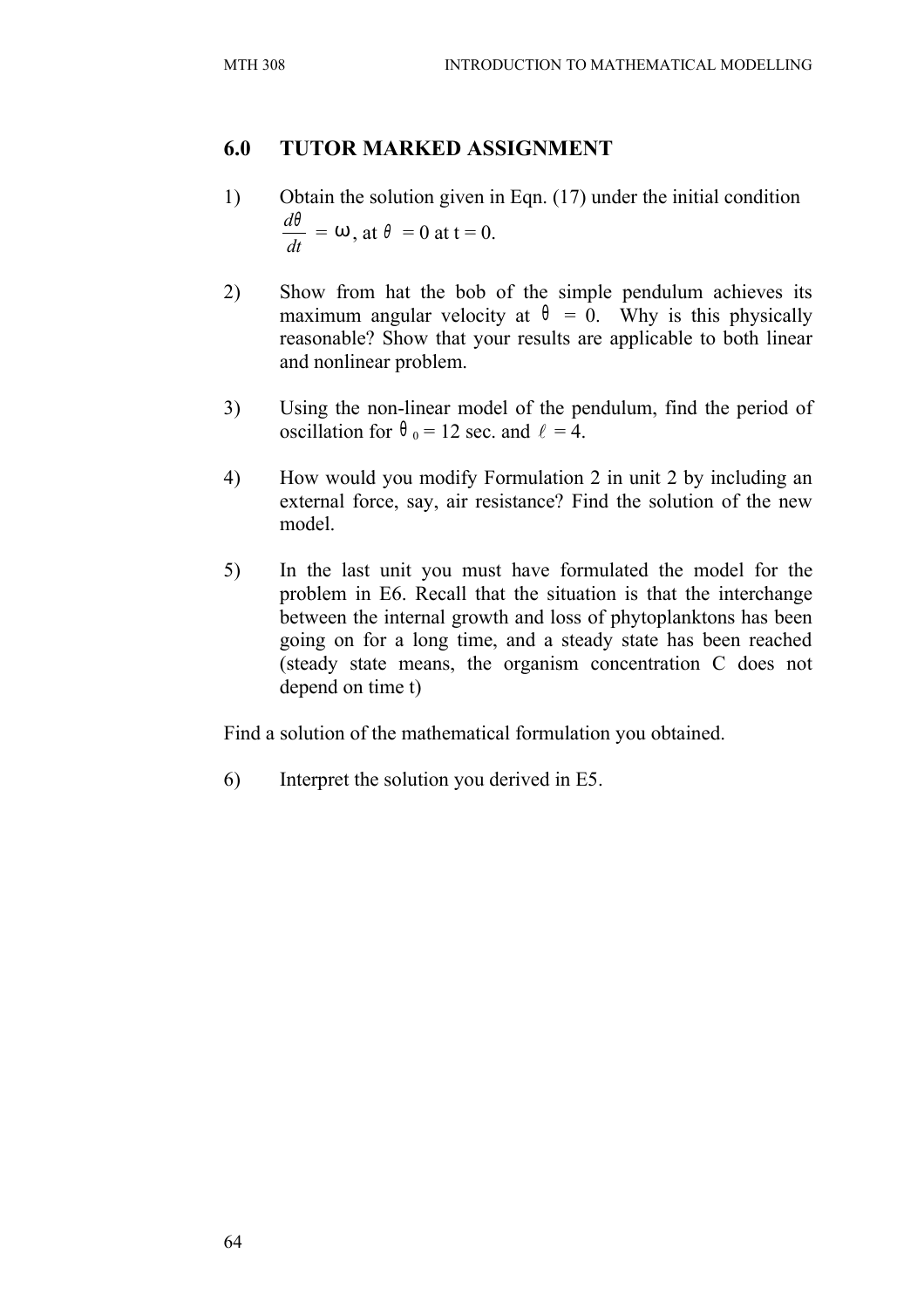#### **APPENDIX** ϕ

**Ellipic integrals of the first kind**  $F(\phi | \alpha) = \int (1 - \sin^2 \alpha \sin^2 \theta)^{-1/2}$ 0 **grals of the first kind**  $F(\varphi | \alpha) = \int_0^{\varphi} (1 - \sin^2 \alpha \sin^2 \theta)^{-\frac{1}{2}} d\theta$ .

| TABLE            |                         |                  |                        |                 |             |              |             |            |
|------------------|-------------------------|------------------|------------------------|-----------------|-------------|--------------|-------------|------------|
| αι               |                         | $\boldsymbol{0}$ | $\overline{5^0}$       | 10 <sup>o</sup> | $15^\circ$  | $20^{\circ}$ | $25^\circ$  | $30^\circ$ |
| $\boldsymbol{0}$ |                         | $\boldsymbol{0}$ | 0.08726646             | 0.17453293      | 0.26179939  | 0.34906 585  | 0.43633231  | 0.52359878 |
|                  | $\overline{c}$          | $\boldsymbol{0}$ | 0.08726660             | 0.17453400      | 0.26180298  | 0.34907 428  | 0.43634 855 | 0.52362636 |
|                  | $\overline{\mathbf{4}}$ | $\mathbf{0}$     | 0.08726700             | 0.17453721      | 0.26181374  | 0.34909 952  | 0.43639719  | 0.52370903 |
| 6                |                         | $\boldsymbol{0}$ | 0.08726767             | 0.17454255      | 0.26183 163 | 0.34914 148  | 0.43647806  | 0.52384653 |
|                  | $8\,$                   | $\boldsymbol{0}$ | 0.08726861             | 0.17454999      | 0.26185656  | 0.34919998   | 0.43659 086 | 0.52403839 |
|                  | 10                      | $\boldsymbol{0}$ | 0.08726980             | 0.17455949      | 0.26188 842 | 0.34927 479  | 0.43673518  | 0.52428402 |
|                  | $\varphi$ 2             | $\boldsymbol{0}$ | 0.08727 124 0.17457102 |                 | 0.26192707  | 0.34936 558  | 0.43691 046 | 0.52458259 |
|                  | 14                      | $\mathbf{0}$     | 0.08727294             | 0.17458451      | 0.26197234  | 0.34947200   | 0.43711 606 | 0.52493314 |
|                  | 16                      | $\boldsymbol{0}$ | 0.08727487             | 0.17459991      | 0.26202 402 | 0.34959 358  | 0.43735 119 | 0.52533449 |
|                  | 18                      | $\boldsymbol{0}$ | 0.08727703             | 0.17461714      | 0.26208 189 | 0.34972 983  | 0.43761 496 | 0.52578529 |
|                  | 20                      | $\boldsymbol{0}$ | 0.08727941             | 0.17463611      | 0.26214568  | 0.34988016   | 0.43790 635 | 0.52628399 |
|                  | 22                      | $\boldsymbol{0}$ | 0.08728199 0.17465675  |                 | 0.26221 511 | 0.35004 395  | 0.43822422  | 0.52682887 |
|                  | 24                      | $\boldsymbol{0}$ | 0.08728477             | 0.17467895      | 0.26228 985 | 0.35022 048  | 0.43856733  | 0.52741799 |
|                  | 26                      | $\boldsymbol{0}$ | 0.08728773             | 0.17470261      | 0.26236 958 | 0.35040901   | 0.43893 430 | 0.52804924 |
|                  | 28                      | $\mathbf{0}$     | 0.08729086             | 0.17472762      | 0.26245 392 | 0.35060 870  | 0.43932 364 | 0.52872029 |
|                  | 30                      | $\mathbf{0}$     | 0.08729413             | 0.17475386      | 0.26254 249 | 0.35081868   | 0.43973 377 | 0.52942863 |
|                  | 32                      | $\mathbf{0}$     | 0.08729755             | 0.17478119      | 0.26263 487 | 0.35103803   | 0.44016296  | 0.53017153 |
|                  | 34                      | $\mathbf{0}$     | 0.08730108             | 0.17480950      | 0.26273 064 | 0.35126576   | 0.44060 939 | 0.53094608 |
|                  | 36                      | $\mathbf{0}$     | 0.08730472             | 0.17483864      | 0.26282 934 | 0.35150083   | 0.44107 115 | 0.53174916 |
|                  | 38                      | $\boldsymbol{0}$ | 0.08730844             | 0.17486848      | 0.26293 052 | 0.35174218   | 0.44154622  | 0.53257745 |
|                  | 40                      | $\boldsymbol{0}$ | 0.08731222             | 0.17489887      | 0.26303 369 | 0.35198869   | 0.44203 247 | 0.53342745 |
|                  | 42                      | $\boldsymbol{0}$ | 0.08731 606 0.17492967 |                 | 0.26313836  | 0.35223 920  | 0.44252 769 | 0.53429546 |
|                  | 44                      | $\boldsymbol{0}$ | 0.08731992             | 0.17496073      | 0.26324 403 | 0.35249254   | 0.44302 960 | 0.53517761 |
|                  | 46                      | $\boldsymbol{0}$ | 0.08732379             | 0.17499189      | 0.26335 020 | 0.35274 748  | 0.44353 584 | 0.53606986 |
|                  | 48                      | $\boldsymbol{0}$ | 0.08732766             | 0.17502300      | 0.26345 633 | 0.35300280   | 0.44404 396 | 0.53696798 |
|                  | 50                      | $\boldsymbol{0}$ | 0.08733149 0.17505392  |                 | 0.26356 191 | 0.35325 724  | 0.44455 151 | 0.53786765 |
|                  | 52                      | $\boldsymbol{0}$ | 0.08733528             | 0.17508445      | 0.26366 643 | 0.35350955   | 0.44505 593 | 0.53876438 |
|                  | 54                      | $\boldsymbol{0}$ | 0.08733901             | 0.17511455      | 0.26376 936 | 0.35375 845  | 0.44555 469 | 0.53965358 |
|                  | 56                      | $\boldsymbol{0}$ | 0.08734265             | 0.17514397      | 0.26387 020 | 0.35400 269  | 0.44604519  | 0.54053059 |
|                  | 58                      | $\boldsymbol{0}$ | 0.08734619             | 0.17517259      | 0.26396 842 | 0.35424 101  | 0.44652 487 | 0.54139069 |
|                  | 60                      | $\boldsymbol{0}$ | 0.08734962             | 0.17520029      | 0.26406 355 | 0.35447217   | 0.44699 117 | 0.54222911 |
|                  | 62                      | $\mathbf{0}$     | 0.08735291             | 0.17522691      | 0.26415 509 | 0.35469 497  | 0.44744 153 | 0.54304111 |
|                  | 64                      | $\boldsymbol{0}$ | 0.08735605             | 0.17525232      | 0.26424 258 | 0.35490 823  | 0.44787348  | 0.54382197 |
|                  | 66                      | $\mathbf{0}$     | 0.08735902             | 0.17527640      | 0.26432 556 | 0.35511 081  | 0.44828 459 | 0.54456704 |
|                  | 68                      | $\boldsymbol{0}$ | 0.08736182             | 0.17529903      | 0.26440 362 | 0.35530 160  | 0.44867252  | 0.54527182 |
|                  | 70                      | $\mathbf{0}$     | 0.08736442             | 0.17532010      | 0.26447 634 | 0.35547958   | 0.44903 502 | 0.54593192 |
|                  | 72                      | $\boldsymbol{0}$ | 0.08736681             | 0.17533949      | 0.26454 334 | 0.35564377   | 0.44936 997 | 0.54654316 |
|                  | 74                      | $\boldsymbol{0}$ | 0.08736898             | 0.17535712      | 0.26460 428 | 0.35579 326  | 0.44967 539 | 0.54710162 |
|                  | 76                      | $\boldsymbol{0}$ | 0.08737092 0.17537289  |                 | 0.26465 883 | 0.35592721   | 0.44994 944 | 0.54760364 |
|                  | 78                      | $\boldsymbol{0}$ | 0.08737262 0.17538672  |                 | 0.26470671  | 0.35604 488  | 0.45019046  | 0.54804587 |
|                  | 80                      | $\boldsymbol{0}$ | 0.08737408             | 0.17539854      | 0.26474 766 | 0.35614560   | 0.45039 699 | 0.54842534 |
|                  | 82                      | $\boldsymbol{0}$ | 0.08737528             | 0.17540830      | 0.26478 147 | 0.35622880   | 0.45056 775 | 0.54873947 |
|                  | 84                      | $\boldsymbol{0}$ | 0.08737622 0.17541594  |                 | 0.26480 795 | 0.35629 402  | 0.45070 168 | 0.54898608 |
|                  | 86                      | $\boldsymbol{0}$ | 0.08737689             | 0.17542142      | 0.26482 697 | 0.35634 086  | 0.45079 795 | 0.54916348 |
|                  | 88                      | $\boldsymbol{0}$ | 0.08737730             | 0.17542473      | 0.26483 842 | 0.35636908   | 0.45085 595 | 0.54927042 |
|                  | 90                      | $\boldsymbol{0}$ | 0.08737744             | 0.17542583      | 0.26484 225 | 0.35637850   | 0.45087533  | 0.54930614 |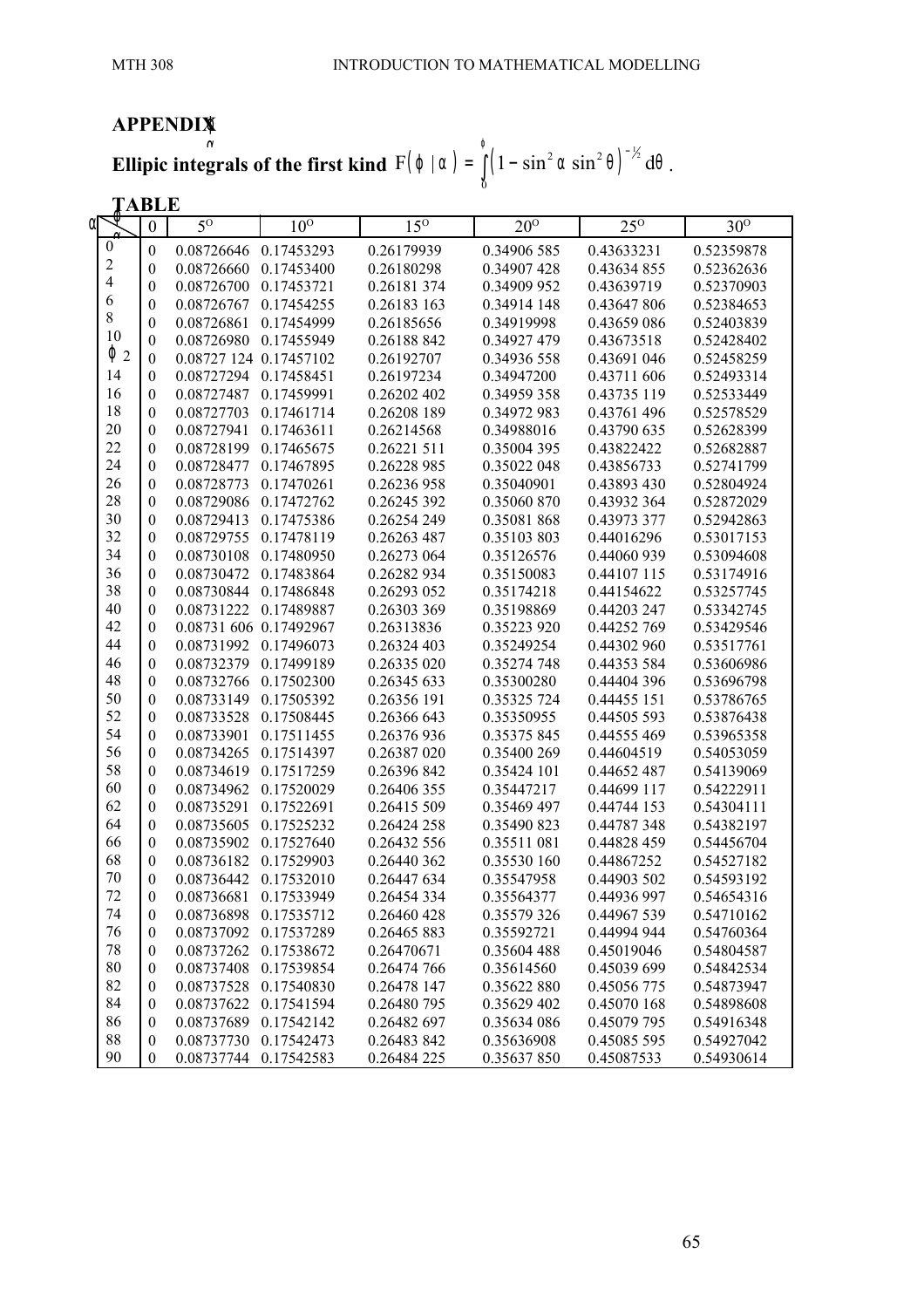| $\overline{\mathbb{Q}}$<br>M | $35^\circ$                 | $40^{\circ}$               | $45^{\circ}$             | $50^\circ$                | $60^\circ$               | $65^{\circ}$             |
|------------------------------|----------------------------|----------------------------|--------------------------|---------------------------|--------------------------|--------------------------|
| $0^{\rm o}$                  | 0.61086524                 | 0.69813170                 | 0.78539816               | 0.87266463                | 0.95993 109              | 1.04719755               |
| $\overline{c}$               | 0.61090819                 | 0.69819436                 | 0.78548509               | 0.87278045                | 0.96008 037              | 1.04738465               |
| $\overline{4}$               | 0.61103691                 | 0.69838220                 | 0.78574574               | 0.87312784                | 0.96052821               | 1.04794603               |
| 6                            | 0.61125108                 | 0.69869 484                | 0.78617974               | 0.87370649                | 0.96127450               | 1.04888194               |
| 8                            | 0.61155010                 | 0.69913161                 | 0.78678644               | 0.87451593                | 0.96231911               | 1.05019278               |
| 10                           | 0.61193318                 | 0.69969159                 | 0.78756494               | 0.87555 545               | 0.96366180               | 1.05187911               |
| 12                           | 0.61239927                 | 0.70037358                 | 0.78851403               | 0.87682412                | 0.96530224               | 1.05394 160              |
| 14                           | 0.61294707                 | 0.70117608                 | 0.78963221               | 0.87832076                | 0.96723998               | 1.05638099               |
| 16                           | 0.61357504                 | 0.70209730                 | 0.79091768               | 0.88004389                | 0.96947438               | 1.05919813               |
| <b>IS</b>                    | 0.61428140                 | 0.70313511                 | 0.79236827               | 0.88199174                | 0.97200462               | 1.06239384               |
| 20                           | 0.61506406                 | 0.70428706                 | 0.79398143               | 0.88416214                | 0.97482960               | 1.06596891               |
| 22                           | 0.61592071                 | 0.70555037                 | 0.79575422               | 0.88655 254               | 0.97794790               | 1.06992405               |
| 24                           | 0.61684871                 | 0.70692183                 | 0.79768324               | 0.88915992                | 0.98135773               | 1.07425976               |
| 26                           | 0.61784515                 | 0.70839788                 | 0.79976461               | 0.89198071                | 0.98505681               | 1.07897628               |
| 28                           | 0.61890682                 | 0.70997451                 | 0.80199389               | 0.89501076                | 0.98904227               | 1.08407347               |
| 30                           | 0.62003018                 | 0.71164728                 | 0.80436610               | 0.89824524                | 0.99331059               | 1.08955067               |
| 32                           | 0.62121138                 | 0.71341124                 | 0.80687558               | 0,90167852                | 0.99785743               | 1.09540656               |
| 34                           | 0.62244622                 | 0.71526098                 | 0.80951599               | 0.90530415                | 1.00267749               | 1.10163899               |
| 36                           | 0.62373019                 | 0.71719052                 | 0.81228024               | 0.90911465                | 1.00776438               | 1.10824474               |
| 38                           | 0.62505840                 | 0.71919335                 | 0.81516039               | 0.91310148                | 1.01311039               | 1.11521933               |
| 40                           | 0.62642563                 | 0.72126235                 | 0.81814765               | 0.91725487                | 1.01870633               | 1.12255667               |
| 42                           | 0.62782630                 | 0.72338982                 | 0.82123227               | 0.92156370                | 1.02454127               | 1.13024880               |
| 44<br>46                     | 0.62925446<br>0.63070385   | 0.72556741<br>0.72778615   | 0.82440346<br>0.82764941 | 0.92601535<br>0.93.059558 | 1.03060230<br>1.03687427 | 1.13828546<br>1.14665369 |
| 48                           | 0.63216783                 | 0.73003640                 | 0.83095712               | 0.93528 835               | 1.04333948               | 1.15533 731              |
| 50                           | 0.63363946                 | 0.73230789                 | 0.83431247               | 0.94007568                | 1.04997735               | 1.16431637               |
| 52<br>54                     | 0.63511149<br>0.63657639   | 0.73458 970<br>0.73687.028 | 0.83770010<br>0.84110344 | 0.94493756<br>0.94985177  | 1.05676412<br>1.06367248 | 1.17356652<br>1.18305833 |
| 56                           | 0.63802636                 | 0.73913751                 | 0.84450468               | 0.95479381                | 1.07067 128              | 1.19275650               |
| 58                           | 0.63945343                 | 0.74137870                 | 0.84788483               | 0.95973682                | 1.07772516               | 1.20261907               |
| 60                           | 0.64084 944                | 0.74358071                 | 0.85122375               | 0.96465156                | 1.08479434               | 1.21259661               |
| 62                           | 0.64220 613                | 0.74572998                 | 0.85450024               | 0.96950647                | 1.09183436               | 1.22263139               |
| 64<br>66                     | 0.64351 520<br>0.64476 839 | 0.74781266<br>0.74981 471  | 0.85769220<br>0.86077677 | 0.97426773<br>0.97889946  | 1.09879601<br>1.10562535 | 1.23265660<br>1.24259576 |
| 68                           | 0.64595 751                | 0.75172208                 | 0.86373057               | 0.98336406                | 1.11226392               | 1.25236238               |
| 70                           | 0.64707 458                | 0.75352 078                | 0.86652 996              | 0.98762253                | 1.11864920               | 1.26185988               |
| 72                           | 0.64811189                 | 0.75519716                 | 0.86915135               | 0.99163506                | 1.12471530               | 1.27098218               |
| 74                           | 0.64906209                 | 0.75673800                 | 0.87157159               | 0.99536 166               | 1.13039401               | 1.27961482               |
| 76                           | 0.64991829                 | 0.75813076                 | 0.87376830               | 0.99876 287               | 1.13561610               | 1.28763696               |
| 78                           | 0.65067414<br>0.65132394   | 0.75936376                 | 0.87572037<br>0.87740833 | 1.00180067                | 1.14031304<br>1.14441892 | 1.29492436<br>1.30135321 |
| 80<br>82                     | 0.65186270                 | 0.76042640<br>0.76130931   | 0.87881481               | 1.00443 942<br>1.00664678 | 1.14787262               | 1.30680495               |
| 84                           | 0.65228621                 | 0.76200457                 | 0.87992495               | 1.00839470                | 1.15062010               | 1.31117166               |
| 86                           | 0.65259 116                | 0.76250582                 | 0.88072675               | 1.00966028                | 1.15261652               | 1.31436170               |
| 88                           | 0.65277510                 | 0.76280 846                | 0.88121143               | 1.01042658                | 1.15382828               | 1.31630510               |
| 90                           | 0.65283 658                | 0.76290 965                | 0.88137359               | 1.01068319                | 1.15423455               | 1.31695790               |

| w<br>700.<br>$\alpha$ |  | 00 <sup>0</sup><br>ou |  | $\sim$ $\sim$ $\sim$<br>. 11 |
|-----------------------|--|-----------------------|--|------------------------------|
|-----------------------|--|-----------------------|--|------------------------------|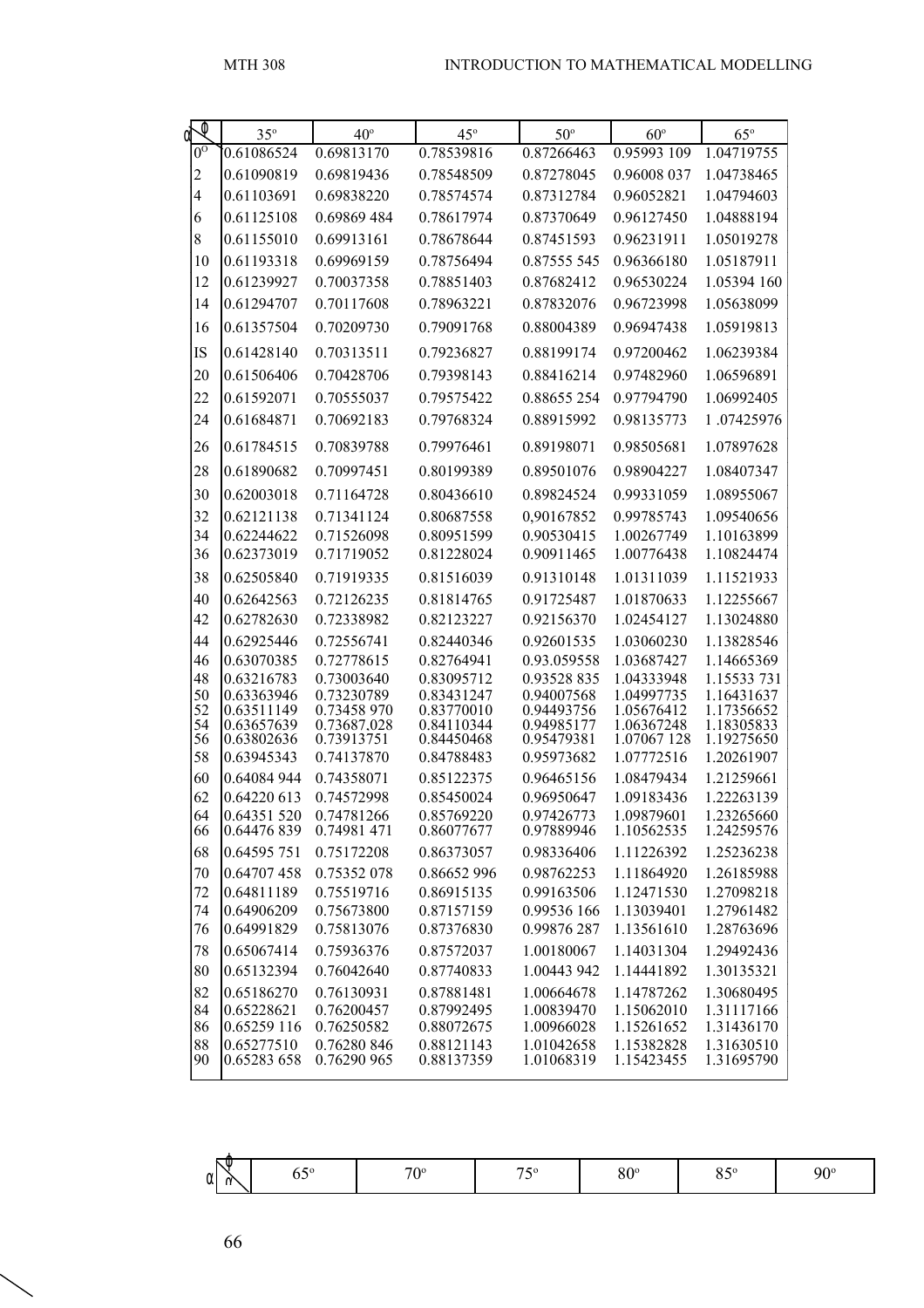| $0^{\rm o}$    | 1.13446401               | 1.22173048               | 1.30899694                | 1.39626340                | 1.48352986               | 1.57079633                 |
|----------------|--------------------------|--------------------------|---------------------------|---------------------------|--------------------------|----------------------------|
| $\overline{2}$ | 1.13469294               | 1.22200477               | 1.30931 959               | 1.39663672                | 1.48395543               | 1.57127495                 |
| $\overline{4}$ | 1.13537994               | 1.22282810               | 1.31028822                | 1.39775763                | 1.48523342               | 1.57271243                 |
| 6              | 1.13652576               | 1.22420 180              | 1.31190491                | 1.39962909                | 1.48736769               | 1.57511 361                |
| 8              | 1.13813 158              | 1.22612810               | 1.31417314                | 1.40225598                | 1.49036470               | 1.57848658                 |
| 10             | 1.14019906               | 1.22861 010              | 1.31709778                | 1.40564522                | 1.49423361               | 1.58284280                 |
| 12             | 1.14273032               | 1.23165 180              | 1.32068514                | 1.40980577                | 1.49898627               | 1.58819721                 |
| 14             | 1.14572789               | 1.23525808               | 1.32494296                | 1.41474871                | 1.50463742               | 1.59456834                 |
| 16             | 1.14919471               | 1.23943470               | 1.32988047                | 1.42048728                | 1.51120474               | 1.60197853                 |
| 18             | 1.15313409               | 1.24418827               | 1.33550840                | 1.42703700                | 1.51870904               | 1.61045415                 |
| 20             | 1.15754967               | 1.24952627               | 1.3418390!                | 1.43441 578               | 1.52717445               | 1.62002590                 |
| 22             | 1.16244535               | 1.25545700               | 1.34888616                | 1.44264399                | 1.53662865               | 1.63072910                 |
| 24             | 1.16782525               | 1.26198957               | 1.35666531                | 1.45174466                | 1.54710309               | 1.64260414                 |
| 26             | 1.17369362               | 1.26913385               | 1.36519359                | 1.46174360                | 1.55863334               | 1.65569693                 |
| 28             | 1.18005472               | 1.27690045               | 1.37448981                | 1.47266958                | 1.57125942               | 1.67005 943                |
| 30             | 1.18691 274              | 1.28530059               | 1.38457455                | 1.48455455                | 1.58502624               | 1.68575035                 |
| 32             | 1.19427 162              | 1.29434605               | 1.39547013                | 1.49743384                | 1.59998406               | 1.70283594                 |
| 34             | 1.20213489               | 1.30404906               | 1.40720 064               | 1.51134644                | 1.61618906               | 1.72139083                 |
| 36             | 1.21050542               | 1.31442210               | 1.41979 198               | 1.52633523                | 1.63370398               | 1.74149923                 |
| 38             | 1.2193852                | 1.32547772               | 1.43327 179               |                           | 1.54244 734 1.65259 894  | 1.76325618                 |
| 40             | 1.22877499               | 1.33722824               | 1.44766938                | 1.55973441                | 1.67295226               | 1.78676913                 |
| 42             | 1.23867392               | 1.34968545               | 1.46301565                | 1.57825301                | 1.69485 156              | 1.81215985                 |
| 44             | 1.24907904               | 1.36286013               | 1.47934287                | 1.59806493                | 1.71839498               | 1.83956672                 |
| 46             | 1.2599S475               | 1.37676 148              | 1.49668438                | 1.61923762                | 1.74369264               | 1.86914755                 |
| 48             | 1.27138210               | 1.39139640               | 1.51507416                | 1.64184453                | 1.77086836               | 1.90108303                 |
| 50             | 1.28325798               | 1.40676855               | 1.53454619                | 1.66596542                | 1.80006176               | 1.93558 110                |
| 52             | 1.29559414               | 1.42287717               | 1.55513354                | 1.69168665                | 1.83143068               | 1.97288227                 |
| 54             | 1.30836604               | 1.43971 560              | 1.57686709                | 1.71910 125               | 1.86515414               | 2.01326657                 |
| 56             | 1.32154 149              | 1.45726934               | 1.59977378                | 1.74830880                | 1.90143590               | 2.05706 232                |
| 5 <sub>b</sub> | 1.33507910               | 1.47551 372              | 1.62387409                | 1.77941482                | 1.94050873               | 2.10465766                 |
| 60             | 1.34892643               | 1.49441 087              | 1.64917867                | 1.81252953                | 1.98263957               | 2.15651 565                |
| 62             | 1.36301803               | 1.51390609               | 1.67568359                | 1.84776547                | 2.02813 570              | 2.21319469                 |
| 64             | 1.37727323               | 1.53392332               | 1.70336398                | 1.88523335                | 2.07735219               | 2.27537 643                |
| 66             | 1.39159384               | 1.55435972               | 1.73216516                | 1.92503509                | 2.13070051               | 2.34390 472                |
| 68<br>70       | 1.40586195<br>1.41993796 | 1.57507940<br>1.59590624 | 1.76199085<br>1.79268736  | 1.96725 237<br>2.01192798 | 2.18865839<br>2.25177995 | 2.41984 165<br>2.50455 008 |
| 72             | 1.43365925               | 1.61661 644              | 1.82402292                | 2.05903 582               | 2.32070416               | 2.59981973                 |
| 74             | 1.44684001               | 1.63693 134              | 1.85566 175               | 2.10843282                | 2.39615610               | 2.70806761                 |
| 76             | 1.45927266               | 1.65651218               | 1.88713308                | 2.15978295                | 2.47892 739              | 2.83267258                 |
| 78             | 1.47073163               | 1.67495873               | 1.91779814                | 2.21243977                | 2.56980281               | 2.97856895                 |
| 80             | 1.48098006               | 1.69181 489              | 1.94682 23 1              | 2.26527 326               | 2.66935 045              | 3.15338525                 |
| 82             | 1.48977975               | 1.70658456               | 1.97316665                | 2.31643896                | 2.77736 748              | 3.36986 803                |
| 84<br>86       | 1.49690410<br>1.50215336 | 1.71876033<br>1.72786543 | 1.99562 118<br>2.01290452 | 2.36313736<br>2.40153358  | 2.89146664<br>3.00370926 | 3.65185597<br>4.05275817   |
| 88             | 1.50537033               | 1.73350464               | 2.02384 126               | 2.42718003                | 3.09448 898              | 4.74271727                 |
| 90             | 1.50645424               | 1.73541 516              | 2.02758 942               | 2.43624 605               | 3.13130 133              | $\infty$                   |

## **BLOCK SUMMARY**

ϕ α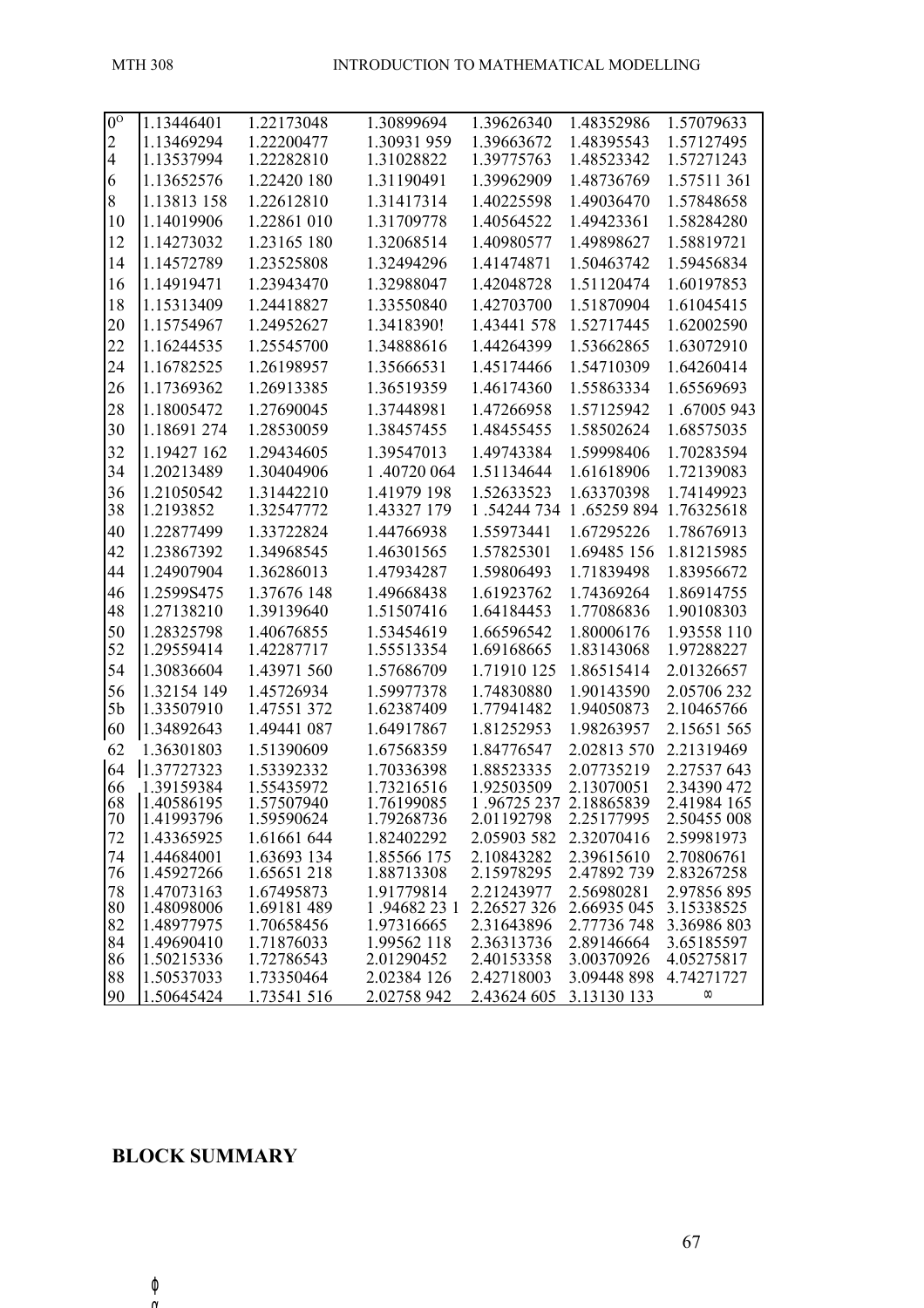In this block, we have looked at there main stages involved in the mathematical modeling of a real-life situation. These are

- 1) Formulation of the mathematical equivalent
- 2) Obtained a mathematical solution.
- 3) Interpreting the solution in terms of the situation and validating the solution.

In Unit 1, you learnt the basic objectives of modelling and the different types of modelling.

In Unit 2, you were introduced to the formulation of our problems

- i) A very familiar problem of motion of a simple pendulum
- ii) An ecological problem Growth of phytoplankton in a water mass.
- iii) Time taken for a raindrop to fall from the clouds and reach the ground.
- iv) a problem related to economics from market equilibrium

While going through these example, you would have realized that while formulating a model you need to

- i) understand the essentials of the problem,
- ii) have the objectives (limited (limited or detailed) clear in your mind
- iii) have the appropriate mathematical skills

In Example 3, we also indicated how mindless simplification of the problem without the inclusion of the essentials can lead to wrong results.

In unit 3 the first two examples of unit 2 (the third and the fourth examples were solved in Unit 2 itself) were analyzed using the solutions of the resulting differential equations. After reading this unit, you should have realized that merely getting the solutions of the formulated problem is not enough. You need to relate solution to the real-life problem concerned by interpreting it appropriately to see if it reflects the observed phenomena. You may need to modify the model by relaxing the assumptions or including some important characteristic (for e.g., air resistance in the case of simple pendulum model).

As we have stressed throughout this block, and as you will see in the unit that follow, the modelling of any problem must go through these stages **broadly.** The following flow chart given at the end may help to give you a quick overview of the whole process.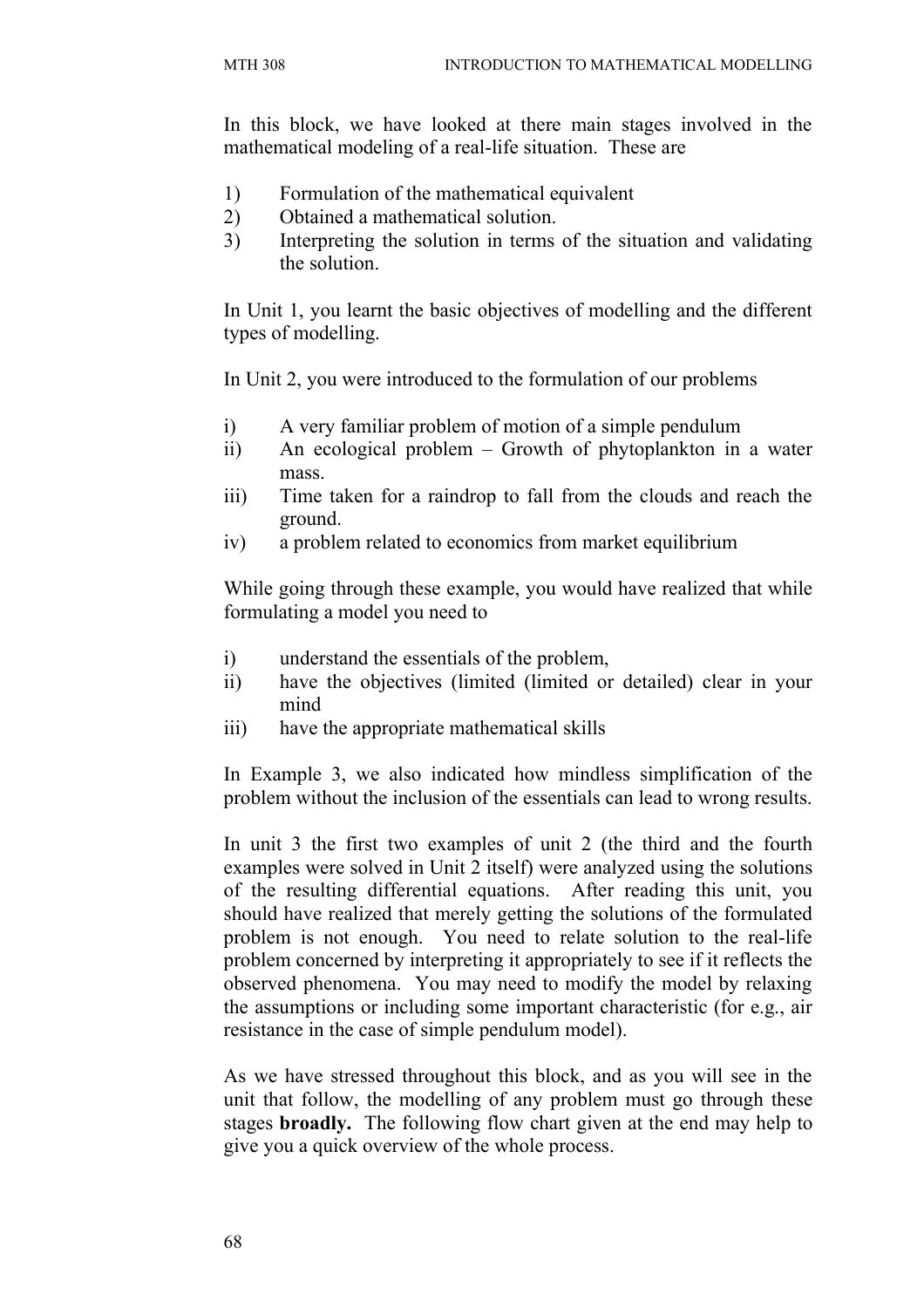**Note** that some of the options/steps given in the flow chart are not discussed in detail in the examples discussed in this block. But we have given them here for the sake of completeness. You would realize their importance when we discuss more models in the latter blocks.

While formulating a model for any real life situation use this flowchart to see if you have followed the procedure shown in it. You may do this by asking for instance, in the case of simple pendulum these questions can be of the following type.

- i) Did we make any assumptions? (Yes, we ignored the air resistance)
- ii) Could we find an analytic solution?

(Yes, when we linearlised. But No, when we retained the non-linearity. We had to solve the elliptic integral numerically).

We have not discussed computer simulation in this block but we included that possibility in the flow chart for completeness.

iii) Could we validate the result using experimental values? (Yes, as far as the period of the pendulum was concerned. The answer is NO if we are verifying the instantaneous position of the pendulum. Our result showed that the pendulum oscillated indefinitely whereas in reality, it comes to rest. This aspect takes you back to model abstraction, you will have to include air resistance and do the whole process again).

Interpretation of the results definitely allows you to understand the physics of the problem in a better way. It is economical too, since after establishing the formula for period of oscillation, you do not have to repeat the experiments for different lengths of the pendulum any more. The comparison with experimental results helped to fix the unknown parameter – the constant of proportionality in T<sub>0</sub> $\alpha \sqrt{\ell / g}$  - as 2 $\pi$ .

After the solutions are tested and validated, no more experiments will be necessary and you can predict the values using the derived formulae.

#### **FLOW CHART**

REAL PROBLEM